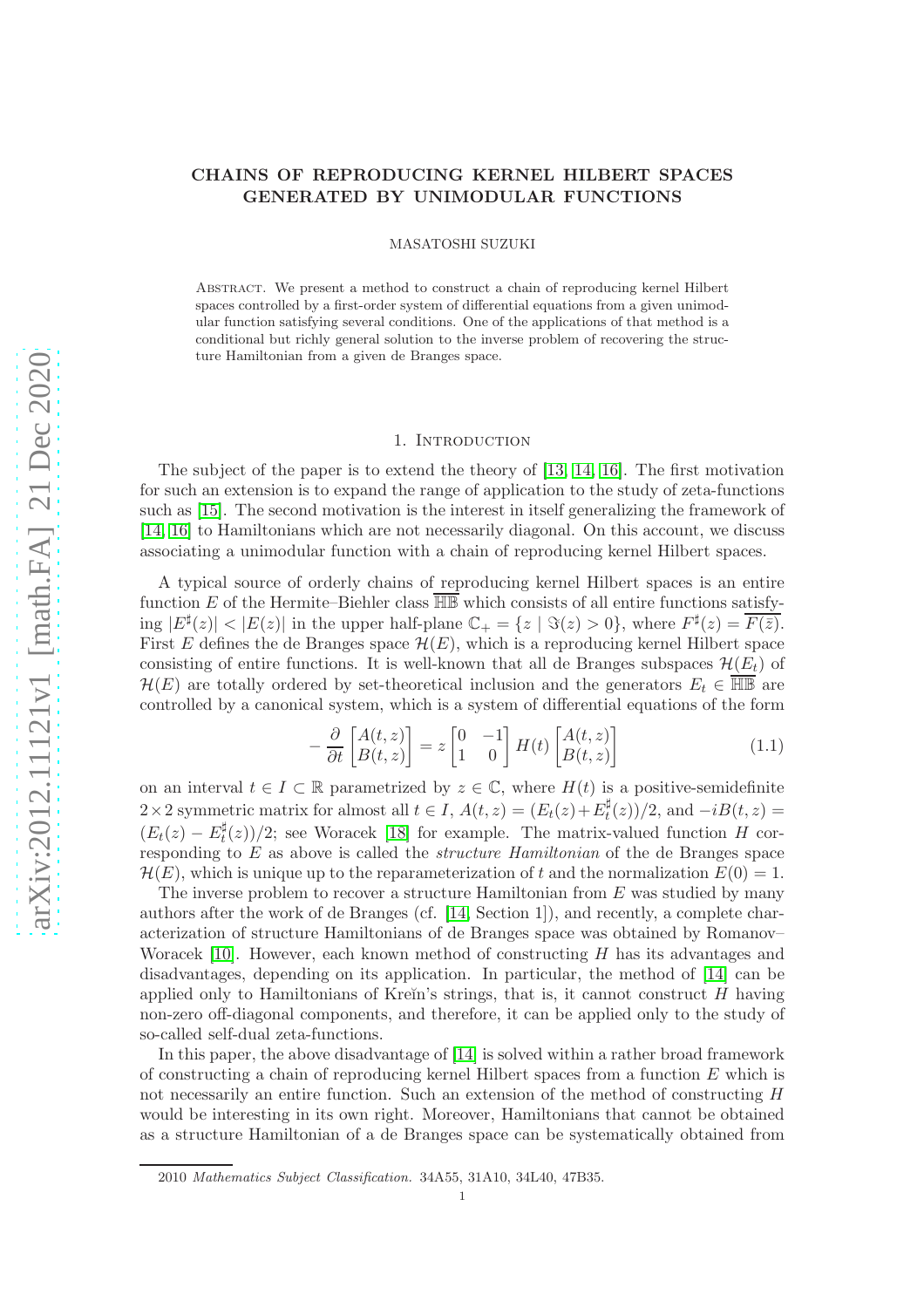our method. For example, let  $M(z)$  be a meromorphic function on  $\mathbb C$  having no zeros in  $\mathbb{C}_+ \cup \mathbb{R}$ , and let define the spaces

$$
\mathcal{J}_t(M) := e^{izt} M(z) H^2(\mathbb{C}_+) \cap (e^{-izt} M^\sharp(z) H^2(\mathbb{C}_-))
$$

for real numbers t, where  $\mathbb{C}_{-} = \{z \mid \Im(z) < 0\}$  is the lower half-plane and  $H^2(\mathbb{C}_{\pm})$  are Hardy spaces on  $\mathbb{C}_{\pm}$ , respectively. Then each  $\mathcal{J}_t(M)$  is a reproducing kernel Hilbert space consisting of meromorphic functions on  $\mathbb{C}$ . If M is an entire function  $E \in \overline{\mathbb{HB}}$ , we have  $\mathcal{J}_t(M) = \mathcal{H}(E)$  for  $t = 0$ . More generally,  $\mathcal{J}_t(M)$  for  $t = 0$  is isomorphic to the model space  $H^2(\mathbb{C}) \ominus (M^{\sharp}/M)H^2(\mathbb{C})$  if  $M^{\sharp}/M$  is an inner function in  $\mathbb{C}_+$ . The theory of de Branges spaces and more general model spaces is studied actively by numerous researchers by its importance in connection with various topics of complex and harmonic analysis (cf. Garcia–Mashreghi–Ross [\[5\]](#page-25-6), and also Chalendar–Fricain–Timotin [\[4\]](#page-25-7), Havin–Mashreghi [\[6\]](#page-25-8)). As detailed in Section [2](#page-1-0) below, it can be seen that the reproducing kernel of  $\mathcal{J}_t(M)$  has the form

$$
J(t; z, w) = \frac{\overline{A(t, z)}B(t, w) - A(t, w)\overline{B(t, z)}}{\pi(w - \overline{z})}
$$

under appropriate conditions for  $M$ . This formula of the reproducing kernel shows that the reproducing kernel Hilbert space  $\mathcal{J}_t(M)$  is generally different from de Branges spaces  $\mathcal{H}(E)$  generated by  $E \in \overline{\mathbb{HB}}$  and de Branges–Rovnyak spaces  $\mathcal{H}(b)$  generated by  $b \in L^{\infty}(\mathbb{R})$ . On the other hand, the above spaces ordered by inclusion  $\mathcal{J}_t(M) \supset \mathcal{J}_s(M)$ for  $t \leq s$ , therefore there exists  $t_0 \leq +\infty$  such that  $\mathcal{J}_t(M) \neq \{0\}$  for every  $t \leq t_0$  if  $\mathcal{J}_t(M) \neq \{0\}$  for some  $t < \infty$ . The chain of spaces  $\mathcal{J}_t(M)$ ,  $t < t_0$ , is controlled by a system of differential equations in the sense that there exists a  $2 \times 2$  symmetric matrixvalued function  $H_M(t)$  such that the functions  $A(t, z)$  and  $B(t, z)$  in the reproducing kernel  $J(t; z, w)$  above satisfy the system [\(1.1\)](#page-0-0) with  $H(t) = H<sub>M</sub>(t)$  for  $t < t<sub>0</sub>$  and the narrow range  $z \in \mathbb{C}_+$ . Moreover, we find that  $\lim_{t \to t_0} J(t; z, w) = 0$  if assuming some additional conditions for M. If M is an entire function belonging to  $\overline{\mathbb{HB}}$ ,  $\mathcal{J}_t(M) = \mathcal{H}(E_t)$ for  $0 \leq t < t_0$ , and  $H_M(t)$  is a structure Hamiltonian of  $\mathcal{H}(M)$ , but  $H_M(t)$  is generally not a structure Hamiltonian of a de Branges space, because  $\mathcal{J}_t(M)$  is not a de Branges space in general.

Briefly stated, the method detailed in the next section is to define an abstract conjugation on  $L^2(\mathbb{R})$  from a unimodular function on  $\mathbb{R}$  and then define a family of reproducing kernel Hilbert spaces as a natural family of conjugation invariant subspaces of  $L^2(\mathbb{R})$ . The above spaces  $\mathcal{J}_t(M)$  are obtained as Fourier transforms of such invariant spaces.

The paper is organized as follows. In Section [2,](#page-1-0) we describe the precise settings and state the main results Theorems [2.1–](#page-3-0)[2.6.](#page-6-0) In Section [3,](#page-7-0) we present some non-trivial examples of unimodular functions that satisfy all assumptions in the main theorems. In Section [4,](#page-9-0) we prove Theorem [2.1.](#page-3-0) In Section [5,](#page-13-0) we prove Theorems [2.2,](#page-5-0) [2.3,](#page-5-1) and [2.4.](#page-6-1) The most essential new compared to the previous works [\[14,](#page-25-1) [16\]](#page-25-2) is the proof of Theorem [2.2.](#page-5-0) In Section [6,](#page-22-0) we prove Theorem [2.5.](#page-6-2) Then Theore[m2.6](#page-6-0) follows as a corollary. In Section [7,](#page-23-0) we describe sufficient conditions for the sixth and the seventh of the eight assumptions in Section 2 as a complement to the main results.

Acknowledgments This work was supported by JSPS KAKENHI Grant Number JP17K05163. This work was also supported by the Research Institute for Mathematical Sciences, an International Joint Usage/Research Center located in Kyoto University.

#### 2. Results

<span id="page-1-0"></span>In this and subsequent sections, u represents a unimodular function in  $L^1_{loc}(\mathbb{R})$ , that is, u is a locally integrable function on R satisfying  $|u(z)| = 1$  for almost every  $z \in \mathbb{R}$ . For technical reasons, we introduce the following conditions for unimodular functions  $u$ and denote by  $U^1_{loc}(\mathbb{R})$  the set of all u satisfying them: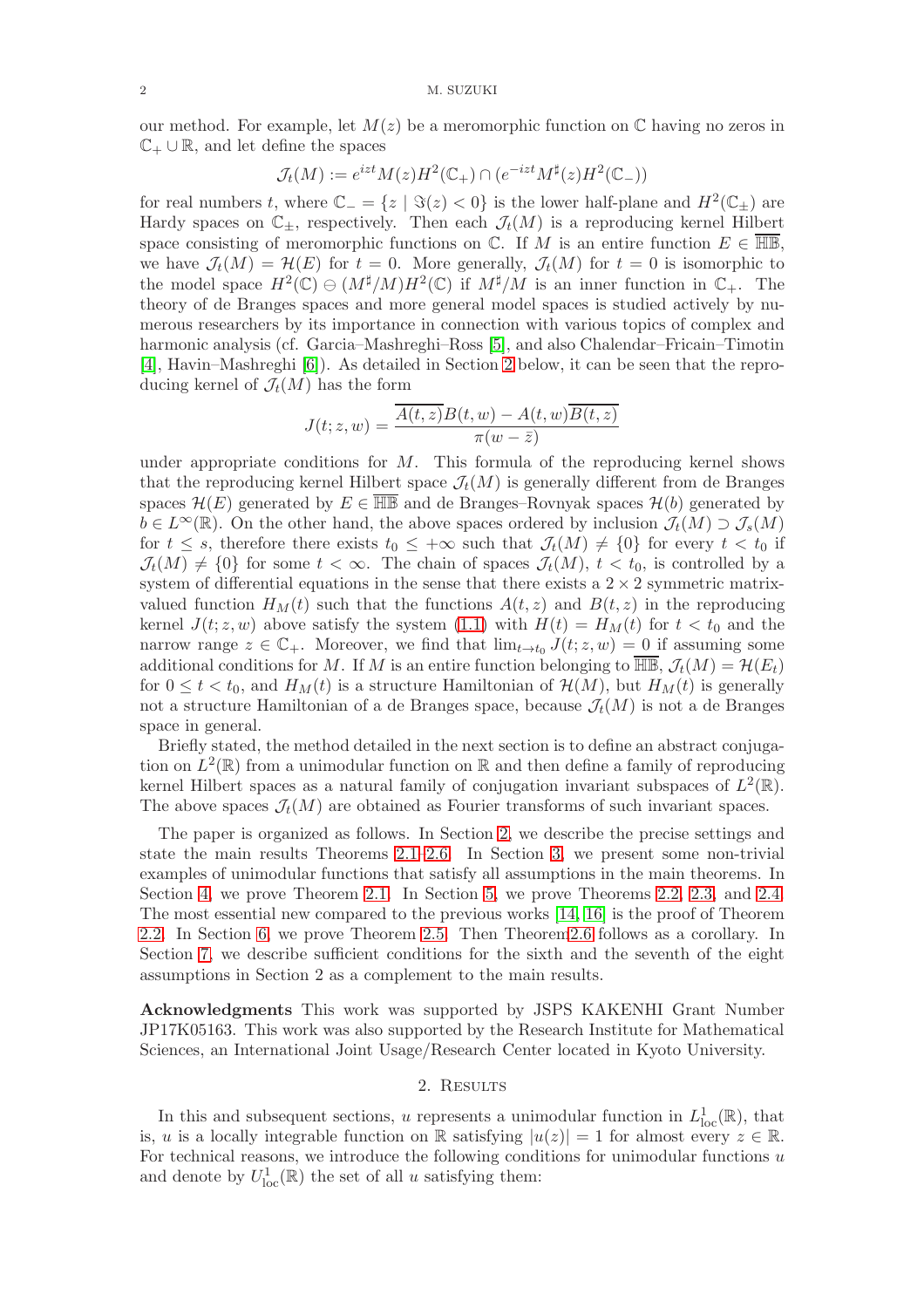- (U1) the value  $u(0)$  is defined,  $u(0) \neq 0$ , and u is Hölder continuous at  $z = 0$  with exponent  $1/2 < \alpha \leq 1$ :  $|u(z) - u(0)| \ll |z|^{\alpha}$  as  $|z| \to 0$ ;
- (U2) there exists a domain  $D$  of  $\mathbb C$ , which contains  $\mathbb R$  and is closed under complex conjugation, and a meromorphic function U on  $D \setminus \mathbb{R}$  such that  $u(z)$  is the nontangential limit of U at z on both half-planes  $\mathbb{C}_+$  and  $\mathbb{C}_-$  for almost all  $z \in \mathbb{R}$ . Then we often identify u with U.

Condition (U1) means that  $u$  is equal to such a function almost everywhere. The reason why the domain  $D$  in  $(U2)$  is assumed to be symmetric for the real line is that if U is a meromorphic function on a domain  $D \subset \mathbb{C}_+$ , then it is extended to  $\overline{D} \subset \mathbb{C}_$ by  $U(z) = 1/U^{\sharp}(z) (= 1/\overline{U(\bar{z})})$ . We call that a unimodular function  $u \in U^1_{loc}(\mathbb{R})$  is symmetric if

<span id="page-2-1"></span>
$$
u^{\sharp}(z) = u(-z) \quad \text{for} \quad z \in D. \tag{2.1}
$$

Unimodular functions of the form  $u = M^{\sharp}/M$  with a meromorphic function M satisfying  $M^{\sharp}(z) = M(-z)$  or  $M^{\sharp}(z) = -M(-z)$  are typical examples of symmetric ones.

<span id="page-2-2"></span>2.1. First, we describe that if assuming several conditions for unimodular functions, systems of differential equations of type  $(1.1)$  arise from them. Let F and F<sup>-1</sup> be the Fourier transform and Fourier inverse transform on  $L^2(\mathbb{R})$  respectively:

$$
(\mathsf{F}f)(z) = \int f(x)e^{izx} dx, \quad (\mathsf{F}^{-1}F)(x) = \frac{1}{2\pi} \int F(z)e^{-izx} dz,
$$

where  $\int$  means integration on  $\mathbb R$  and will be used forward in this sense. Define the operations  $J^{\sharp}$  and  $J_{\sharp}$  for functions by

$$
(\mathsf{J}^{\sharp} F)(z) = F^{\sharp}(z) := \overline{F(\bar{z})}, \quad (\mathsf{J}_{\sharp} f)(x) := \overline{f(-x)}
$$

so that they satisfy the commutative relation  $J^{\sharp}F = FJ_{\sharp}$ . Let  $M_m$  be the operator of multiplication by  $m \in L^{\infty}(\mathbb{R})$ , that is,  $(M_mF)(z) = m(z)F(z)$ . For a unimodular function  $u \in L^1_{loc}(\mathbb{R})$ , we define the map  $\mathsf{K} = \mathsf{K}_u : L^2(\mathbb{R}) \to L^2(\mathbb{R})$  by

<span id="page-2-0"></span>
$$
\mathsf{K} = \mathsf{F}^{-1} \mathsf{M}_u \mathsf{J}^\sharp \mathsf{F} = \mathsf{F}^{-1} \mathsf{M}_u \mathsf{F} \mathsf{J}_\sharp. \tag{2.2}
$$

Then K is (C-)antilinear (also called conjugate linear), that is,  $K(af + bg) = \bar{a}Kf + \bar{b}Kg$ for  $f, g \in L^2(\mathbb{R})$  and  $a, b \in \mathbb{C}$ . On the properties of antilinear operators, see Huhtanen [\[7\]](#page-25-9) and Uhlmann [\[17\]](#page-25-10), for example. The operator K satisfies  $(FKf)(z) = u(z)(Ff)^{\sharp}(z)$  for  $z \in \mathbb{R}$  by definition. Also, K is isometric, because F is isometric up to scaling,  $J^{\sharp}$  and  $J_{\sharp}$ are clearly isometric, and  $M_u$  is isometric for a unimodular function u. Further  $K^2 = 1$ , since  $FK^2f(z) = (FK(Kf))(z) = u(z)(FKf)^{\sharp}(z) = u(z)u^{\sharp}(z)(Ff)(z)$  and  $u(z)u^{\sharp}(z) =$  $|u(z)|^2 = 1$  for  $z \in \mathbb{R}$ . We summarize the above properties of K as follows recalling that, for an antilinear operator  $\mathsf{T}$ , the adjoint  $\mathsf{T}^*$  is defined by  $\langle \mathsf{T}f, g \rangle = \langle f, \mathsf{T}^*g \rangle = \langle \mathsf{T}^*g, f \rangle$ , where  $\langle f, g \rangle = \int f(x) \overline{g(x)} dx$  for  $f, g \in L^2(\mathbb{R})$ .

**Proposition 2.1.** For a unimodular function u in  $L^1_{loc}(\mathbb{R})$ , the map  $\mathsf{K} = \mathsf{K}_u$  is an antilinear isometric involution on  $L^2(\mathbb{R})$ , in other words, K is an abstract conjugation on  $L^2(\mathbb{R})$ . Hence, in particular, K is self-adjoint:  $\mathsf{K} = \mathsf{K}^*$ .

For some special unimodular function  $u$ , the operator  $\kappa$  is represented as an integral operator with a continuous integral kernel (see [\[15,](#page-25-3) Theorem 2.1] for example). If we allow the integral kernel to be a tempered distribution, K is always an integral operator as follows. Every u in  $L^1_{loc}(\mathbb{R})$  can be regarded as a tempered distribution on  $\mathbb R$  by  $(u, g) = \int u(x)g(x)dx, g \in S(\mathbb{R})$ , where  $S(\mathbb{R})$  is the Schwartz space. Therefore there exists a tempered distribution k on R such that  $u = Fk$ , since the Fourier transform F is extended to the space of tempered distribution  $S'(\mathbb{R})$  as a bijection (so  $k = \mathsf{F}^{-1}u$ ). Then the operator K of [\(2.2\)](#page-2-0) is expressed as the integral operator

$$
(\mathsf{K}f)(x) = (k \ast \mathsf{J}_{\sharp}f)(x) = \int k(x+y)\overline{f(y)}\,dy
$$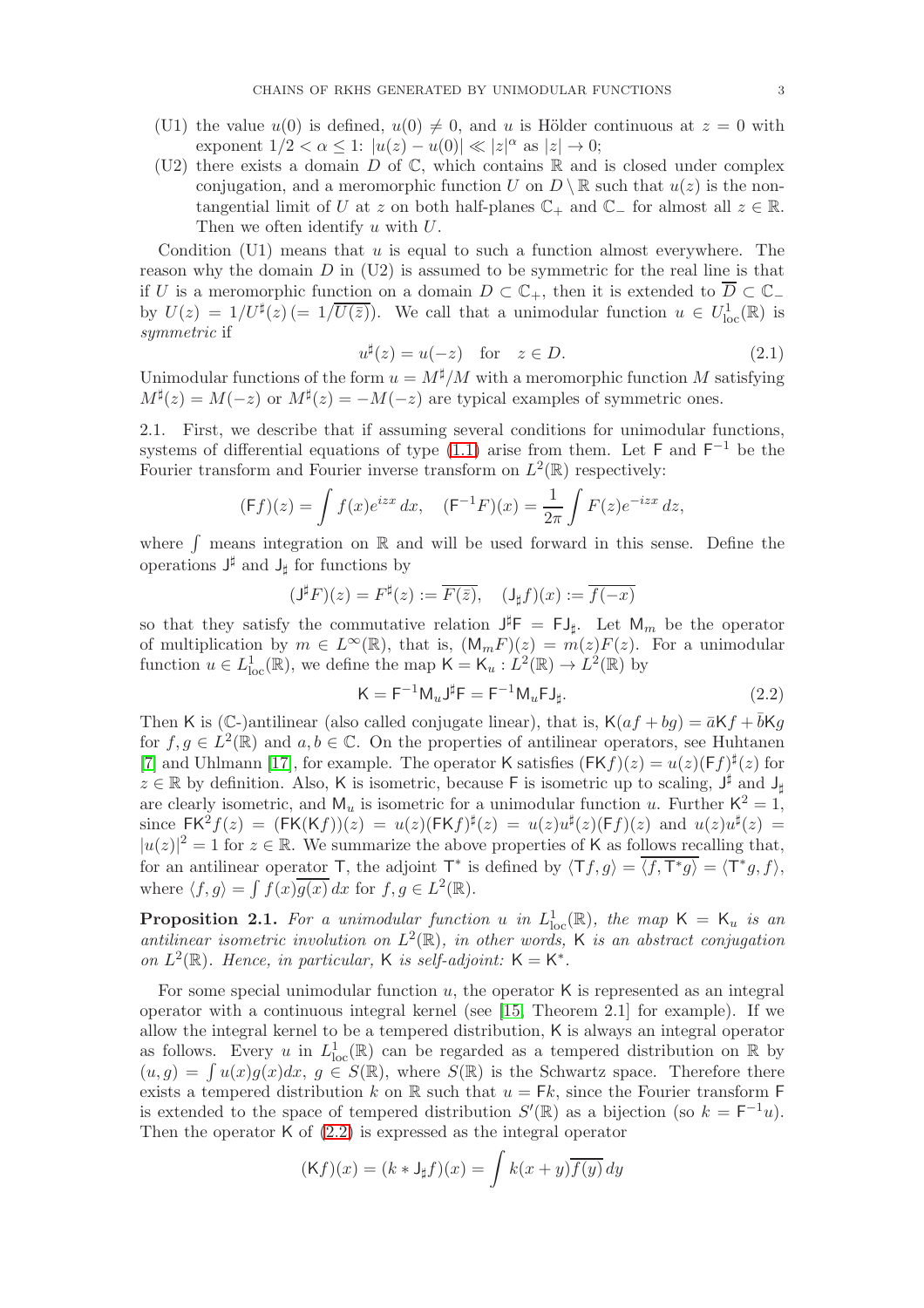by the product rule of the Fourier transform, where ∗ stands for the additive convolution. In some cases, k can be regarded as a function, but it never belongs to  $L^1(\mathbb{R})$  by the Riemann–Lebesgue theorem. The tempered distribution  $k = \mathsf{F}^{-1}u$  is real-valued if and only if  $u$  is symmetric, that is,  $u$  satisfies  $(2.1)$ .

For  $t \in \mathbb{R}$ , we define the compression  $\mathsf{K}[t]: L^2(-\infty, t) \to L^2(-\infty, t)$  of K by

$$
\mathsf{K}[t] := \mathsf{P}_t \mathsf{K} \mathsf{P}_t,
$$

where  $P_t$  is the orthogonal projection from  $L^2(\mathbb{R})$  to  $L^2(-\infty, t)$ . Since K is isometric on  $L^2(\mathbb{R})$ , the inequality of operator norm  $||\mathsf{K}[t]||_{op} \leq 1$  always holds. Now, we introduce the following condition on u in  $L^1_{loc}(\mathbb{R})$ :

(K1)  $\|K[t]\|_{\text{op}} < 1$  for some  $t \in \mathbb{R}$ .

Note that if  $||K[t]||_{op} < 1$  for one t then it holds for all smaller t's, since  $||K[s]||_{op} \le$  $\|K[t]\|_{\text{op}}$  for  $s < t$  by definition of the operator norm.

Henceforth, we suppose that u belongs to the subspace  $U^1_{loc}(\mathbb{R}) \subset L^1_{loc}(\mathbb{R})$  in order that K[t]1 is defined as a function belonging to  $L^2(-\infty, t)$  (see Proposition [4.1\)](#page-9-1) and for other technical reasons. If  $||K[t]||_{op} < 1$ , the equations  $(1 + K[t])\varphi = -K[t]$  and  $(1 - \mathsf{K}[t])\psi = \mathsf{K}[t]1$  for  $\varphi, \psi \in L^2(-\infty, t)$  have unique solutions. Using the solutions  $\varphi$  and  $\psi$ , we define the functions  $\Phi$  and  $\Psi$  on  $\mathbb R$  by  $\Phi := 1 - \mathsf{K}(\varphi + \mathsf{P}_t 1)$  and  $\Psi := 1 + \mathsf{K}(\psi + \mathsf{P}_t 1)$ . Then they solve equations

<span id="page-3-1"></span>
$$
\Phi + \mathsf{KP}_t \Phi = 1,\tag{2.3}
$$

<span id="page-3-2"></span>
$$
\Psi - \mathsf{KP}_t \Psi = 1. \tag{2.4}
$$

We find that the solutions  $\Phi$  and  $\Psi$  satisfy a certain system of partial differential equations if assuming the following technical conditions (Proposition [4.5](#page-12-0) below). To state that conditions, we extend the action of K to the space of tempered distributions  $S'(\mathbb{R})$ by using [\(2.2\)](#page-2-0) (see Section [4.1](#page-9-2) for details). Then the conditions are stated as follows:

(K2) For the above solutions  $\Phi(t, x)$  and  $\Psi(t, x)$  of [\(2.3\)](#page-3-1) and [\(2.4\)](#page-3-2), derivatives  $(\partial/\partial t)\Phi$ ,  $(\partial/\partial t)\Psi$ ,  $(\partial/\partial t)$ F $\Phi$ ,  $(\partial/\partial t)$ F $\Psi$  with respect to t are defined as a tempered distribution of  $x$ , and the commutativity

$$
\frac{\partial}{\partial t} \mathsf{F} \Phi = \mathsf{F} \frac{\partial}{\partial t} \Phi, \qquad \frac{\partial}{\partial t} \mathsf{F} \Psi = \mathsf{F} \frac{\partial}{\partial t} \Psi,
$$

hold, respectively, whenever  $\|\mathsf{K}[t]\|_{\text{op}} < 1$ ;

- (K3) The values of  $\Phi(t, x)$  and  $\Psi(t, x)$  at  $x = t$  are well-defined and nonzero, whenever  $\|K[t]\|_{\text{op}} < 1;$
- (K4)  $P_t K \delta_t$  is defined as a function belonging to  $L^2(-\infty, t)$ , or else the kernels of  $(1 \pm \mathsf{K}[t]) : \mathsf{P}_t S'(\mathbb{R}) \to \mathsf{P}_t S'(\mathbb{R})$  are zero, whenever  $\|\mathsf{K}[t]\|_{\text{op}} < 1$ ,

where  $\|\cdot\|_{\text{op}}$  is the operator norm for operators on  $L^2(-\infty, t)$ ,  $\delta_t(x) = \delta(x - t)$  for the Dirac distribution  $\delta$ ,  $(P_t f)(x) = 1_{(-\infty,0)}(x-t) f(x)$  for tempered distributions f, and the kernel of  $(1 \pm \mathsf{K}[t])$  is considered as a R-linear map. Condition (K4) guarantees that the solutions of  $(2.3)$  and  $(2.4)$  are unique in  $S'(\mathbb{R})$ .

Now we introduce two functions  $\tilde{A}(t, z)$  and  $\tilde{B}(t, z)$  playing a central role by

<span id="page-3-3"></span>
$$
\tilde{A}(t,z) := -\frac{iz}{2} (F(1 - P_t)\Psi)(z), \quad -i\tilde{B}(t,z) := -\frac{iz}{2} (F(1 - P_t)\Phi)(z), \quad (2.5)
$$

where the Fourier transform is taken as tempered distributions.

<span id="page-3-0"></span>**Theorem 2.1.** Let  $u \in U^1_{loc}(\mathbb{R})$  and define  $\mathsf{K} = \mathsf{K}_u$  as above. Suppose that conditions (K1), (K2), (K3), (K4) are satisfied, and let T be a real number such that  $||K[t]||_{op} < 1$ for all  $t < T$ . Then

- (1)  $\tilde{A}(t, z)$  and  $\tilde{B}(t, z)$  are defined by [\(2.5\)](#page-3-3) as tempered distributions on R for each fixed  $t < T$ :
- (2)  $A(t, z)$  and  $B(t, z)$  are extended to meromorphic functions on  $(\mathbb{C}_{+} \cup D) \setminus \mathbb{R}$ , and they are holomorphic on  $\mathbb{C}_+$  for each fixed  $t < T$ ;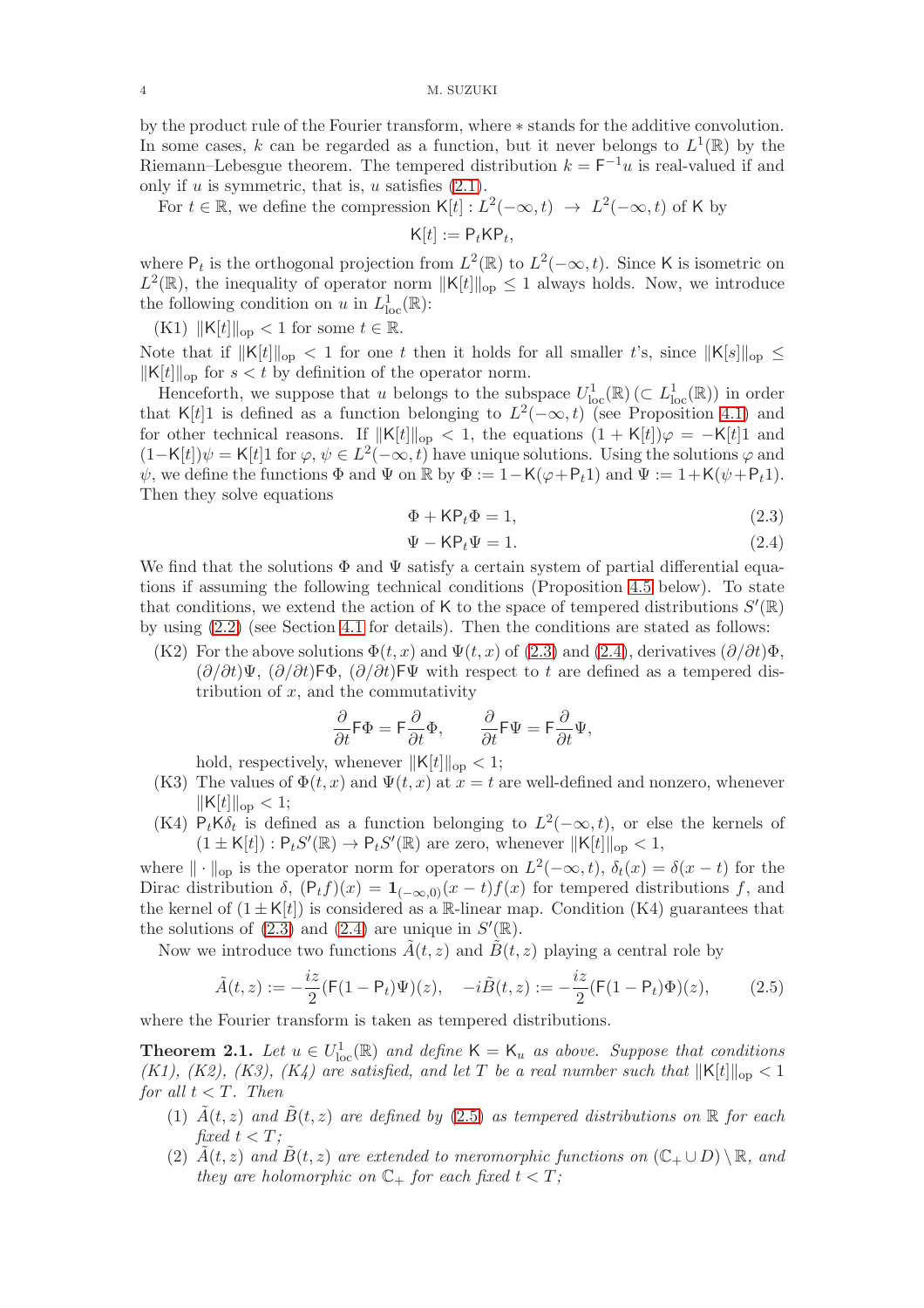- (3) the limit equations  $\lim_{z\to x} \tilde{A}(t, z) = \tilde{A}(t, x)$  and  $\lim_{z\to x} \tilde{B}(t, z) = \tilde{B}(t, x)$  hold for almost all  $x \in \mathbb{R}$  if z tends to x non-tangentially either in  $\mathbb{C}_+$  or  $\mathbb{C}_-$ ;
- (4)  $\tilde{A}(t, z)$  and  $\tilde{B}(t, z)$  satisfy the functional equations

<span id="page-4-3"></span>
$$
\tilde{A}(t,z) = u(z)\tilde{A}^{\sharp}(t,z), \quad \tilde{B}(t,z) = u(z)\tilde{B}^{\sharp}(t,z)
$$
\n(2.6)

for  $z \in D$ ;

- (5)  $\overline{A}(t, z)$  and  $\overline{B}(t, z)$  are continuous with respect to t for fixed  $z \in \mathbb{C}_+ \cup D$  except for their singularities;
- (6)  $\tilde{A}(t, z)$  and  $\tilde{B}(t, z)$  satisfy the first order system

<span id="page-4-2"></span>
$$
-\frac{\partial}{\partial t}\begin{bmatrix} \tilde{A}(t,z) \\ \tilde{B}(t,z) \end{bmatrix} = z \begin{bmatrix} 0 & -1 \\ 1 & 0 \end{bmatrix} H(t) \begin{bmatrix} \tilde{A}(t,z) \\ \tilde{B}(t,z) \end{bmatrix}
$$
(2.7)

for  $t < T$  and  $z \in \mathbb{C}_+ \cup D$ , where  $H(t)$  is the matrix-valued function defined by

<span id="page-4-0"></span>
$$
H(t) = H_u(t) := \begin{bmatrix} \alpha(t) & \beta(t) \\ \beta(t) & \gamma(t) \end{bmatrix}
$$
 (2.8)

and

<span id="page-4-1"></span>
$$
\alpha(t) = \frac{|\Phi(t,t)|^2}{\Re(\Phi(t,t)\overline{\Psi(t,t)})} = \frac{1}{\Re(\Psi(t,t)/\Phi(t,t))},
$$
  
\n
$$
\beta(t) = \frac{\Im(\Phi(t,t)\overline{\Psi(t,t)})}{\Re(\Phi(t,t)\overline{\Psi(t,t)})} = \frac{\Im(\Phi(t,t)/\Psi(t,t))}{\Re(\Phi(t,t)/\Psi(t,t))} = -\frac{\Im(\Psi(t,t)/\Phi(t,t))}{\Re(\Psi(t,t)/\Phi(t,t))},
$$
\n
$$
\gamma(t) = \frac{|\Psi(t,t)|^2}{\Re(\Phi(t,t)\overline{\Psi(t,t)})} = \frac{1}{\Re(\Phi(t,t)/\Psi(t,t))}.
$$
\n(2.9)

(7)  $H(t)$  of (6) belongs to  $SL_2(\mathbb{R}) \cap Sym_2(\mathbb{R})$  for all  $t < T$ . If u is symmetric,  $H(t)$ is diagonal.

Notation  $\alpha(t)$ ,  $\beta(t)$ ,  $\gamma(t)$  in [\(2.8\)](#page-4-0) and [\(2.9\)](#page-4-1) correspond to  $\alpha'(t)$ ,  $\beta'(t)$ ,  $\gamma'(t)$  in de Branges' book [\[3\]](#page-25-11). The first-order differential system in (6) has a different range of complex parameter  $z$  from usual canonical systems. Such systems are called *lacunary* canonical systems in [\[16\]](#page-25-2).

<span id="page-4-4"></span>2.2. Second, we describe that the system of differential equations [\(2.7\)](#page-4-2) controls a structure of a chain of reproducing kernel Hilbert spaces if assuming further conditions for given unimodular functions.

For  $\mathsf{K} = \mathsf{K}_u$  and each  $t \in \mathbb{R}$ , we denote by  $\mathcal{V}_t(u)$  the space of all functions  $f \in L^2(\mathbb{R})$ such that both f and Kf have their supports in  $[t, \infty)$ :

$$
\mathcal{V}_t(u) = L^2(t, \infty) \cap \mathsf{K}L^2(t, \infty).
$$

By definition,  $V_t(u)$  is a conjugation-invariant subspace of  $L^2(\mathbb{R})$  with respect to the conjugation K. We do not need any of the conditions  $(K1) - (K4)$  to define  $\mathcal{V}_t(u)$ , but the following condition is necessary for the discussion about  $\mathcal{V}_t(u)$  to be meaningful:

(K5)  $\mathcal{V}_t(u)$  is non-zero for some  $t \in \mathbb{R}$ .

If  $V_t(u)$  is non-zero,  $F(V_t(u))$  is a reproducing kernel Hilbert space consisting of functions on  $\mathbb{C}_+ \cup D$  that are holomorphic on  $\mathbb{C}_+$  and meromorphic on  $D \cap \mathbb{C}_-$ . The reproducing kernel  $j(t; z, w)$  of  $F(\mathcal{V}_t(u))$  is expressed as  $j(t; z, w) = \frac{1}{2\pi} \langle Y_w^t, Y_z^t \rangle$  using the vector  $Y_z^t \in \mathcal{V}_t(u)$  satisfying  $\langle f, \overline{Y_z^t} \rangle = \mathsf{F}f(z)$  for any  $f \in \mathcal{V}_t(u)$  (see Section [5](#page-13-0) below for details). More specifically,  $j(t; z, w)$  has the following explicit formula consisting of functions defined in [\(2.5\)](#page-3-3).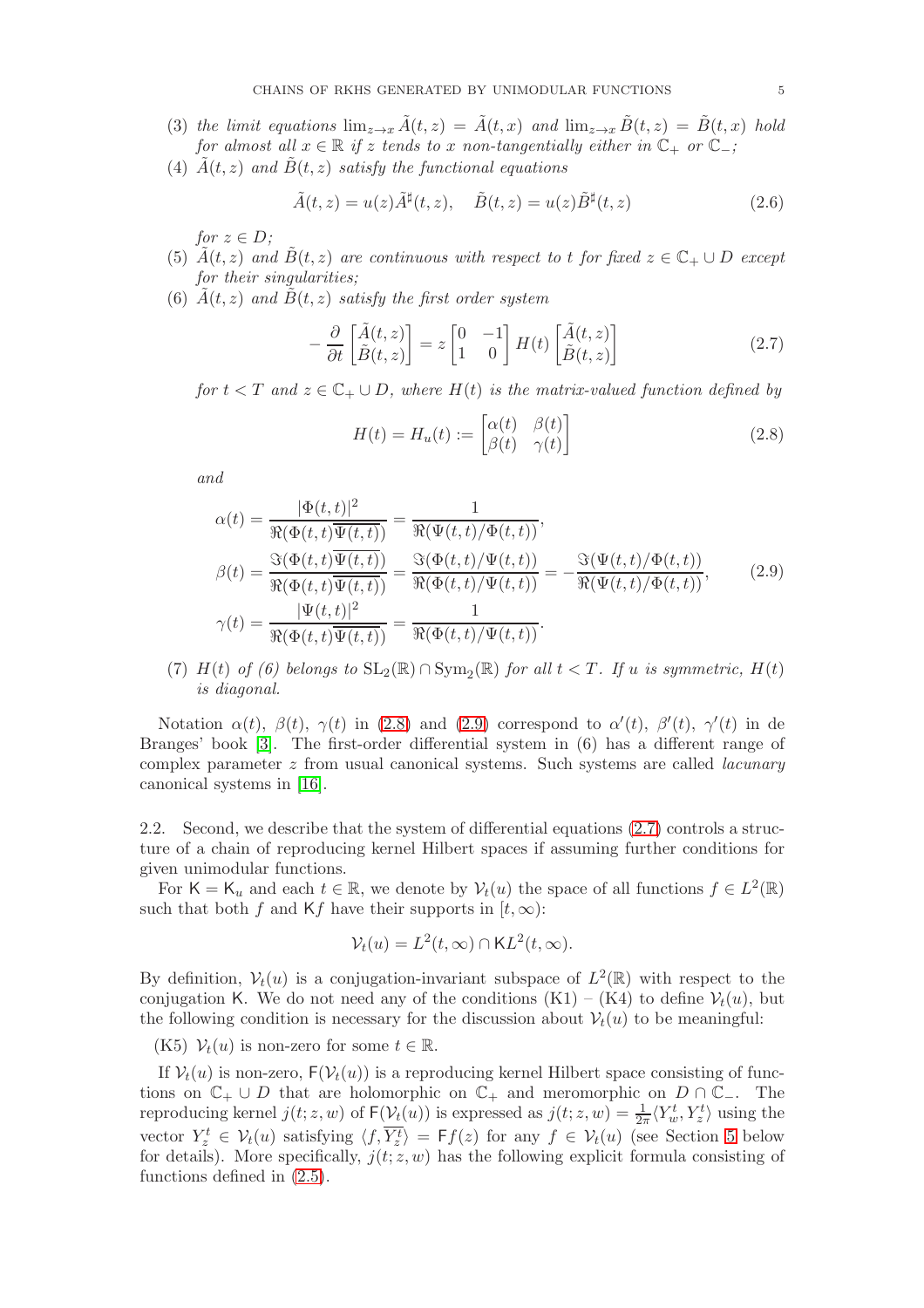<span id="page-5-0"></span>**Theorem 2.2.** Let  $u \in U^1_{loc}(\mathbb{R})$ . Suppose that conditions (K1), (K2), (K3), (K4), (K5) are satisfied, and let  $t \in \mathbb{R}$  such that  $||K[t]||_{op} < 1$  and  $\mathcal{V}_t(u) \neq 0$ . Let  $j(t; z, w)$  be the reproducing kernel of  $F(V_t(u))$ . Then,

<span id="page-5-2"></span>
$$
j(t; z, w) = \frac{1}{2\pi} \langle Y_w^t, Y_z^t \rangle = \frac{\overline{\tilde{A}(t, z)} \tilde{B}(t, w) - \tilde{A}(t, w) \overline{\tilde{B}(t, z)}}{\pi(w - \bar{z})}
$$
(2.10)

holds for  $z, w \in \mathbb{C}_+ \cup D$ , where D is the domain of u in (U2).

Remark 2.2. A formula similar to [\(2.10\)](#page-5-2) is proved in [\[14,](#page-25-1) Section 4.2], but the assumed set of conditions in Theorem [2.2](#page-5-0) is different from that in [\[14\]](#page-25-1). See also the comments after Theorem [2.6.](#page-6-0)

As is clear from the definition, the spaces  $\{\mathcal{V}_t(u)\}_{t\in\mathbb{R}}$  are totally ordered by settheoretical inclusion  $V_s(u) \subset V_t(u)$  for  $t < s$  and the inclusion is an isometric embedding as a Hilbert space. However, we should note that, unlike de Branges spaces, not necessarily all K-invariant subspaces of  $V_t(u)$  have the shape of  $V_s(u)$   $(t < s)$ , and therefore, not necessarily all K-invariant subspaces of  $V_t(u)$  are totally ordered.

If  $\mathcal{V}_t(u) = \{0\}$  for some  $t \in \mathbb{R}$ , then  $\mathcal{V}_s(u) = \{0\}$  for all  $s \geq t$  by definition. Therefore, it makes sense to consider the value

$$
t_0 = t_0(u) := \sup\{t \in \mathbb{R} \,|\, \mathcal{V}_t(u) \neq \{0\}\}.
$$

Under condition (K5),  $t_0$  is a finite real number or  $+\infty$ . To use the above results in the study of the chain of spaces  $\{\mathsf{F}(\mathcal{V}_t(u))\}_{t < t_0}$ , we introduce the following conditions:

(K6)  $\|K_u[t]\|_{\text{op}} < 1$  for every  $t < t_0$ ;

 $(K7) \mathcal{R}(\Phi(t,t)\overline{\Psi(t,t)}) > 0$  for every  $t < t_0$ .

Note that (K1) is automatically satisfied assuming (K5) and (K6) hold.

Let  $H^{\infty} = H^{\infty}(\mathbb{C}_{+})$  be the space of all bounded analytic functions in  $\mathbb{C}_{+}$ . A function  $\theta \in H^\infty$  is called an *inner function* in  $\mathbb{C}_+$  if  $\lim_{y\to 0+} |\theta(x+iy)| = 1$  for almost all  $x \in \mathbb{R}$ with respect to the Lebesgue measure. An inner function  $\theta$  defines a measurable unimodular function on  $\mathbb R$  by taking a nontangential limit at a point of  $\mathbb R$  and is extended to the lower half-plane by setting  $\theta(z) = 1/\theta^{\sharp}(z)$  for  $z \in \mathbb{C}_{-}$ , in particular,  $\theta$  is meromorphic on  $\mathbb{C} \setminus \mathbb{R}$ . If an inner function  $\Theta$  in  $\mathbb{C}_+$  extends to a meromorphic function on C, it is called a *meromorphic inner function* in  $\mathbb{C}_+$ . For an inner function  $\theta$ , the space

$$
\mathcal{K}(\theta) = H^2(\mathbb{C}_+) \ominus \theta H^2(\mathbb{C}_+)
$$

defined as an orthogonal complement is called a model subspace.

<span id="page-5-1"></span>**Theorem 2.3.** Let  $u \in U^1_{loc}(\mathbb{R})$ . Suppose that conditions (K2), (K3), (K4), (K5), (K6),  $(K7)$  are satisfied. Then the function defined by

<span id="page-5-4"></span>
$$
\theta(t,z) := \frac{\tilde{A}(t,z) + i\tilde{B}(t,z)}{\tilde{A}(t,z) - i\tilde{B}(t,z)}
$$
\n(2.11)

is an inner function in  $\mathbb{C}_+$  and  $F(V_t(u)) = \mathcal{K}(\theta(t,z))$  for every  $t < t_0$ .

Because of the connection with the theory of de Branges spaces, we are particularly interested in unimodular functions of the form  $u(z) = M^{\sharp}(z)/M(z)$  for some meromorphic function  $M(z)$  on C. Using the functions  $\tilde{A}(t, z)$  and  $\tilde{B}(t, z)$  in [\(2.5\)](#page-3-3), we define

<span id="page-5-3"></span>
$$
A(t, z) := M(z)\tilde{A}(t, z), \quad B(t, z) := M(z)\tilde{B}(t, z), E(t, z) := A(t, z) - iB(t, z).
$$
 (2.12)

With the assumptions in Theorem [2.3,](#page-5-1)  $\Theta(t,z) = E^{\sharp}(t,z)/E(t,z)$  is extended to a meromorphic inner function for every  $t < t_0$ . In general, if  $\Theta$  is a meromorphic inner function, there exists  $E \in \mathbb{HB}$  such that  $\Theta = E^{\sharp}/E$  and the model subspace  $\mathcal{K}(\Theta)$  is isometrically isomorphic to the de Branges space  $\mathcal{H}(E)$  by the map  $F \mapsto EF$  ([\[6,](#page-25-8) §2.3 and §2.4]), where  $\mathbb{HB}$  is the subspace consisting of functions that have no zeros on  $\mathbb{R}$ . Therefore,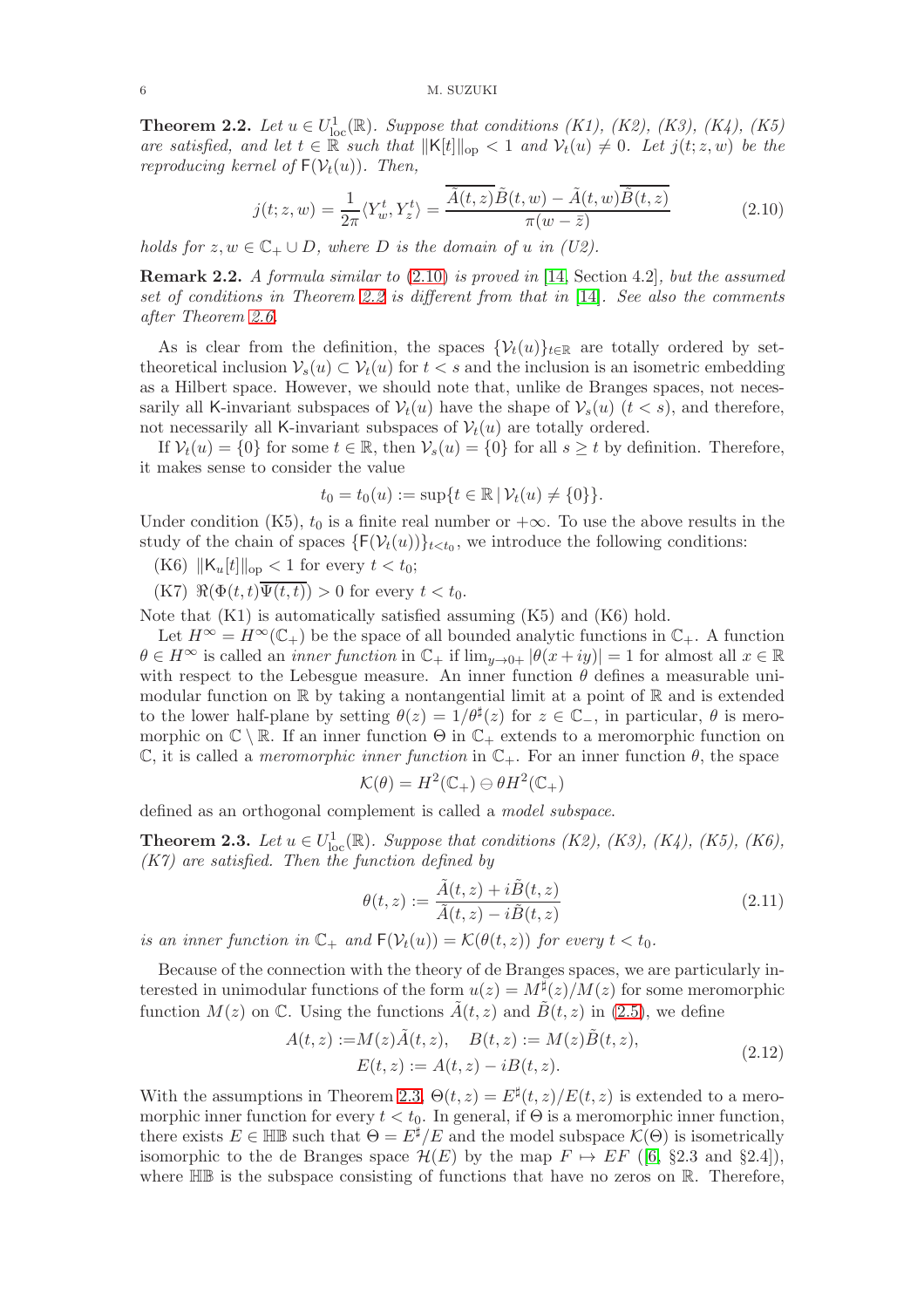if  $\Theta(\tau, z)$  is a meromorphic inner function, it is expected that  $H(t)$  in Theorem [2.1](#page-3-0) is nothing but the structure Hamiltonian of the de Branges space  $\mathcal{H}(E(\tau,z))$ . To realize this expectation, we introduce one more condition:

(K8)  $\mathcal{V}_{t_0}(u) = \{0\}$  if  $t_0 < \infty$ .

Note that, when  $t_0 < \infty$ , both  $\mathcal{V}_{t_0}(u) = \{0\}$  and  $\mathcal{V}_{t_0}(u) \neq \{0\}$  can occur. See examples in Section [3.](#page-7-0)

<span id="page-6-1"></span>**Theorem 2.4.** Let  $u \in U^1_{loc}(\mathbb{R})$ . Suppose that  $u = M^{\sharp}/M$  for some meromorphic function M on  $\mathbb C$  that is holomorphic on  $\mathbb C_+ \cup \mathbb R$  and has no zeros in  $\mathbb C_+$ . Suppose that (K2), (K3), (K4), (K5), (K6), (K7), (K8) are satisfied. Define  $E(t, z)$  by [\(2.5\)](#page-3-3) and [\(2.12\)](#page-5-3) for  $t < t_0$ . Then, for any  $t_1 < t_0$ ,  $E(t_1, z)$  is an entire function of  $\overline{\mathbb{HB}}$  and  $H(t)$ on  $[t_1, t_0]$  defined by [\(2.8\)](#page-4-0) and [\(2.9\)](#page-4-1) is the structure Hamiltonian of the de Branges space  $\mathcal{H}(E(t_1,z)).$ 

The asymptotic behavior of the reproducing kernel of  $\mathcal{H}(E(t, z))$  as  $t \to t_0$  is clarified in the proof of the theorem, but the asymptotic behavior of  $E(t, z)$  as  $t \to t_0$  is more difficult and will not be studied in this paper. See [\[3,](#page-25-11) Theorem 41] and [\[8,](#page-25-12) Theorems 1.34, 3.15, 4.20 for results on the asymptotic behavior of  $E(t, z)$ .

<span id="page-6-4"></span>2.3. Further specializes situation in the previous subsection. In Theorem [2.4,](#page-6-1) there is no direct relation between  $u(z)$  and  $E(t, z)$ , but if u is a restriction of a meromorphic inner function  $\Theta = E^{\sharp}/E$ , then the chain of spaces  $F(\mathcal{V}_t(u))$  for  $t > 0$  is isomorphic to the chain of de Branges subspaces of a de Branges space  $\mathcal{H}(E)$ . We state it after giving a result on  $u = \theta$ , which is an inner function but not necessarily a meromorphic inner function.

<span id="page-6-2"></span>**Theorem 2.5.** Suppose that  $u \in U^1_{loc}(\mathbb{R})$  is a restriction of an inner function  $\theta$  in  $\mathbb{C}_+$ and that  $(K1)$ ,  $(K2)$ ,  $(K3)$ ,  $(K4)$  are satisfied. Then

<span id="page-6-3"></span>
$$
\tilde{A}(0, z) = \frac{1}{2}(1 + \theta(z)), \qquad -i\tilde{B}(0, z) = \frac{1}{2}(1 - \theta(z))
$$
\n(2.13)

for  $z \in \mathbb{C}$ . In particular,  $F(\mathcal{V}_0(u)) = \mathcal{K}(\theta)$ .

From this result, it can be understood that Theorem [2.1](#page-3-0) solves the direct problem for the lacunary canonical system on  $[0, t_0)$  associated with the particular Hamiltonian  $H(t)$  defined by  $(2.8)$  and  $(2.9)$  and equality  $(2.13)$  as the initial condition at zero by providing the explicit solution  $(A(t, z), B(t, z))$ .

If u is a restriction of an inner function,  $K[t] = 0$  for nonpositive t by Proposition [6.2](#page-22-1) below. Further, we have  $\Phi(t,t) = \Psi(t,t) = 1$  if  $\Phi(t,x)$  and  $\Psi(t,x)$  are continuous at  $x = t$ , and therefore  $H(t)$  is the identity matrix for nonpositive t. In this sense, the nontrivial range of t for  $u = \theta$  is  $0 < t < t_0$ , and it is actually meaningful as follows.

For a meromorphic inner function  $\Theta = E^{\sharp}/E$  with  $E \in \mathbb{HB}$ , we define  $A(t, z)$  and  $B(t, z)$  by [\(2.5\)](#page-3-3) and [\(2.12\)](#page-5-3) with  $M = E$ . Then  $E(0, z) = E(z)$  by Theorem [2.5.](#page-6-2) Therefore, as a corollary of Theorem [2.4,](#page-6-1) we obtain the following result which solves the inverse problem of finding the structure Hamiltonian from a given de Branges space  $\mathcal{H}(E)$  (see also Proposition [6.2\)](#page-22-1):

<span id="page-6-0"></span>**Theorem 2.6.** Let  $\Theta$  be a meromorphic inner function such that  $\Theta = E^{\sharp}/E$  for some  $E \in \mathbb{HB}$ . Define K for  $u = \Theta$  and suppose that (K2), (K3), (K4), (K6), (K7), (K8) are satisfied. Then  $H(t)$  on  $[0, t_0)$  defined by  $(2.8)$  and  $(2.9)$  is the structure Hamiltonian of the de Branges space  $\mathcal{H}(E)$ .

Note that there are many de Branges spaces to which Theorem [2.6](#page-6-0) does not apply, as in the example in Section [3.2.](#page-7-1)

To conclude this section, we comment on the difference of the operator K between this paper and [\[13,](#page-25-0) [14,](#page-25-1) [16\]](#page-25-2). The first difference is that K is antilinear in this paper, which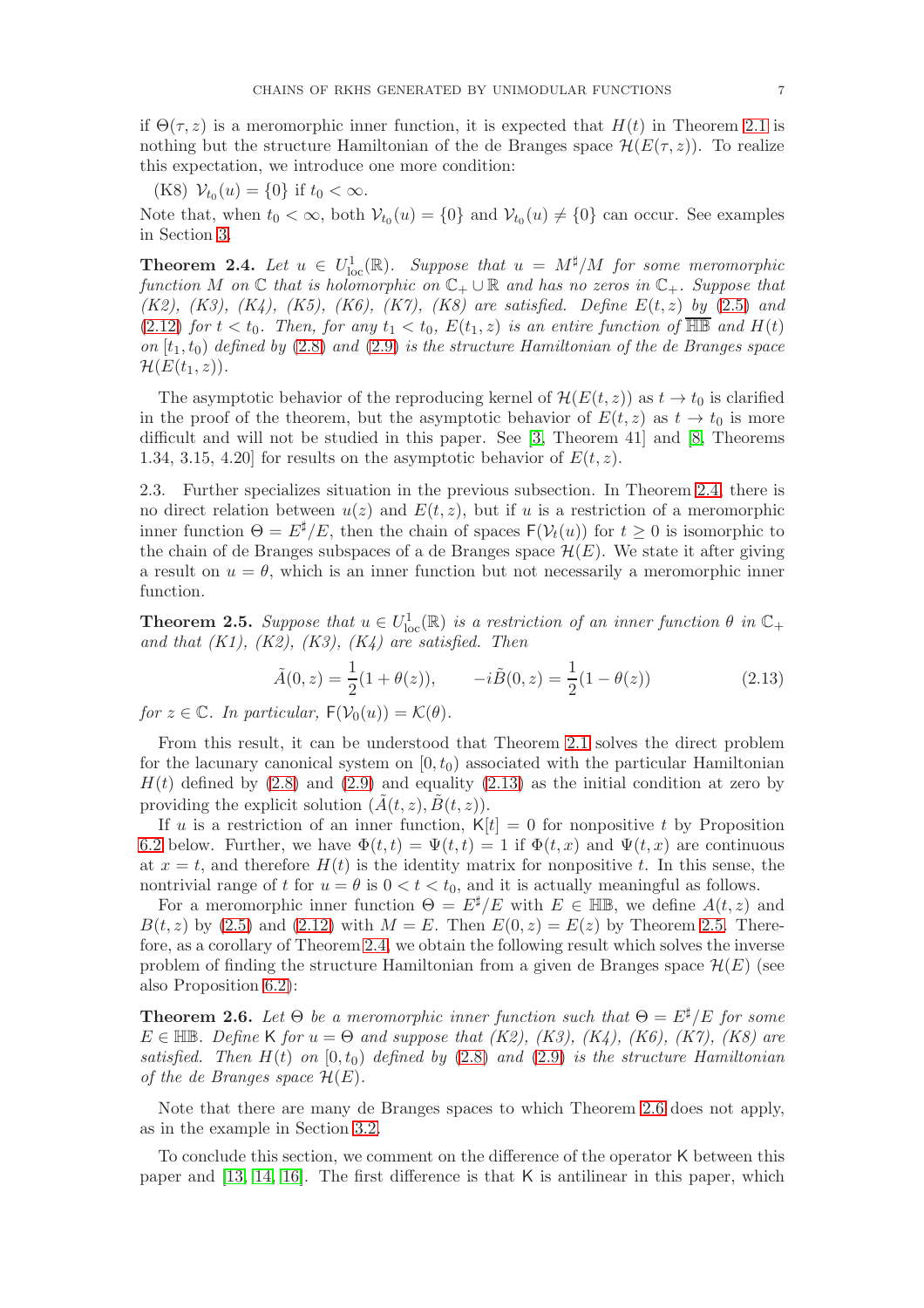#### 8 M. SUZUKI

is an essential ingredient that enables us the construction of non-diagonal  $H$ , whereas, in the latter, K was linear. Second, in this paper, K is defined as the composition of several unitary operators as in [\(2.2\)](#page-2-0), whereas in the latter, K was defined as the integral operator having the integral kernel defined by  $K(x) = \frac{1}{2\pi} \int_{\Im(z)=c} u(z)e^{-izx}dz$  for large  $c > 0$ . This second difference is reflected in the conditions assumed in the results, and each has advantages and disadvantages. As an example of what makes a significant difference, we take up the equality  $K^2 = 1$  and the support condition of K, both are important in various discussions. In the definition of this paper,  $K^2 = 1$  is obvious, but it is nontrivial that the support of  $k(x)$  is contained in  $[0,\infty)$ , which corresponds to  $u$  being an inner function. On the other hand, in [\[13,](#page-25-0) [14,](#page-25-1) [16\]](#page-25-2), it is obvious from the settings that  $K(x)$  is supported in  $[0, \infty)$ , but  $\mathsf{K}^2 = 1$  is nontrivial and it relates whether u is inner. Besides these, if  $K(x)$  is discontinuous or distribution, the definition in this paper is more convenient. In any case, two different definitions of K can be related as in [\[14,](#page-25-1) Theorem 5.1].

#### 3. Examples

<span id="page-7-0"></span>We provide several concrete examples of unimodular functions satisfying conditions assumed in the results in Section [2.](#page-1-0)

3.1. Paley–Wiener spaces. Let  $E(z) = \exp(-iaz)$  with  $a > 0$  and put  $u(z) =$  $E^{\sharp}(z)/E(z) = \exp(2iaz)$ . Then  $u \in U^{1}_{loc}(\mathbb{R})$ . We have  $k(x) = \delta(x - 2a)$ , so  $(Kf)(x) =$  $f(2a-x)$ , and therefore  $V_t(u) = L^2(t,\infty) \cap L^2(-\infty,2a-t)$ . Hence (K5) is satisfied,  $t_0 = a, \mathcal{V}_t(u) = L^2(t, 2a - t)$  for  $t < a$ , and also (K8) is satisfied:  $\mathcal{V}_a(u) = \{0\}$ . We have  $K[t] = 0$  for  $t < a$  from the support condition of  $k(x)$ , so (K1), (K4) and (K6) are satisfied, and  $\Phi(t, x) = \Psi(t, x) = 1$  for  $x < t$  if  $t < a$ . Therefore, [\(2.3\)](#page-3-1) and [\(2.4\)](#page-3-2) are solved as  $\Phi(t, x) = 1 - \mathsf{KP}_t 1(x) = 1 - \mathbf{1}_{[0, \infty)}(x - (2a - t))$  and  $\Psi(t, x) = 1 + \mathsf{KP}_t 1(x) =$  $1+1_{[0,\infty)}(x-(2a-t))$ . Hence (K2), (K3), and (K7) are satisfied with  $\Phi(t,t) = \Psi(t,t) = 1$ , and

$$
A(t, z) = cos((a - t)z), -iB(t, z) = -i sin((a - t)z).
$$

On the other hand,  $Y_z^t(x) = \mathbf{1}_{(t,2a-t)}(x)e^{izx}$  and

$$
J(t; z, w) = \frac{\overline{E(z)}E(w)}{2\pi} \langle Y_w^t, Y_z^t \rangle = \frac{\sin((a-t)(w-\overline{z}))}{\pi(w-\overline{z})}.
$$

This shows that equality  $(2.10)$  holds. See also [\[12\]](#page-25-13), where the case that E is an exponential polynomial with real coefficients is studied, and explicit formulas for  $\phi^{\pm}(t,x)$ ,  $A(t, z)$ , and  $B(t, z)$  are stated, although  $\Phi(t, x)$  and  $\Psi(t, x)$  are not specified.

<span id="page-7-1"></span>3.2. One dimensional de Branges space. Let  $E(z) = 1 - iz$  and put  $u(z) =$  $E^{\sharp}(z)/E(z) = (1+iz)/(1-iz)$ . Then  $u \in U^{1}_{loc}(\mathbb{R})$ . We have  $k(x) = -\delta(x) + 2e^{-x}\mathbf{1}_{(0,\infty)}(x)$ and easily find that  $V_t(u) = \{0\}$  for  $t > 0$ ,  $V_0(u) = \mathbb{C} e^{-x} \mathbf{1}_{(0,\infty)}$ , and  $V_t(u) = L^2(t,-t) +$  $\mathbb{C}e^{-x}\mathbf{1}_{(-t,\infty)}$  for  $t < 0$ . Hence (K5) is satisfied and  $t_0 = 0$ , but (K8) is not satisfied. We have K[t] = 0 for  $t < 0$ , so (K1), (K4), and (K6) are satisfied, and  $\Phi(t, x) = \Psi(t, x) = 1$ for  $x < t$  if  $t < 0$ . Therefore, [\(2.3\)](#page-3-1) and [\(2.4\)](#page-3-2) are solved as  $\Phi(t, x) = 1 - \mathsf{KP}_t 1(x) =$  $1 - \mathbf{1}_{(-t,\infty)}(x)(1 - 2e^{-x-t})$  and  $\Psi(t,x) = 1 + \mathsf{KP}_t 1(x) = 1 + \mathbf{1}_{(-t,\infty)}(x)(1 - 2e^{-x-t}).$ Hence (K2), (K3), and (K7) are satisfied with  $\Phi(t,t) = \Psi(t,t) = 1$ , and

$$
A(t, z) = \cos(tz) + z\sin(tz), \quad -iB(t, z) = -i(z\cos(tz) - \sin(tz)).
$$

On the other hand, we have

$$
Y_z^t(x) = \frac{2i}{z+i}e^{-it(z-i)} \cdot e^{-x} \mathbf{1}_{(-t,\infty)}(x) + e^{izx} \mathbf{1}_{(t,-t)}(x),
$$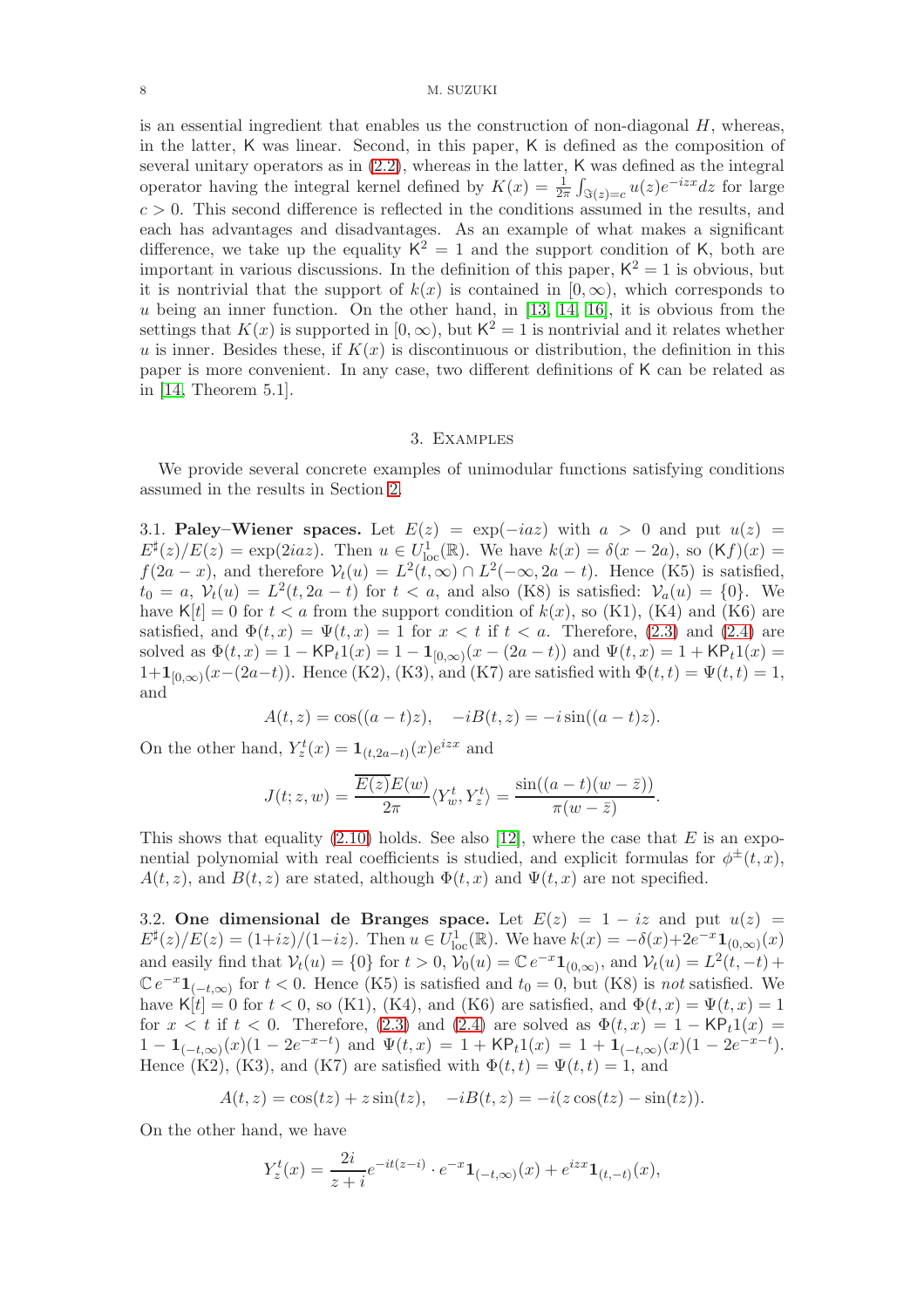and

$$
J(t; z, w) = \frac{\overline{E(z)}E(w)}{2\pi} \langle Y_w^t, Y_z^t \rangle = \frac{e^{-it(w-\overline{z})}}{\pi} - (w+i)(\overline{z}-i) \frac{\sin(t(w-\overline{z}))}{\pi(w-\overline{z})}
$$

for  $t \leq 0$ . We can check that equality [\(2.10\)](#page-5-2) holds.

For  $0 < t < 1$ , we define  $A(t, z) = 1$  and  $B(t, z) = z(1 - t)$ . Then

$$
-\frac{d}{dt}\begin{bmatrix} A(t,z) \\ B(t,z) \end{bmatrix} = z \begin{bmatrix} 0 & -1 \\ 1 & 0 \end{bmatrix} \begin{bmatrix} 1 & 0 \\ 0 & 0 \end{bmatrix} \begin{bmatrix} A(t,z) \\ B(t,z) \end{bmatrix}, \quad 0 < t < 1, \quad z \in \mathbb{C},
$$

 $J(t; z, w) = (1/\pi)(1-t)$ , and hence  $J(t; z, w) \rightarrow 0$  as  $t \rightarrow 1$ . In other words, the structure Hamiltonian of  $\mathcal{H}(E)$  is  $H(t) = \text{diag}(1,0)$  on  $t \in (0,1)$ , but that cannot be obtained from the method in Section [2.](#page-1-0)

3.3. De Branges spaces related to Hankel transform of order zero. The example described here is based on the results of Burnol [\[2\]](#page-25-14). The section numbers in this part refers to that in [\[2\]](#page-25-14). Let  $M(z) = \Gamma(\frac{1}{2} - iz)$  and put  $u(z) = M^{\sharp}(z)/M(z) = \Gamma(\frac{1}{2} +$  $(iz)/\Gamma(\frac{1}{2}-iz)$ . Then  $u \in U^1_{loc}(\mathbb{R})$  and u is meromorphic on  $\mathbb C$  but not inner in  $\mathbb{C}_+$ . We have  $k(x) = e^{x/2} J_0(2e^{x/2})$ , and  $u(z) = \int_{-\infty}^{\infty} k(x)e^{izx} dx$  for  $-1/4 < \Im(z) < 1/2$ , where the convergence is conditional if  $\Im(z) \leq 1/4$ . It is proved that (K1) and (K5) are satisfied for all  $t \in \mathbb{R}$  in §5, and hence (K6) and (K8) are also satisfied. We put  $a = e^t$ ,  $b = e^x$ , and

$$
\phi^{\pm}(t,x) = \sqrt{ab} \left( 1 \pm \frac{\partial}{\partial b} \right) I_0(2\sqrt{a(a-b)}),
$$

where  $I_0(w)$  is the modified Bessel function of the first kind of index 0. Then  $\phi^{\pm}(t,x)$ are real-valued, and they satisfy  $(5.1)$  and  $(5.2)$  below by discussions in §7. Define

$$
\Phi(t,x) = 1 - e^{-2e^t} \int_{-\infty}^x \phi^-(t,y) dy, \quad \Psi(t,x) = 1 + e^{2e^t} \int_{-\infty}^x \phi^+(t,y) dy.
$$

Then they satisfy  $(2.3)$  and  $(2.4)$ , and it is easily find that  $(K2)$  is satisfied. Also, the equalities  $\Phi(t,t) = e^{-2e^t}$  and  $\Psi(t,t) = e^{2e^t}$  show that (K3) and (K6) are satisfied. The asymptotic formula  $(K\delta_t)(x) = k(x + t) \sim \exp(x/2)$  as  $x \to -\infty$  shows that  $(K4)$  is satisfied. Further, we have

$$
A(t, z) = e^{2e^t + (t/2)} (K_{\frac{1}{2} - iz}(2e^t) + K_{\frac{1}{2} + iz}(2e^t)),
$$
  

$$
-iB(t, z) = e^{-2e^t + (t/2)} (K_{\frac{1}{2} - iz}(2e^t) - K_{\frac{1}{2} + iz}(2e^t)),
$$

where  $K_{\nu}(z)$  is the modified Bessel function of the second kind of index  $\nu$ . The explicit formula for  $Y_z^t$  cannot be found in [\[2\]](#page-25-14), and in fact, that is complicated to write down here, but the explicit formula for  $\langle Y_w^t, Y_z^t \rangle$  can be found in §7. For  $z = 0$ , we have  $Y_0^t(x) = \mathbf{1}_{(t,\infty)}(x)\Phi(t,x)$ , which is implicitly dealt with in §6. Anyway, we find the explicit formula for  $J(t; z, w)$  via the second equality of [\(2.10\)](#page-5-2).

3.4. De Branges spaces arising from L-functions in the Selberg class. The examples described here are based on the results of  $[15]$ . Let S be the Selberg class of Dirichlet series  $L(s)$ . Typical examples of elements in S are number-theoretic zetaand L-functions such as the Riemann zeta function and Dirichlet L-functions. For every  $L \in \mathcal{S}$ , there exists a product  $\gamma_L(s)$  of shifts of the Γ-function, a real number  $Q_L$  and a complex number  $c_L$  of the unit modulus such that  $\xi_L(s) := c_L Q_L^s \gamma_L(s) L(s)$  satisfies the functional equation  $\xi_L(s) = \xi_L^{\sharp}$  $_{L}^{\sharp}(1-s)$ . We define

$$
\Theta_L^{\omega,\nu}(z) = \left(\frac{\xi_L(1/2-\omega-iz)}{\xi_L(1/2+\omega-iz)}\right)^{\nu}
$$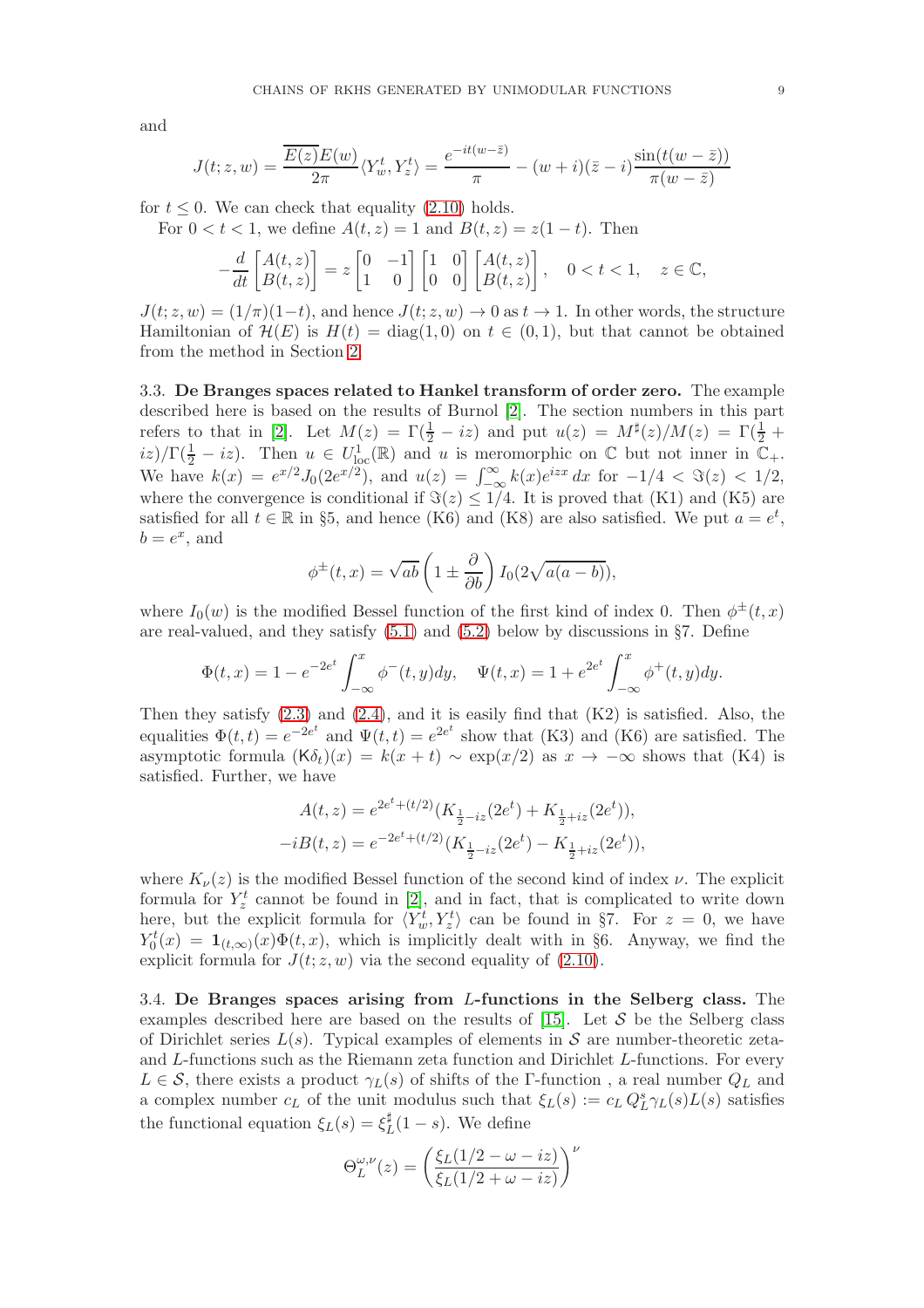for  $L \in \mathcal{S}, \omega \in \mathbb{R}_{\geq 0}$ , and  $\nu \in \mathbb{Z}_{> 0}$ . Then  $\Theta_L^{\omega,\nu}$  is a meromorphic inner function for all  $\omega \geq 1/2$  and  $\nu \in \mathbb{Z}_{>0}$  unconditionally and for all  $0 < \omega < 1/2$  and  $\nu \in \mathbb{Z}_{>0}$  if assuming the Grand Riemann Hypothesis (GRH) for L ([\[15,](#page-25-3) Proposition 2.2]).

We suppose that  $\omega \nu d_L > 1$ , where  $d_L$  is the degree of L, and that  $\Theta_L^{\omega,\nu}$  is a meromor-phic inner function. Then, by [\[14,](#page-25-1) Theorem 5.1] and [\[15,](#page-25-3) Proposition 4.1], K defined by [\(2.2\)](#page-2-0) for  $u = \Theta_L^{\omega,\nu}$  equals to the integral operator having the continuous kernel  $K(x+y)$ defined by  $K(x) = \frac{1}{2\pi} \int_{\Im(z)=c} \Theta_L^{\omega,\nu}$  $_{L}^{\omega,\nu}(z)e^{-izx}$  dz for  $c > 1/2 + ω$ . Further, (K2), (K3), (K4) are satisfied by [\[14,](#page-25-1) Section 2.4], [\[15,](#page-25-3) Proposition 4.1], and [\[16,](#page-25-2) Proposition 2.3]. And (K6) is satisfied by a similar argument as in the proof of [\[15,](#page-25-3) Lemma 5.2, Proposition 5.1]. Since Proposition [7.4](#page-24-0) below can be applied,  $\Phi(t,t) = \Psi(t,t) = 1$  for  $t < 0$ , and  $\Phi(t, t)$ ,  $\Psi(t, t)$  are continuous. Therefore, (K7) is satisfied. Finally, since  $t_0 = \infty$  by [\[14,](#page-25-1) Lemma 4.1] and [\[15,](#page-25-3) Proposition 4.1], (K8) is also satisfied. Hence, Theorem [2.6](#page-6-0) can be applied to  $u = \Theta_L^{\omega,\nu}$ . Note that [\[15\]](#page-25-3) deals only with the case that  $L(s)$  and  $Q_L^s \gamma_L(s) L(s)$ take real-values on the real line, but essentially does not affect the discussions that prove the results referred to the above, and lead to the same results for general  $L \in \mathcal{S}$ .

On the other hand, we may also generalized  $u(z) = \exp(-2\eta(\xi'/\xi)(1/2 - iz))$  studied in [\[13\]](#page-25-0) to functions in the Selberg class, where  $\xi$  is the Riemann xi-function and  $\eta$  is a positive real number.

#### 4. Proof of Theorem [2.1](#page-3-0)

<span id="page-9-2"></span><span id="page-9-0"></span>4.1. Extension of K to  $S'(\mathbb{R})$ . Let  $(f,g) = \int f(x)g(x) dx$  be the pairing for  $f \in$  $S'(\mathbb{R})$  and  $g \in S(\mathbb{R})$ . Then the Fourier transform F, the multiplication operator  $\mathsf{M}_u$  for  $u \in L^{\infty}(\mathbb{R})$ , and  $J^{\sharp}$  are extended to  $S'(\mathbb{R})$  by  $(Ff,g) := (f,Fg)$ ,  $(\mathsf{M}_u f, g) := (f, \mathsf{M}_u g)$ , and  $(\mathsf{J}^{\sharp} f, g) = \overline{(f, \mathsf{J}^{\sharp} g)}$  for  $f \in S'(\mathbb{R})$  and  $g \in S(\mathbb{R})$ , since  $S(\mathbb{R})$  is closed under these operations. Therefore, K is extended to an antilinear involution on  $S'(\mathbb{R})$  by  $(2.2)$ .

We also use the Hermitian pairing  $\langle f, g \rangle := (f, \overline{g}) = \overline{(\overline{f}, g)}$  for  $f \in S'(\mathbb{R})$  and  $g \in S(\mathbb{R})$ . Then, K is self-adjoint with respect to the pairing. In fact, we have  $\overline{F^{-1}h_1} = (2\pi)^{-1} \mathsf{FJ}^{\sharp} h_1$ ,  $J^{\sharp} \mathsf{F} h_2 = 2\pi \mathsf{F}^{-1} \overline{h_2}$ , and therefore

$$
\langle f, \mathsf{K} g \rangle = (f, \mathsf{F} \mathsf{J}^{\sharp} \mathsf{M}_{u} \mathsf{F}^{-1} \bar{g}) = \overline{(\mathsf{F}^{-1} \mathsf{M}_{u} \mathsf{J}^{\sharp} \mathsf{F} f, \bar{g})} = \overline{\langle \mathsf{K} f, g \rangle}.
$$

<span id="page-9-1"></span>**Proposition 4.1.** Let  $u \in U^1_{loc}(\mathbb{R})$ . Then  $\mathsf{KP}_t1 \in L^1_{loc}(\mathbb{R})$  and  $\mathsf{K}[t]1 \in L^2(-\infty, t)$ .

*Proof.* We calculate  $\mathsf{KP}_t1$  as a tempered distribution. For  $g \in S(\mathbb{R})$ ,

$$
\langle \mathsf{KP}_t 1, g \rangle = \langle \mathsf{K} g, \mathsf{P}_t 1 \rangle = (\mathsf{F}^{-1} \mathsf{M}_u \mathsf{J}^\sharp \mathsf{F} g, \mathsf{P}_t 1) = (\mathsf{M}_u \mathsf{J}^\sharp \mathsf{F} g, \mathsf{F}^{-1} \mathsf{P}_t 1) = ((\mathsf{M}_u - u(0)) \mathsf{J}^\sharp \mathsf{F} g, \mathsf{F}^{-1} \mathsf{P}_t 1) + u(0) (\mathsf{F}^{-1} \mathsf{J}^\sharp \mathsf{F} g, \mathsf{P}_t 1).
$$

In the second term of the right-hand side,  $F^{-1}J^{\sharp}Fg = F^{-1}FJ_{\sharp}g = J_{\sharp}g$  by  $J^{\sharp}F = FJ_{\sharp}$ . Thus

$$
(\mathsf{F}^{-1}\mathsf{J}^{\sharp}\mathsf{F}\mathsf{g},\mathsf{P}_t\mathbf{1})=(\mathsf{J}_{\sharp}\mathsf{g},\mathsf{P}_t\mathbf{1})=\int\overline{\mathsf{g}(-x)}\mathsf{P}_t\mathbf{1}(x)\,dx=\langle(\mathbf{1}-\mathsf{P}_{-t})\mathbf{1},\mathsf{g}\rangle.
$$

To calculate the first term of the right-hand side, we recall the Fourier transform of unit step functions

$$
\mathsf{F}^{-1}\mathsf{P}_t 1(z) = \frac{e^{-itz}}{2} \left( \delta(z) - \frac{1}{\pi i} \operatorname{p.v.} \frac{1}{z} \right),
$$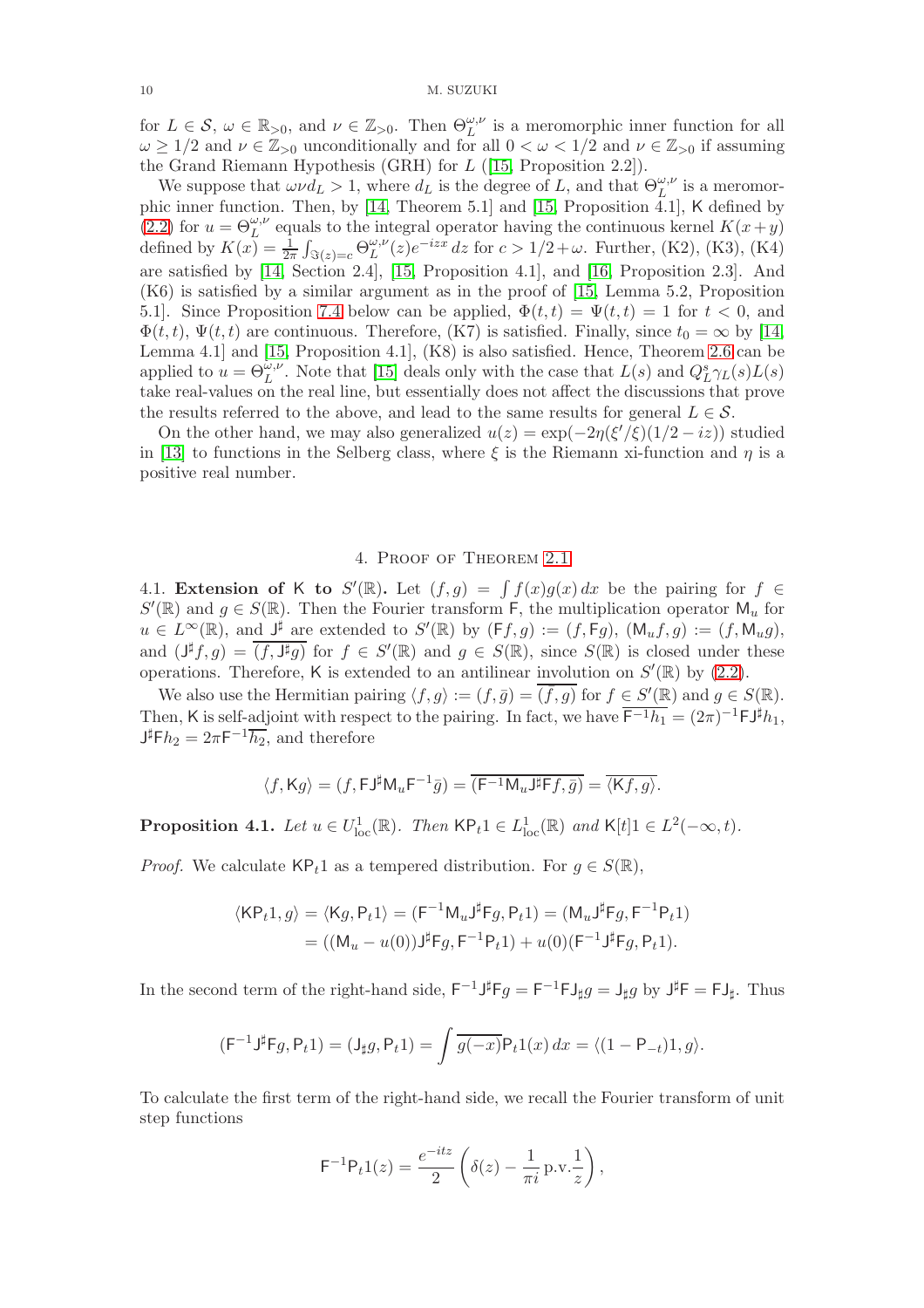where the distribution p.v. $(1/x)$  is defined by  $(p.v. (1/x), g(x)) = \lim_{\epsilon \to 0} \int_{|x| \ge \epsilon} (g(x)/x) dx$ for  $g \in S(\mathbb{R})$ . Therefore,

$$
((\mathsf{M}_{u}-u(0))\mathsf{J}^{\sharp} \mathsf{F}g, \mathsf{F}^{-1} \mathsf{P}_{t}1) = \left((u(z)-u(0))\int \overline{g(-x)}e^{izx} dx, -\frac{1}{2\pi i}e^{-itz}\mathsf{p.v.}\frac{1}{z}\right)
$$
  

$$
= \frac{1}{2\pi} \lim_{\epsilon \to 0} \int_{|z| > \epsilon} \left(\frac{u(z)-u(0)}{-iz}\int \overline{g(-x)}e^{izx} dx\right) e^{-itz} dz
$$
  

$$
= \int \left(\frac{1}{2\pi} \int \left[\frac{u(z)-u(0)}{-iz}e^{-itz}\right]e^{-izx} dz\right) \overline{g(x)} dx = \int h(x)\overline{g(x)} dx = \langle h, g \rangle,
$$

where

$$
h(x) = \frac{1}{2\pi} \int \left[ \frac{u(z) - u(0)}{-iz} e^{-itz} \right] e^{-izx} dz \in L^2(\mathbb{R})
$$

and the integral converges in the  $L^2$  sense. (Hölder continuity of u at  $z = 0$  is used here.) The above calculation is justified by the Cauchy–Schwarz inequality and Fubini's theorem. Hence,

<span id="page-10-0"></span>
$$
\mathsf{KP}_t 1 = u(0)(1 - \mathsf{P}_{-t}) 1 + h, \quad h \in L^2(\mathbb{R}).\tag{4.1}
$$

This shows the desired results, since  $L^2(\mathbb{R}) \subset L^1_{loc}(\mathbb{R})$ .

4.2. Proof of (1), (2), (3), (4). Recall the solutions  $\Phi = 1 - K\varphi - KP_t1$  and  $\Psi =$  $1+K\psi+KP_t1$  of [\(2.3\)](#page-3-1) and [\(2.4\)](#page-3-2) introduced in Section [2.1,](#page-2-2) where  $\varphi = -(1+K[t])^{-1}K[t]1$ and  $\psi = (1 - K[t])^{-1}K[t]1$ . It is not hard to see  $\varphi = P_t\Phi - P_t1$  and  $\psi = P_t\Psi - P_t1$ . By Proposition [4.1,](#page-9-1)  $\Phi$  and  $\Psi$  are tempered distributions at least. Therefore,  $F(1 - P_t)\Phi$ and  $F(1 - P_t)\Psi$  are always defined as tempered distributions, thus (1) is proved.

To prove (2) and (3), we show that  $F(1-P_t)\Phi$  and  $F(1-P_t)\Psi$  are defined as holomophic functions on  $\mathbb{C}_+$ . First,  $(F(1 - P_t)1)(z) = e^{itz}/(-iz)$  for  $\Im(z) > 0$ . Second,  $F(1 - P_t)K\psi$ is defined for  $\Im(z) > 0$ , since  $(1 - \mathsf{P}_t)\mathsf{K}\psi \in L^2(t, \infty)$ . Third,

$$
(\mathsf{F}(1 - \mathsf{P}_t)\mathsf{K}\mathsf{P}_t 1)(z) = u(0)\frac{e^{i|t|z}}{-iz} + (\mathsf{F}(1 - \mathsf{P}_t)h)(z), \quad h \in L^2(\mathbb{R})
$$

for  $\Im(z) > 0$  by [\(4.1\)](#page-10-0). Hence  $\tilde{A}(t, z)$  and  $\tilde{B}(t, z)$  are defined by [\(2.5\)](#page-3-3) and holomorphic on  $\mathbb{C}_+$ . Moreover,  $\lim_{z\to x} \tilde{A}(t,z) = \tilde{A}(t,x)$  and  $\lim_{z\to x} \tilde{B}(t,z) = \tilde{B}(t,x)$  hold for almost all  $x \in \mathbb{R}$ , where z tends to x non-tangentially in  $\mathbb{C}_+$ , since  $\lim_{z\to x} Ff(z) = Ff(x)$  for  $f \in L^2(t, \infty)$  for almost all  $x \in \mathbb{R}$ .

For (4), let we extend  $\tilde{A}(t, z)$  and  $\tilde{B}(t, z)$  across the real line as follows. First, we observe that  $K1 = u(0)$  as a tempered distribution, because

$$
\langle \mathsf{K1}, g \rangle = \langle \mathsf{K}g, 1 \rangle = \langle \mathsf{F}^{-1} \mathsf{F} \mathsf{K}g, 1 \rangle = (\mathsf{F}^{-1} \mathsf{F} \mathsf{K}g, 1) = (\mathsf{F} \mathsf{K}g, \mathsf{F}^{-1}1)
$$

$$
= (\mathsf{F} \mathsf{K}g, \delta) = \mathsf{F} \mathsf{K}g(0) = u(0)(\mathsf{F}g)^{\sharp}(0) = u(0)\overline{\mathsf{F}g(0)} = u(0)\langle 1, g \rangle
$$

for  $g \in S(\mathbb{R})$ . On the other hand,  $(1 - P_t)\Psi = 1 - P_t\Psi + \mathsf{KP}_t\Psi$  by [\(2.4\)](#page-3-2). Therefore,

$$
K(1 - P_t)\Psi = K1 - KP_t\Psi + P_t\Psi = (u(0) + 1) - (1 - P_t)\Psi.
$$

Using this and  $(\mathsf{F} \frac{\partial}{\partial x} f)(z) = (-iz)(\mathsf{F} f)(z)$ , we have

$$
\begin{aligned} 2\tilde{A}(t,z) &= (-iz)(\mathsf{F}(1-\mathsf{P}_t)\Psi)(z) = (\mathsf{F}\tfrac{\partial}{\partial x}(1-\mathsf{P}_t)\Psi)(z) \\ &= -(\mathsf{F}\tfrac{\partial}{\partial x}\mathsf{K}(1-\mathsf{P}_t)\Psi)(z) = (\mathsf{F}\mathsf{K}\tfrac{\partial}{\partial x}(1-\mathsf{P}_t)\Psi)(z) \\ &= u(z)(J^{\sharp}\mathsf{F}\tfrac{\partial}{\partial x}(1-\mathsf{P}_t)\Psi)(z) = 2\,u(z)\tilde{A}^{\sharp}(t,z) \end{aligned}
$$

for  $z \in \mathbb{R}$ . On the right-hand side,

$$
2\tilde{A}^{\sharp}(t,z) = (J^{\sharp}F \frac{\partial}{\partial x}(1 - P_t)\Psi)(z) = (F \frac{\partial}{\partial x}J_{\sharp}(1 - P_t)\Psi)(z)
$$
  
= 
$$
(F \frac{\partial}{\partial x}P_{-t}\Psi)(z) = (-iz)(FP_{-t}J_{\sharp}\Psi)(z).
$$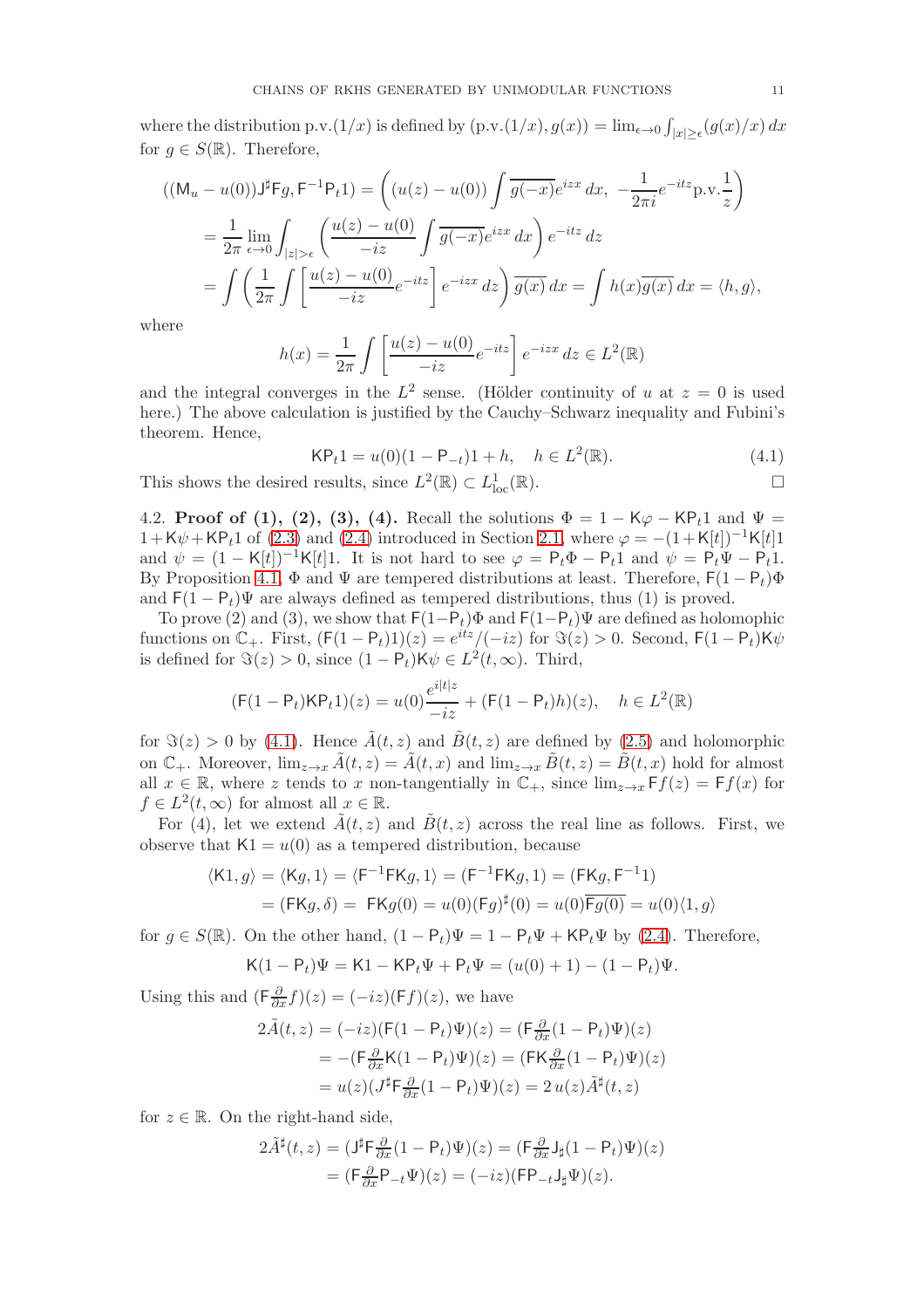#### 12 M. SUZUKI

Here  $(FP_{-t}J_{\sharp}\Psi)(z)$  on the right-hand side is defined for  $\Im(z) \leq 0$  by  $\Psi = 1 + K\psi +$ KP<sub>t</sub>1 and [\(4.1\)](#page-10-0). Hence  $\tilde{A}(t, z)$  is extended from  $\mathbb{C}_+ \cup \mathbb{R}$  to  $\mathbb{C}_+ \cup D$ , and [\(2.6\)](#page-4-3) holds in D. Analytic continuation and functional equation for  $\tilde{B}(t, z)$  are proved in a similar argument.

If the (distribution) kernel  $k = F^{-1}u$  of K has support in  $[0, \infty)$ , we easily find that  $\varphi$  and  $\psi$  have support in  $[-t, t]$  or zero (cf. Section [6.1\)](#page-22-2), and thus  $\vdash \varphi$  and  $\vdash \psi$  are entire functions, since a tempered distribution is a higher derivative of a continuous function. If the analytic continuation of  $\mathsf{F}\varphi$  and  $\mathsf{F}\psi$  beyond  $\mathbb{C}_+ \cup \mathbb{R}$  are easily proved like these, the analytic continuation of  $\tilde{A}(t, z)$  and  $\tilde{B}(t, z)$  are also easily proved as follows. We have  $(1 - P_t)\Psi = (1 - P_t)1 - \psi + KP_t1 + K\psi$  with  $\psi = (P_t\Psi - P_t1)$  by [\(2.4\)](#page-3-2). Hence

$$
(-iz)(\mathsf{F}(1-\mathsf{P}_t)\Psi)(z) = \left[e^{itz} + iz(\mathsf{F}\psi)(z)\right] + u(z)\left[e^{itz} + iz(\mathsf{F}\psi)(z)\right]^{\sharp}
$$

for  $z \in \mathbb{C}_+ \cup \mathbb{R}$ . This formula gives the analytic continuation of  $\tilde{A}(t, z)$  according to the extended domain of  $(Fv)(z)$  (and the domain of  $v$ ). extended domain of  $(F\psi)(z)$  (and the domain of u).

4.3. **Proof of (5).** For  $t < s$ , we have

$$
\Phi(t,x) - \Phi(s,x) = \mathsf{K}(\mathsf{P}_s - \mathsf{P}_t)\mathbf{1} + \mathsf{K}\Big[(1 + \mathsf{K}[t])^{-1}\mathsf{K}[t]\mathbf{1} - (1 + \mathsf{K}[s])^{-1}\mathsf{K}[s]\mathbf{1}\Big]
$$

by  $\Phi(t, x) = 1 - \mathsf{KP}_t 1 + \mathsf{K}(1 + \mathsf{K}[t])^{-1} \mathsf{K}[t] 1$  (see the lines before [\(2.3\)](#page-3-1)). The first term on the right-hand side tends to zero as  $s \to t$  in  $L^2(\mathbb{R})$ , since K is isometric. We find that the second term on the right-hand side also tends to zero as  $s \to t$  in  $L^2(\mathbb{R})$  by the second resolvent equation

$$
(1 + K[t])^{-1}K[t] - (1 + K[s])^{-1}K[s] = (1 + K[t])^{-1}(K[t] - K[s])(1 + K[s])^{-1}.
$$

Therefore,  $\|\Phi(t, x)-\Phi(s, x)\|_{L^2(\mathbb{R})} \to 0$  as  $s \to t$ . The same is true for  $\Psi(t, x)$ . Therefore,  $\|\tilde{A}(t, z) - \tilde{A}(s, z)\|_{H^2(\mathbb{C}_+)} \to 0$  and  $\|\tilde{B}(t, z) - \tilde{B}(s, z)\|_{H^2(\mathbb{C}_+)} \to 0$  as  $s \to t$ . The latter implies that  $\tilde{A}(t, z) - \tilde{A}(s, z) \rightarrow 0$  and  $\tilde{B}(t, z) - \tilde{B}(s, z) \rightarrow 0$  as  $s \rightarrow t$  pointwisely, since the norm convergence in the reproducing kernel Hilbert space  $H^2(\mathbb{C}_+)$  implies the pointwise convergence.  $\hfill \square$ 

# 4.4. Preparation of proof for (6) and (7).

<span id="page-11-1"></span>**Lemma 4.2.** Let  $\Phi$  and  $\Psi$  be nonzero complex numbers. Then the pair of equations

$$
\begin{cases} \Psi = -i\beta\Psi + \gamma\Phi, \\ \Phi = \alpha\Psi + i\beta\Phi \end{cases}
$$

for real numbers  $\alpha$ ,  $\beta$ ,  $\gamma$  has the unique solution

<span id="page-11-0"></span>
$$
\alpha = \frac{|\Phi|^2}{\Re(\Phi \overline{\Psi})} = \frac{1}{\Re(\Psi/\Phi)}, \quad \gamma = \frac{|\Psi|^2}{\Re(\Phi \overline{\Psi})} = \frac{1}{\Re(\Phi/\Psi)},
$$
  

$$
\beta = \frac{\Im(\Phi \overline{\Psi})}{\Re(\Phi \overline{\Psi})} = \frac{\Im(\Phi/\Psi)}{\Re(\Phi/\Psi)} = -\frac{\Im(\Psi/\Phi)}{\Re(\Psi/\Phi)},
$$
(4.2)

and the symmetric matrix  $\begin{bmatrix} \alpha & \beta \\ \beta & \gamma \end{bmatrix}$  belongs to  $SL_2(\mathbb{R})$ . Moreover,  $\begin{bmatrix} \alpha & \beta \\ \beta & \gamma \end{bmatrix}$  is positive or negative definite according to the sign of  $\Re(\Phi \overline{\Psi})$ .

Proof. The given equation is equivalent to the linear equation

$$
\begin{bmatrix}\n0 & \Im(\Psi) & \Re(\Phi) & -\Re(\Psi) \\
\Re(\Psi) & -\Im(\Phi) & 0 & -\Re(\Phi) \\
0 & -\Re(\Psi) & \Im(\Phi) & -\Im(\Psi) \\
\Im(\Psi) & \Re(\Phi) & 0 & -\Im(\Phi)\n\end{bmatrix}\n\begin{bmatrix}\n\alpha \\
\beta \\
\gamma \\
1\n\end{bmatrix} =\n\begin{bmatrix}\n0 \\
0 \\
0 \\
0\n\end{bmatrix}.
$$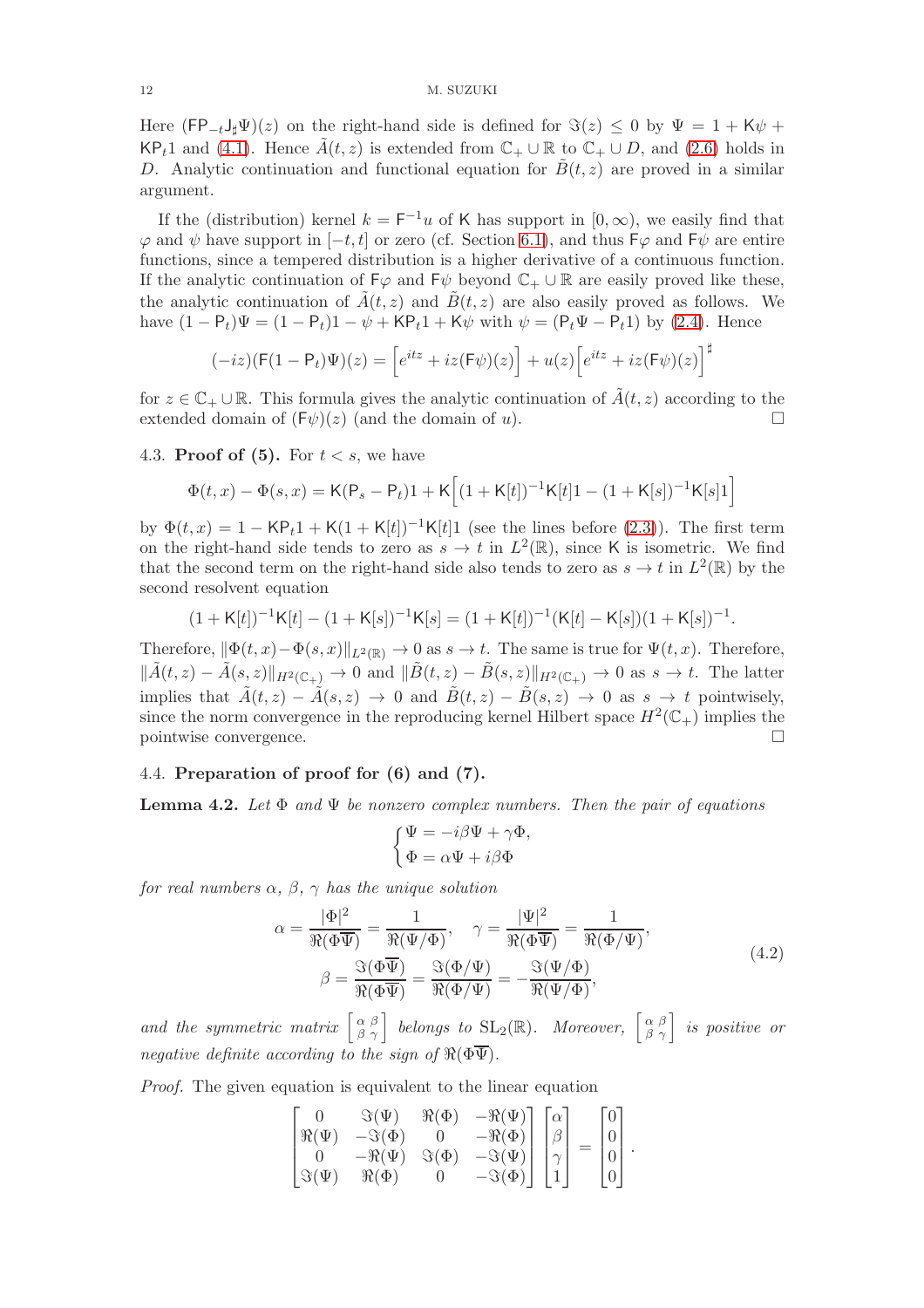The kernel of the matrix on the left-hand side is one-dimensional since  $\Phi$  and  $\Psi$  are non-zero. Hence the solution is unique. It can be confirmed by direct calculation that [\(4.2\)](#page-11-0) solves the given equation and that  $\alpha\gamma - \beta^2 = 1$ . The eigenvalues of  $\begin{bmatrix} \alpha & \beta \\ \beta & \gamma \end{bmatrix}$  are

$$
\frac{|\Phi|^2 + |\Psi|^2 \pm \sqrt{(|\Phi|^2 + |\Psi|^2)^2 - 4(\Re(\Phi\overline{\Psi}))^2}}{2\Re(\Phi\overline{\Psi})}.
$$

These are nonzero real numbers for nonzero  $\Phi$  and  $\Psi$ , because

$$
(|\Phi|^2 + |\Psi|^2)^2 - 4(\Re(\Phi \overline{\Psi}))^2
$$
  
= 
$$
[(\Re(\Phi - \Psi))^2 + (\Im(\Phi - \Psi))^2] [(\Re(\Phi + \Psi))^2 + (\Im(\Phi + \Psi))^2] \ge 0.
$$

The eigenvalues are both positive or both negative depending on the sign of  $\Re(\Phi \overline{\Psi})$ .  $\Box$ **Lemma 4.3.** The following commutative relations hold in  $S'(\mathbb{R})$ :

<span id="page-12-1"></span>
$$
\frac{d}{dx}\mathsf{K} = -\mathsf{K}\frac{d}{dx},\tag{4.3}
$$

<span id="page-12-2"></span>
$$
\frac{\partial}{\partial x} \mathsf{P}_t f(x) = -\delta(x-t) f(x) + \mathsf{P}_t \frac{\partial}{\partial x} f(x). \tag{4.4}
$$

*Proof.* By the formula  $\left(\mathsf{F}_{dx}^{\underline{d}}f\right)(z) = (-iz)(\mathsf{F}f)(z)$  for tempered distributions f,

$$
\mathsf{F}\frac{d}{dx}\mathsf{K}f(z) = -iz(\mathsf{FK}f)(z) = -u(z)\left[-iz(\mathsf{F}f)(z)\right]^{\sharp} = -\mathsf{FK}\frac{d}{dx}f(z).
$$

Hence [\(4.3\)](#page-12-1) holds in  $S'(\mathbb{R})$ . Because  $P_t f(x) = \mathbf{1}_{(-\infty,0)}(x-t) f(x)$ , [\(4.4\)](#page-12-2) is shown as

$$
\frac{d}{dx}P_t f(x) = \frac{d}{dx}(\mathbf{1}_{(-\infty,0)}(x-t)f(x))
$$
  
=  $-\delta(x-t)f(x) + \mathbf{1}_{(-\infty,0)}(x-t)\frac{d}{dx}f(x)$ 

by the product rule for derivatives.

**Lemma 4.4.** Condition  $(K2)$  implies

<span id="page-12-3"></span>
$$
\frac{\partial}{\partial t} \mathsf{P}_t X = \delta(x - t) X(t, x) + \mathsf{P}_t \frac{\partial}{\partial t} X,\tag{4.5}
$$

<span id="page-12-4"></span>
$$
\frac{\partial}{\partial t} \mathsf{K} X = \mathsf{K} \frac{\partial}{\partial t} X, \qquad \frac{\partial}{\partial t} \mathsf{K} \mathsf{P}_t X = \mathsf{K} \frac{\partial}{\partial t} \mathsf{P}_t X \tag{4.6}
$$

for  $X \in {\Phi, \Psi}$ , where the projection  $P_t$  acts on  $X = X(t, x)$  as a function of x.

*Proof.* Equation  $(4.5)$  is shown in a similar argument as  $(4.4)$ . The first equation of  $(4.6)$  is shown as follows by  $(2.2)$  and  $(K2)$ :

$$
\mathsf{FK} \frac{\partial}{\partial t} \Phi = \mathsf{M}_u \mathsf{F} \mathsf{J}_\sharp \frac{\partial}{\partial t} \Phi = \mathsf{M}_u \frac{\partial}{\partial t} \mathsf{F} \mathsf{J}_\sharp \Phi = \mathsf{F} \mathsf{F}^{-1} \frac{\partial}{\partial t} \mathsf{M}_u \mathsf{F} \mathsf{J}_\sharp \Phi = \mathsf{F} \frac{\partial}{\partial t} \mathsf{F}^{-1} \mathsf{M}_u \mathsf{F} \mathsf{J}_\sharp \Phi = \mathsf{F} \frac{\partial}{\partial t} \mathsf{K} \Phi.
$$

The second equation of [\(4.6\)](#page-12-4) is obtained from the first equation as follows. Applying  $\partial/\partial t$  to [\(2.3\)](#page-3-1), we have  $(\partial/\partial t)\Phi + (\partial/\partial t)$ KP<sub>t</sub> $\Phi = 0$ . On the other hand, applying  $\partial/\partial t$ to [\(2.3\)](#page-3-1) after acting K, we have (i)  $(\partial/\partial t)K\Phi + (\partial/\partial t)P_t\Phi = 0$ . Thus K $(\partial/\partial t)\Phi +$  $(\partial/\partial t)P_t\Phi = 0$  by the first equation of [\(4.6\)](#page-12-4), and therefore (ii)  $(\partial/\partial t)\Phi + \mathsf{K}(\partial/\partial t)P_t\Phi = 0$ 0. Comparing (i) and (ii), we obtain the second equation. The same is true for  $\Psi$ .  $\square$ 

<span id="page-12-0"></span>**Proposition 4.5.** Assume that  $(K1)$ ,  $(K2)$ ,  $(K3)$  are satisfied. Then the solutions  $\Psi(t, x)$  and  $\Phi(t, x)$  of [\(2.3\)](#page-3-1) and [\(2.4\)](#page-3-2) satisfy the differential system

<span id="page-12-5"></span>
$$
-\frac{\partial}{\partial t}\begin{bmatrix} \Psi(t,x) \\ i\Phi(t,x) \end{bmatrix} = \begin{bmatrix} 0 & -1 \\ 1 & 0 \end{bmatrix} H(t) \left( i\frac{\partial}{\partial x} \right) \begin{bmatrix} \Psi(t,x) \\ i\Phi(t,x) \end{bmatrix},\tag{4.7}
$$

where partial derivatives  $\partial/\partial t$  and  $\partial/\partial x$  are taken in the sense of distribution and  $H(t)$ is defined by  $(2.8)$  and  $(2.9)$ .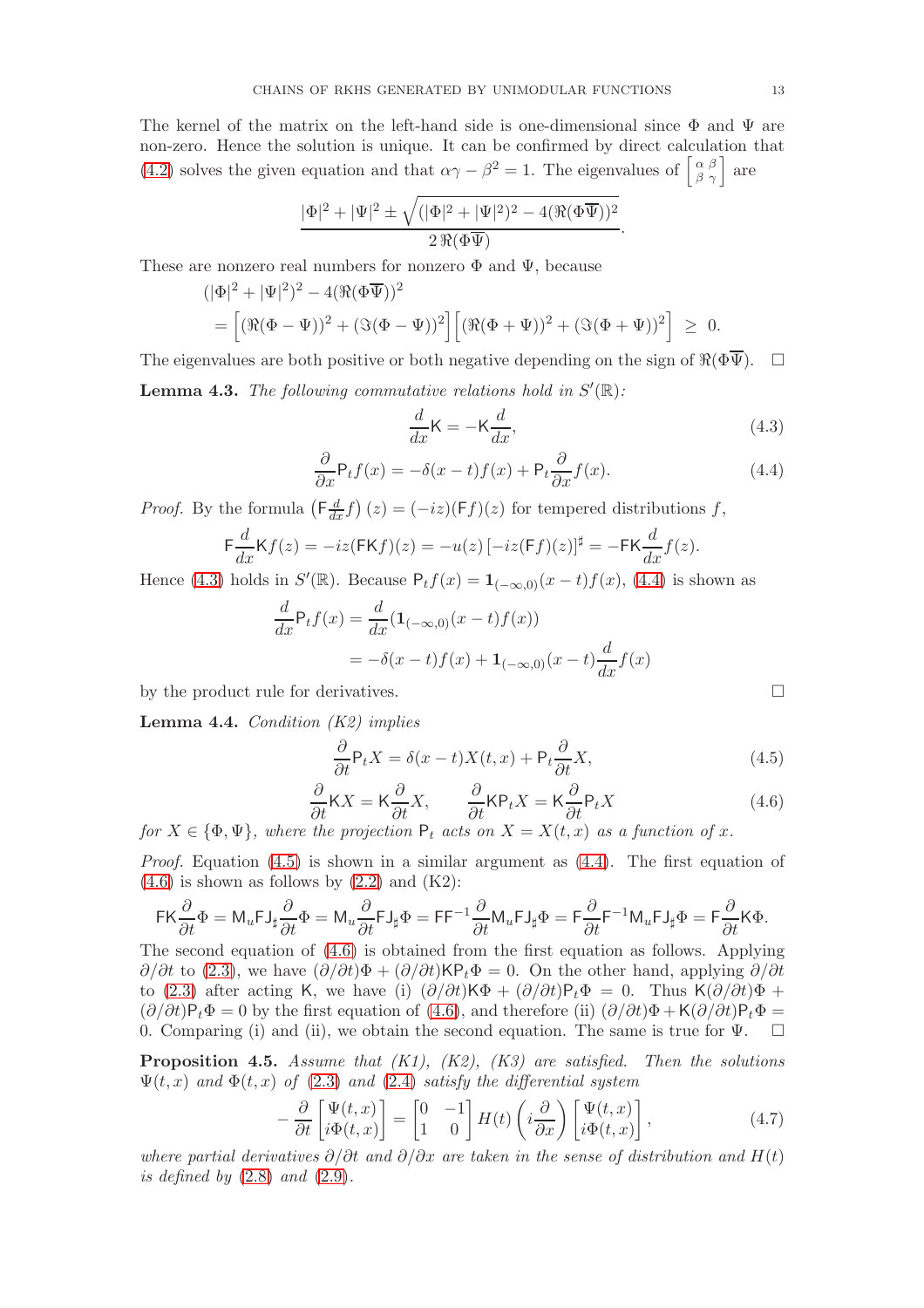*Proof.* First, we apply  $(\partial/\partial t)$  to both sides of [\(2.4\)](#page-3-2). Then,  $(\partial/\partial t)\Psi - \mathsf{K}(\partial/\partial t)\mathsf{P}_t\Psi = 0$ by [\(4.6\)](#page-12-4), and further  $(\partial/\partial t)\Psi - \overline{\Psi(t,t)}\mathsf{K}\delta_t - \mathsf{K}\mathsf{P}_t(\partial/\partial t)\Psi = 0$  by (K4) and [\(4.5\)](#page-12-3), where  $\delta_t(x) = \delta(x - t)$ . Hence,

<span id="page-13-5"></span>
$$
\frac{\partial}{\partial t}\Psi - \mathsf{K}\mathsf{P}_t \frac{\partial}{\partial t}\Psi = \overline{\Psi(t,t)}\mathsf{K}\delta_t.
$$
\n(4.8)

Second, we apply  $(\partial/\partial x)$  to both sides of [\(2.4\)](#page-3-2). Then,  $(\partial/\partial x)\Psi + \mathsf{K}(\partial/\partial x)\mathsf{P}_t\Psi = 0$  by [\(4.3\)](#page-12-1), and further  $(\partial/\partial x)\Psi - \overline{\Psi(t,t)}\mathsf{K}\delta_t + \mathsf{K}\mathsf{P}_t(\partial/\partial x)\Psi = 0$  by (K3) and [\(4.4\)](#page-12-2). Hence,

<span id="page-13-6"></span>
$$
\frac{\partial}{\partial x}\Psi + \mathsf{K}\mathsf{P}_t \frac{\partial}{\partial x}\Psi = \overline{\Psi(t,t)}\mathsf{K}\delta_t,\tag{4.9}
$$

and therefore,

<span id="page-13-3"></span>
$$
i\beta(t)\frac{\partial}{\partial x}\Psi - \mathsf{KP}_t(i\beta(t))\frac{\partial}{\partial x}\Psi = \overline{(-i\beta(t))\Psi(t,t)}\mathsf{K}\delta_t
$$
\n(4.10)

for any real number  $\beta(t)$ . Third, we apply  $(\partial/\partial x)$  to both sides of [\(2.3\)](#page-3-1). Then,  $(\partial/\partial x)\Phi - K(\partial/\partial x)P_t\Phi = 0$  by [\(4.3\)](#page-12-1), and further  $(\partial/\partial x)\Phi + \overline{\Phi(t,t)}K\delta_t - KP_t(\partial/\partial x)\Phi = 0$ by  $(K3)$  and  $(4.4)$ . Hence,

<span id="page-13-7"></span>
$$
\frac{\partial}{\partial x}\Phi - \mathsf{KP}_t \frac{\partial}{\partial x}\Phi = -\overline{\Phi(t,t)}\mathsf{K}\delta_t,\tag{4.11}
$$

and therefore,

<span id="page-13-4"></span>
$$
-\gamma(t)\frac{\partial}{\partial x}\Phi + \mathsf{K}\mathsf{P}_t\gamma(t)\frac{\partial}{\partial x}\Phi = \overline{\gamma(t)\Phi(t,t)}\mathsf{K}\delta_t
$$
\n(4.12)

for any real number  $\gamma(t)$ . Adding [\(4.10\)](#page-13-3) and [\(4.12\)](#page-13-4),

$$
(1 - \mathsf{KP}_t) \left[ i\beta(t) \frac{\partial}{\partial x} \Psi - \gamma(t) \frac{\partial}{\partial x} \Phi \right] = \overline{((-i\beta(t))\Psi(t,t) + \gamma(t)\Phi(t,t))} \mathsf{K} \delta_t.
$$

The right-hand side is equal to  $\Psi(t,t)K\delta_t$  by Lemma [4.2](#page-11-1) if we take  $\beta(t)$  and  $\gamma(t)$  as in [\(2.9\)](#page-4-1). Comparing the obtained equality with [\(4.8\)](#page-13-5), we have

$$
\frac{\partial}{\partial t}\Psi(t,x) = i\beta(t)\frac{\partial}{\partial x}\Psi(t,x) - \gamma(t)\frac{\partial}{\partial x}\Phi(t,x).
$$

by  $(K4)$ . Hence the first line of  $(4.7)$  is obtained. A similar argument gives

<span id="page-13-8"></span>
$$
\frac{\partial}{\partial t}\Phi + \mathsf{KP}_t \frac{\partial}{\partial t}\Phi = -\overline{\Phi(t,t)}\mathsf{K}\delta_t.
$$
\n(4.13)

This and  $\Phi(t,t) = \alpha(t)\Psi(t,t) + i\beta(t)\Phi(t,t)$  with [\(2.9\)](#page-4-1) lead to

$$
\frac{\partial}{\partial t}\Phi(t,x) = -\alpha(t)\frac{\partial}{\partial x}\Psi(t,x) - i\beta(t)\frac{\partial}{\partial x}\Phi(t,x)
$$

by Lemma [4.2.](#page-11-1) Hence the second line of  $(4.7)$  is obtained.

4.5. **Proof of (6) and (7).** For (6), we obtain [\(2.7\)](#page-4-2) by applying the projection  $(1-P_t)$ to both sides of [\(4.7\)](#page-12-5), then taking their Fourier transform, and finally extend them to  $\mathbb{C}_+ \cup D$ , since F and  $\partial/\partial t$  are commutative by (K2).

The first half of (7) follows from Lemma [4.2.](#page-11-1) If u is symmetric,  $k = F^{-1}u$  is realvalued, since  $\bar{k} = \mathsf{F}^{-1}(u^{\sharp}(-z))$ . Therefore, if  $\Phi$  solves [\(2.3\)](#page-3-1), then  $\bar{\Phi}$  also solves it. Hence  $\Phi = \overline{\Phi}$  by (K4) and thus  $H(t)$  is diagonal by definition [\(2.9\)](#page-4-1).

### 5. Proof of results in Section [2.2](#page-4-4)

<span id="page-13-0"></span>5.1. Preliminaries of proof. To calculate the reproducing kernel of  $F(V_t(u))$  explicitly, we study the solutions of the equations

<span id="page-13-1"></span>
$$
\phi^+ + \mathsf{KP}_t \phi^+ = \mathsf{K} \delta_t,\tag{5.1}
$$

<span id="page-13-2"></span>
$$
\phi^- - \mathsf{KP}_t \phi^- = \mathsf{K}\delta_t \tag{5.2}
$$

for  $\phi^{\pm}$  in the space of tempered distributions  $S'(\mathbb{R})$ , where  $\delta_t(x) = \delta(x - t)$  as before.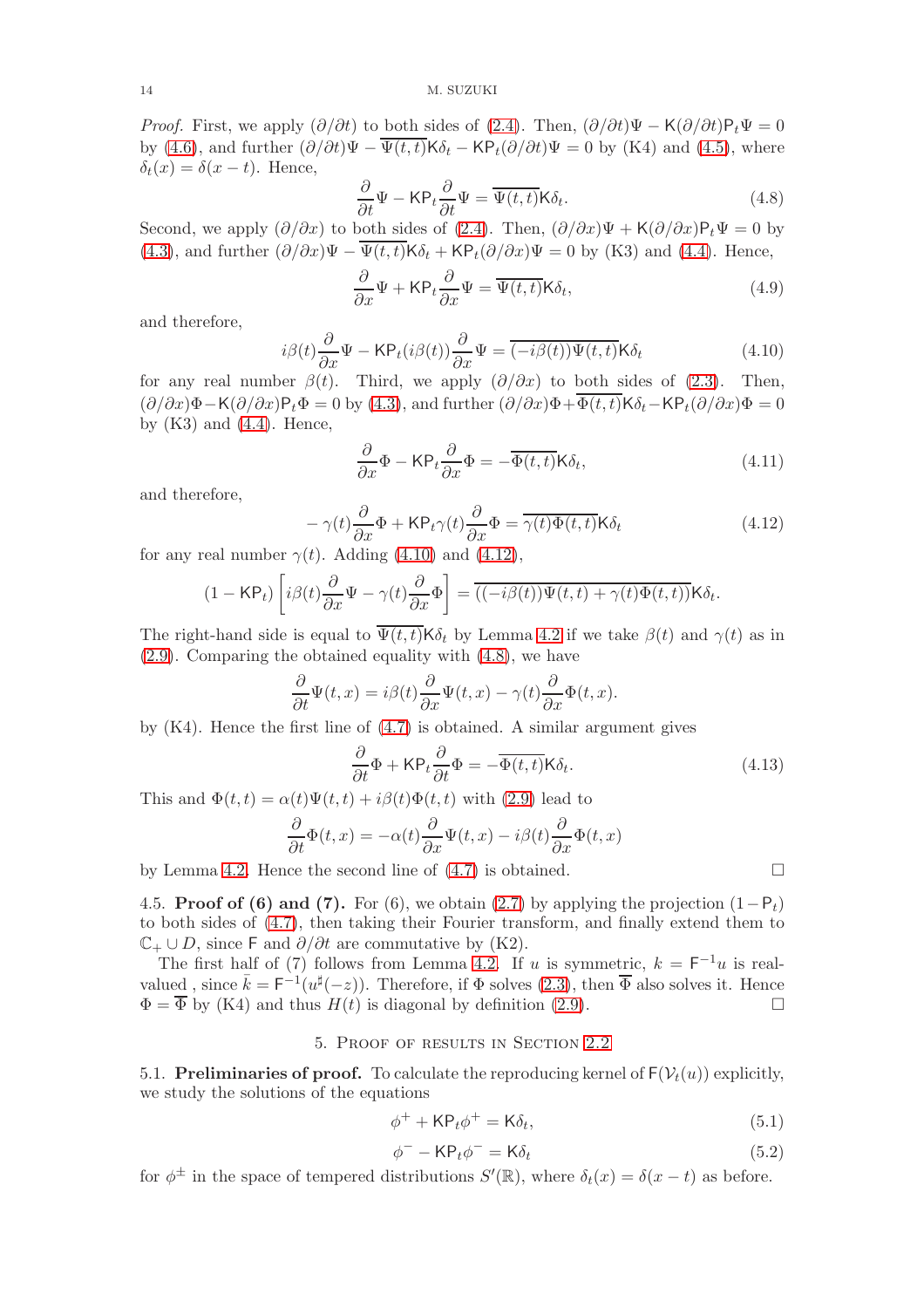<span id="page-14-0"></span>**Proposition 5.1.** Suppose that  $||K[t]||_{op} < 1$  (as an operator on  $L^2(-\infty, t)$ ) and that (K3), (K4) are satisfied. Then equations [\(5.1\)](#page-13-1) and [\(5.2\)](#page-13-2) have unique solutions in  $S'(\mathbb{R})$ .

Proof. From the shape of equations, solutions of  $(5.1)$  and  $(5.2)$  are uniquely determined by their projection to  $(-\infty, t)$ . Hence if P<sub>t</sub>K $\delta_t \in L^2(-\infty, t)$ ,  $||K[t]||_{op} < 1$  guarantees the existence and uniqueness of the solutions under the condition  $P_t\phi^{\pm} \in L^2(-\infty, t)$ . If  $P_t K \delta_t \notin L^2(-\infty, t)$ , the latter half of (K4) guarantees the uniqueness of the solutions in  $S'(\mathbb{R})$ . The existence of the solutions is shown by constructing them concretely. From  $(4.9)$  and  $(4.11)$ , we find that  $\phi^{\pm}$  defined by

<span id="page-14-1"></span>
$$
\phi^+ = \phi^+(t, x) = \frac{\Re(\Phi(t, t))}{\Re(\overline{\Psi(t, t)}\Phi(t, t))} \frac{\partial}{\partial x}\Psi(t, x) - i \frac{\Im(\Psi(t, t))}{\Re(\overline{\Psi(t, t)}\Phi(t, t))} \frac{\partial}{\partial x}\Phi(t, x), \quad (5.3)
$$

<span id="page-14-3"></span>
$$
\phi^{-} = \phi^{-}(t,x) = i \frac{\Im(\Phi(t,t))}{\Re(\overline{\Psi(t,t)}\Phi(t,t))} \frac{\partial}{\partial x} \Psi(t,x) - \frac{\Re(\Psi(t,t))}{\Re(\overline{\Psi(t,t)}\Phi(t,t))} \frac{\partial}{\partial x} \Phi(t,x)
$$
(5.4)

solve the equations [\(5.1\)](#page-13-1) and [\(5.2\)](#page-13-2), respectively. Hence the proof is completed  $\square$ 

If (K2) is added to the assumptions of Proposition [5.1,](#page-14-0) we find that  $\phi^{\pm}$  defined by

<span id="page-14-2"></span>
$$
\phi^+ = \phi^+(t, x) = -\frac{\Re(\Psi(t, t))}{\Re(\overline{\Phi(t, t)}\Psi(t, t))} \frac{\partial}{\partial t} \Phi(t, x) + i \frac{\Im(\Phi(t, t))}{\Re(\overline{\Phi(t, t)}\Psi(t, t))} \frac{\partial}{\partial t} \Psi(t, x), \quad (5.5)
$$

<span id="page-14-4"></span>
$$
\phi^{-} = \phi^{-}(t,x) = -i \frac{\Re(\Psi(t,t))}{\Re(\overline{\Phi(t,t)}\Psi(t,t))} \frac{\partial}{\partial t} \Phi(t,x) + \frac{\Re(\Phi(t,t))}{\Re(\overline{\Phi(t,t)}\Psi(t,t))} \frac{\partial}{\partial t} \Psi(t,x)
$$
(5.6)

also solve equations  $(5.1)$  and  $(5.2)$ , respectively, by  $(4.8)$  and  $(4.13)$ . Therefore, by comparing the right-hand sides of  $(5.3)$  and  $(5.5)$ , and  $(5.4)$  and  $(5.6)$ , we get the system [\(4.7\)](#page-12-5) again. Also, the following holds immediately from Proposition [5.1.](#page-14-0)

**Proposition 5.2.** Suppose that  $||K[t]||_{op} < 1$  and that (K3), (K4) are satisfied. Let  $a_0, a_1, b_0, b_1$  be real numbers. Then,  $f + \mathsf{KP}_t f = (a_0 + ia_1) \mathsf{K} \delta_t$  for some  $f \in S'(\mathbb{R})$ implies  $f = a_0 \phi_t^+ + i a_1 \phi_t^-$ , and  $g - \mathsf{KP}_t g = (b_0 + ib_1) \mathsf{K} \delta_t$  for some  $f \in S'(\mathbb{R})$  implies  $g = b_0 \phi_t^- + ib_1 \phi_t^+$ . Conversely,  $f + \mathsf{KP}_t f = (a_0 + ia_1) \mathsf{K} \delta_t$  and  $g - \mathsf{KP}_t g = (b_0 + ib_1) \mathsf{K} \delta_t$ imply

$$
\phi^+(t,x) = \frac{1}{\Re((a_0 + ia_1)(b_0 - ib_1))} (b_0 f(t,x) - ia_1 g(t,x)),
$$
  

$$
\phi^-(t,x) = \frac{1}{\Re((a_0 + ia_1)(b_0 - ib_1))} (-ib_1 f(t,x) + a_0 g(t,x)).
$$

For  $t \in \mathbb{R}$ , we identify  $FL^2(t,\infty)$  with  $e^{itz}H^2(\mathbb{C}_+)$  as usual by the Poisson integral formula. Then,  $FL^2(t,\infty) = e^{itz}H^2(\mathbb{C}_+)$  is a reproducing kernel Hilbert space consisting of holomorphic functions on  $\mathbb{C}_+$ . In particular, the evaluation  $F \mapsto F(z)$  is continuous for all  $z \in \mathbb{C}_+$ . The reproducing kernel is  $\frac{1}{2\pi} \langle (1 - \mathsf{P}_t)e_w, (1 - \mathsf{P}_t)e_z \rangle = ie^{it(w-\bar{z})}/(2\pi(w-\bar{z})),$ where  $e_z(x) = \exp(izx)$ .

**Lemma 5.3.** Let  $t \in \mathbb{R}$ . If  $\mathcal{V}_t(u) \neq \{0\}$ , then there exists  $Y_z^t \in \mathcal{V}_t(u)$  for each  $z \in \mathbb{C}_+$ such that  $\langle f, \overline{Y_z^t} \rangle = (Ff)(z)$  holds for all  $f \in V_t(u)$ . Actually,  $Y_z^t$  is the orthogonal projection of  $(1 - P_t)e_z \in L^2(\mathbb{R})$  to  $\mathcal{V}_t(u)$ .

*Proof.*  $F(V_t(u))$  is a reproducing kernel Hilbert space consisting of functions on  $\mathbb{C}_+$ , since it is a closed subspace of  $FL^2(t, \infty)$  by definition. Therefore,  $Ff \mapsto Ff(z)$  is continuous on  $F(V_t(u))$  for  $z \in \mathbb{C}_+$ . Hence  $f \mapsto Ff(z)$  is a linear continuous functional on  $V_t(u)$ , and thus  $Y_z^t$  exists by the Riesz representation theorem. If we have the decomposition  $(1 - P_t)e_z = P_z^t + Q_z^t$  with  $P_z^t \in \mathcal{V}_t(u)$  and  $Q_z^t \in \mathcal{V}_t(u)^{\perp}$ ,

$$
\int f(x)e^{izx} dx = \int f(x)P_z^t(x) dx + \int f(x)Q_z^t(x) dx = \int f(x)P_z^t(x) dx + 0 = \langle f, \overline{P_z^t} \rangle
$$

for all  $f \in \mathcal{V}_t(u)$ . Thus  $Y_z^t$  coincides with the orthogonal projection  $P_z^t$  of  $(1-\mathsf{P}_t)e_z$ .  $\Box$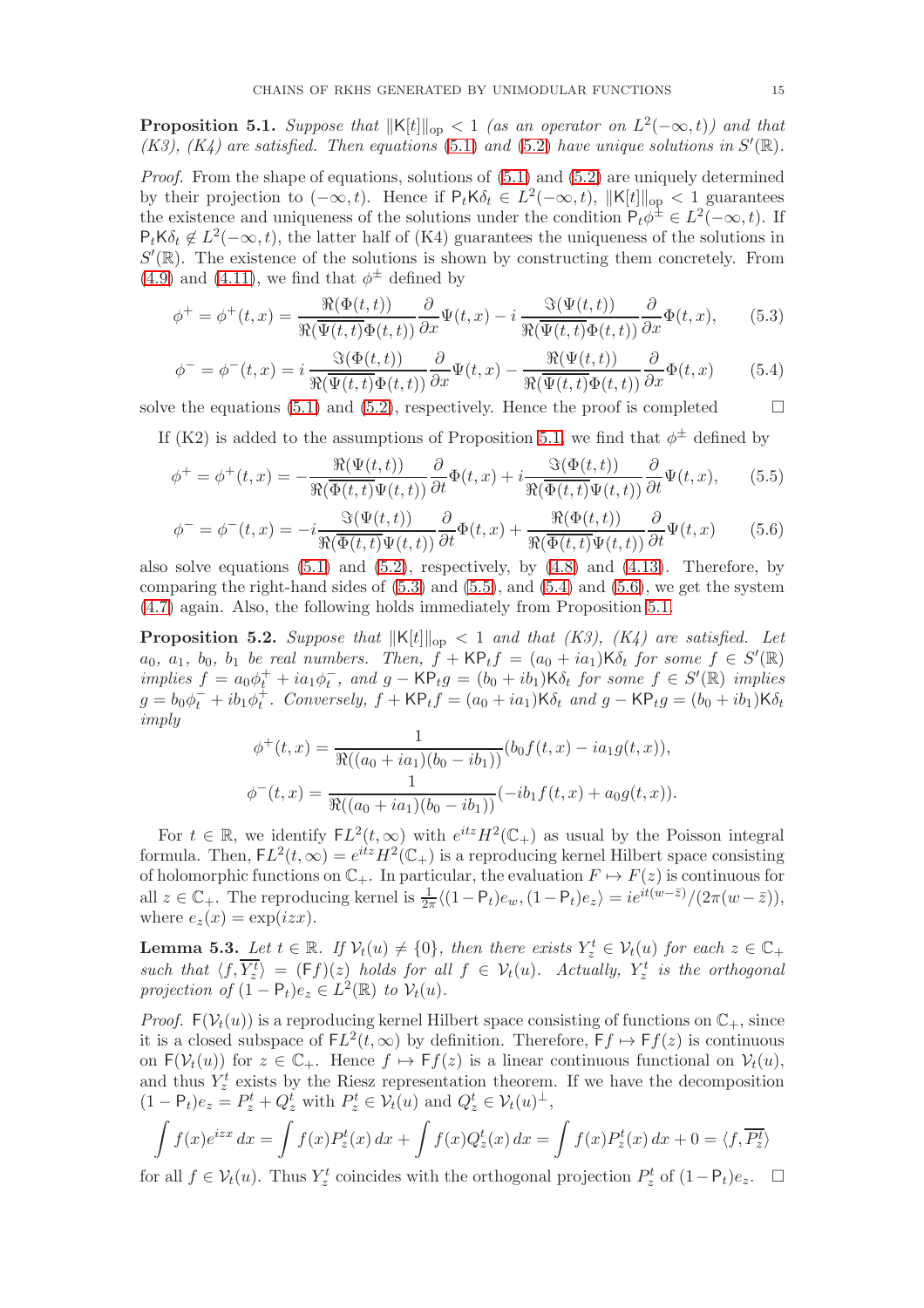<span id="page-15-6"></span>**Lemma 5.4.** Let  $u \in U^1_{loc}(\mathbb{R})$  with  $D \cap \mathbb{C}_- \neq \emptyset$  and let  $t \in \mathbb{R}$ . If  $\mathcal{V}_t(u) \neq \{0\}$ , each function  $F \in \mathsf{F}(\mathcal{V}_t(u))$  extends to a function on  $\mathbb{C}_+ \cup D$  and is meromorphic on  $D \cap \mathbb{C}_-$ . If u is holomorphic in a neighborhood of the interval  $(a, b) \subset \mathbb{R}$ , all  $F \in F(\mathcal{V}_t(u))$  are holomorphic there. Moreover,  $\langle f, \overline{Y_z^t} \rangle = (\mathsf{F}f)(z)$  holds for all  $f \in \mathcal{V}_t(u)$  and  $z \in \mathbb{C}_+ \cup D$ .

*Proof.* Let  $F = Ff$  for  $f \in V_t(u)$ . Then  $F = FK(Kf) = M_u J^{\sharp}FKf = M_uFJ_{\sharp}Kf$ . On the right-hand side,  $\text{FJ}_{\sharp}$ Kf is defined and  $F \mapsto F(z)$  is continuous on  $\text{F}(\mathcal{V}_t(u))$  for  $z \in \mathbb{C}_\text{L} \cup \mathbb{R}$ , since  $J_{\sharp}Kf \in L^{2}(-\infty, -t)$ . We have  $\lim_{z\to x} u(z) = u(x)$  and  $\lim_{z\to x} (Ff)(z) = (Ff)(x)$ for almost all  $x \in \mathbb{R}$  if z tends to x non-tangentially inside  $\mathbb{C}_+$  and  $\mathbb{C}_-$ . Hence F is holomorphic in a neighborhood of  $(a, b) \subset \mathbb{R}$  if u is holomorphic there. The evaluation  $f \mapsto \mathsf{F}f(z)$  is continuous for  $z \in \mathbb{C}_+$  and  $z \in \mathbb{C}_- \cap D$ , and therefore it is also continuous for almost all  $z \in \mathbb{R}$  by the Banach–Steinhaus theorem. Hence there exists  $Y_z^t \in V_t(u)$ such that  $\langle f, \overline{Y_z^t} \rangle = (Ff)(z)$  for  $z \in \mathbb{C}_-$  and for almost all  $z \in \mathbb{R}$ .

**Lemma 5.5.** Let  $t \in \mathbb{R}$ . Suppose that  $\|K[t]\|_{op} < 1$ . Then,

<span id="page-15-4"></span>
$$
\mathcal{V}_t(u)^{\perp} = L^2(-\infty, t) + \mathsf{K}(L^2(-\infty, t)).
$$
\n(5.7)

*Proof.* It is proved by almost the same argument as the proof of [\[14,](#page-25-1) Lemma 4.2].  $\square$ 

**Proposition 5.6.** Let  $t \in \mathbb{R}$  and let  $e_z(x) = \exp(izx)$  for  $z \in \mathbb{C}_+$ . Suppose that  $\|\mathsf{K}[t]\|_{\text{op}} < 1$  and  $\mathcal{V}_t(u) \neq \{0\}$ . Then the equations

<span id="page-15-0"></span>
$$
(a_z^t - P_t e_z) + \mathsf{KP}_t (a_z^t - P_t e_z) = (1 - P_t) e_z + \mathsf{K}(1 - P_t) e_z,
$$
\n(5.8)

<span id="page-15-1"></span>
$$
(b_z^t - P_t e_z) - \mathsf{KP}_t (b_z^t - P_t e_z) = (1 - P_t) e_z - \mathsf{K} (1 - P_t) e_z \tag{5.9}
$$

for functions  $a_z^t = a_z^t(x)$  and  $b_z^t = b_z^t(x)$  on R have unique solutions with conditions  $a_z^t - P_t e_z \in L^2(\mathbb{R})$  and  $b_z^t - P_t e_z \in L^2(\mathbb{R})$ . Moreover,

<span id="page-15-3"></span>
$$
Y_z^t = (1 - \mathsf{P}_t) \frac{1}{2} (a_z^t + b_z^t). \tag{5.10}
$$

**Remark 5.7.** If  $Ke_z$  makes sense, equations [\(5.8\)](#page-15-0) and [\(5.9\)](#page-15-1) are simplified as

$$
a_z^t + \mathsf{KP}_t a_z^t = e_z + \mathsf{K}e_z, \qquad b_z^t - \mathsf{KP}_t b_z^t = e_z - \mathsf{K}e_z,
$$

and their solutions are considered according to the class of  $Ke<sub>z</sub>$ .

*Proof.* Since  $(1 - P_t)e_z \in L^2(\mathbb{R})$  for  $z \in \mathbb{C}_+$ ,  $\mathsf{K}(1 - P_t)e_z$  belongs to  $L^2(\mathbb{R})$ . Therefore, [\(5.8\)](#page-15-0) and [\(5.9\)](#page-15-1) are equations for functions  $(a_z^t - P_t e_z)$  and  $(b_z^t - P_t e_z)$  in  $L^2(\mathbb{R})$ . Multiplying by  $P_t$  on both sides and then substituting the obtained formulas for  $P_t(a_z^t - P_t e_z)$ and  $P_t(b_z^t - P_t e_z)$  into [\(5.8\)](#page-15-0) and [\(5.9\)](#page-15-1), we find that

<span id="page-15-2"></span>
$$
a_z^t = e_z + \mathsf{K}(1 - \mathsf{P}_t)e_z - \mathsf{K}(1 + \mathsf{K}[t])^{-1} \mathsf{P}_t \mathsf{K}(1 - \mathsf{P}_t)e_z,
$$
  
\n
$$
b_z^t = e_z - \mathsf{K}(1 - \mathsf{P}_t)e_z - \mathsf{K}(1 - \mathsf{K}[t])^{-1} \mathsf{P}_t \mathsf{K}(1 - \mathsf{P}_t)e_z
$$
\n(5.11)

are unique solutions of [\(5.8\)](#page-15-0) and [\(5.9\)](#page-15-1) with conditions  $a_z^t - P_t e_z$ ,  $b_z^t - P_t e_z \in L^2(\mathbb{R})$ . Formulas in [\(5.11\)](#page-15-2) show that both  $(1 - P_t)a_z^t$  and  $(1 - P_t)b_z^t$  belong to  $L^2(t, \infty)$ .

Let us prove the formula [\(5.10\)](#page-15-3). By [\(5.7\)](#page-15-4), there exist unique vectors  $u_z^t$  and  $v_z^t$  in  $L^2(-\infty, t)$  such that

<span id="page-15-5"></span>
$$
(1 - \mathsf{P}_t)e_z = Y_z^t + u_z^t + \mathsf{K}v_z^t. \tag{5.12}
$$

Put  $U_z^t = (a_z^t + b_z^t)/2 - P_t e_z$  and  $V_z^t = (a_z^t - b_z^t)/2$ . Then,  $U_z^t + \text{KP}_t V_z^t = (1 - P_t)e_z$  and  $V_z^t$  + KP<sub>t</sub> $U_z^t$  = K(1 – P<sub>t</sub>) $e_z$  by [\(5.8\)](#page-15-0) and [\(5.9\)](#page-15-1). By multiplying K on both sides of the second equation,  $(1 - P_t)e_z = K(1 - P_t)V_z^t + P_tU_z^t + KP_tV_z^t$ . Therefore,  $Y_z^t = K(1 - P_t)V_z^t$ ,  $u_z^t = \mathsf{P}_t U_z^t$  and  $v_z^t = \mathsf{P}_t V_z^t$ . Moreover,

$$
Y_z^t = K(1 - P_t)V_z^t = KV_z^t - KP_tV_z^t
$$
  
= ((1 - P\_t)e\_z - P\_tU\_z^t) + (U\_z^t - (1 - P\_t)e\_z) = (1 - P\_t)U\_z^t.

Hence,  $Y_z^t$  belongs to  $V_t(u)$  and formula [\(5.10\)](#page-15-3) follows from the uniqueness of decomposition  $(5.12)$ .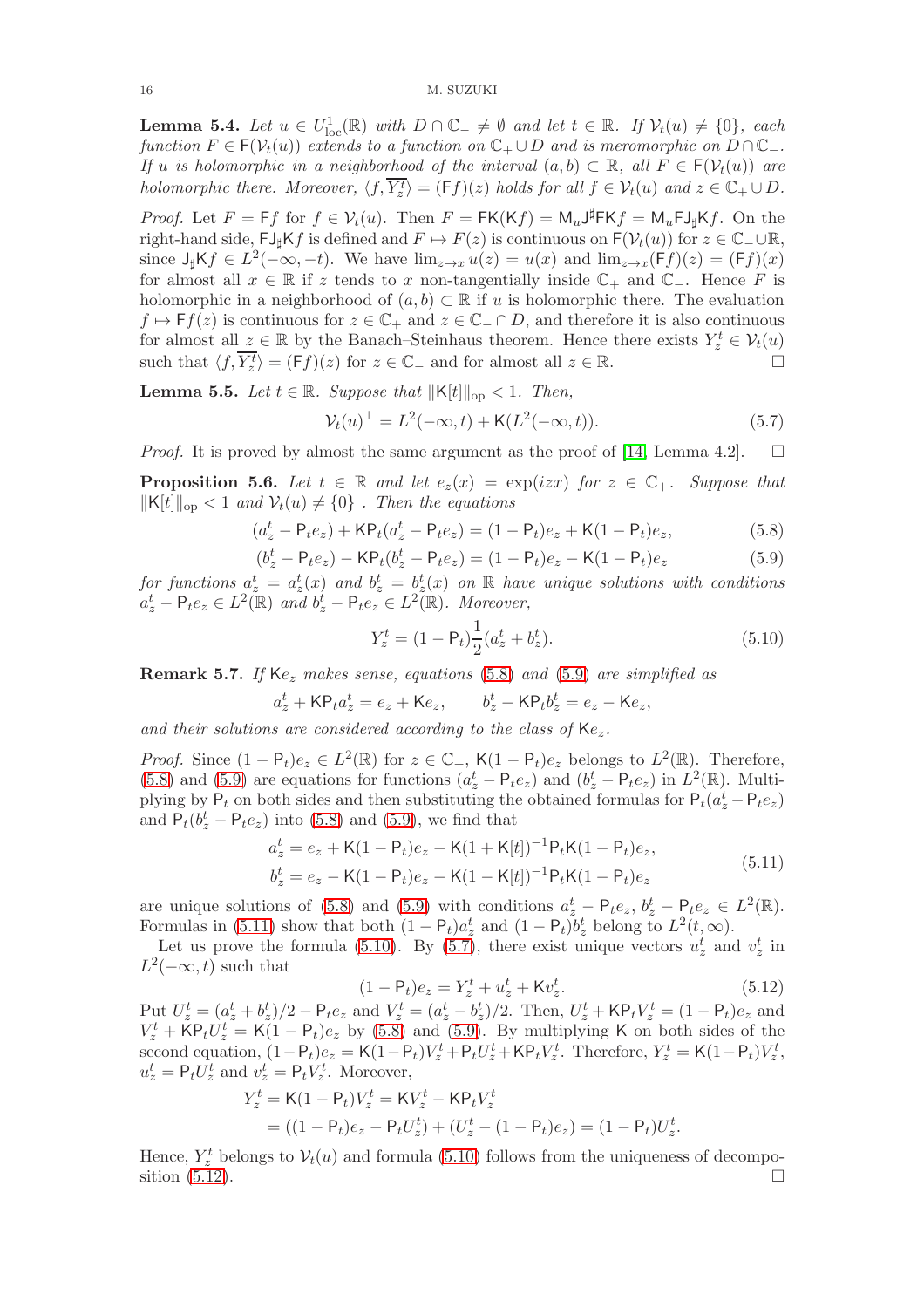**Proposition 5.8.** Let  $t \in \mathbb{R}$  and  $z \in \mathbb{C}_+$ . Suppose that  $\|\mathsf{K}[t]\|_{\text{op}} < 1$  and that  $(K3)$ ,  $(K<sub>4</sub>)$  are satisfied. Then the following equality holds:

<span id="page-16-0"></span>
$$
\left(\frac{\partial}{\partial x} - iz\right) (a_z^t(x) + b_z^t(x)) = \frac{1}{2} \Big( (a_z^t(t) + b_z^t(t)) - \overline{(a_z^t(t) - b_z^t(t))} \Big) \phi^+(t, x) \n- \frac{1}{2} \Big( (a_z^t(t) + b_z^t(t)) + \overline{(a_z^t(t) - b_z^t(t))} \Big) \phi^-(t, x).
$$
\n(5.13)

Proof. Equation [\(5.13\)](#page-16-0) is proved by showing that both sides satisfy the same equation. By taking the sum and difference of [\(5.8\)](#page-15-0) and [\(5.9\)](#page-15-1), we obtain

<span id="page-16-2"></span>
$$
(a_z^t + b_z^t - 2P_t e_z) + \mathsf{KP}_t (a_z^t - b_z^t) = 2(1 - P_t)e_z,
$$
\n(5.14)

<span id="page-16-1"></span>
$$
(a_z^t - b_z^t) + \mathsf{KP}_t(a_z^t + b_z^t - 2\mathsf{P}_t e_z) = 2\,\mathsf{K}(1 - \mathsf{P}_t)e_z,\tag{5.15}
$$

respectively. Substituting  $(a_z^t + b_z^t - 2P_t e_z)$  with  $(a_z^t + b_z^t - 2e_z)$  in [\(5.15\)](#page-16-1), since it doesn't change the equation, then multiplying by  $\mathsf{KP}_t$  and subtracting from [\(5.14\)](#page-16-2) yields

<span id="page-16-3"></span>
$$
(a_z^t + b_z^t) - \mathsf{KP}_t \mathsf{KP}_t (a_z^t + b_z^t - 2e_z) = 2e_z - 2\mathsf{KP}_t \mathsf{K} (1 - \mathsf{P}_t) e_z.
$$
 (5.16)

Using [\(4.3\)](#page-12-1) and [\(4.4\)](#page-12-2) repeatedly, the derivative of the second term of the left-hand side and the derivative of the right-hand side with respect to  $x$  are calculated as

$$
\frac{\partial}{\partial x} \mathsf{KP}_t \mathsf{KP}_t (a_z^t + b_z^t - 2e_z)
$$
\n
$$
= \mathsf{K} \delta_t \mathsf{P}_t \mathsf{KP}_t (a_z^t + b_z^t - 2e_z) - \mathsf{KP}_t \mathsf{K} \delta_t (a_z^t + b_z^t - 2e_z) + \mathsf{KP}_t \mathsf{KP}_t \frac{\partial}{\partial x} (a_z^t + b_z^t - 2e_z)
$$

and

$$
\frac{\partial}{\partial x}\Big(2e_z - 2\mathsf{KP}_t\mathsf{K}(1-\mathsf{P}_t)e_z\Big) = 2iz(e_z - \mathsf{KP}_t\mathsf{K}(1-\mathsf{P}_t)e_z) \n- 2\mathsf{KP}_t\mathsf{K}\delta_t e_z - 2\mathsf{K}(\delta_t\mathsf{K}(1-\mathsf{P}_t)e_z),
$$

respectively. Therefore,

$$
\frac{\partial}{\partial x}(a_z^t + b_z^t) - \text{KP}_t \text{KP}_t \frac{\partial}{\partial x}(a_z^t + b_z^t - 2e_z)
$$
\n
$$
= 2iz \Big(e_z - \text{KP}_t \text{K}(1 - \text{P}_t)e_z\Big) - 2\text{KP}_t \text{K}\delta_t e_z - 2\text{K}(\delta_t \text{K}(1 - \text{P}_t)e_z)
$$
\n
$$
+ \text{K}\delta_t \text{P}_t \text{KP}_t(a_z^t + b_z^t - 2e_z) - \text{KP}_t \text{K}\delta_t(a_z^t + b_z^t - 2e_z).
$$

Multiplying  $(-iz)$  by  $(5.16)$  and then adding to this,

$$
\left(\frac{\partial}{\partial x} - iz\right) (a_z^t + b_z^t) - KP_t KP_t \left(\frac{\partial}{\partial x} - iz\right) (a_z^t + b_z^t - 2e_z)
$$
  
= -2KP\_t K \delta\_t e\_z - 2K(\delta\_t K(1 - P\_t)e\_z)  
+ K \delta\_t P\_t KP\_t (a\_z^t + b\_z^t - 2e\_z) - KP\_t K \delta\_t P\_t (a\_z^t + b\_z^t - 2e\_z).

Using [\(5.15\)](#page-16-1), the right-hand side is calculated as

$$
-\overline{(a_z^t(t)-b_z^t(t))}\mathsf{K}\delta_t-(a_z^t(t)+b_z^t(t))\mathsf{K}\mathsf{P}_t\mathsf{K}\delta_t,
$$

and  $e_z$  in the second term on the left-hand side can be removed, since  $(\partial/\partial x - iz)e_z = 0$ . Hence we obtain

<span id="page-16-4"></span>
$$
(1 - \mathsf{KP}_t \mathsf{KP}_t) \left(\frac{\partial}{\partial x} - iz\right) (a_z^t + b_z^t) = -\overline{(a_z^t(t) - b_z^t(t))} \mathsf{K} \delta_t - (a_z^t(t) + b_z^t(t)) \mathsf{KP}_t \mathsf{K} \delta_t.
$$
(5.17)

On the other hand, we have

$$
\phi^+ - KP_t KP_t \phi^+ = K\delta_t - KP_t K\delta_t, \qquad \phi^- - KP_t KP_t \phi^- = K\delta_t + KP_t K\delta_t.
$$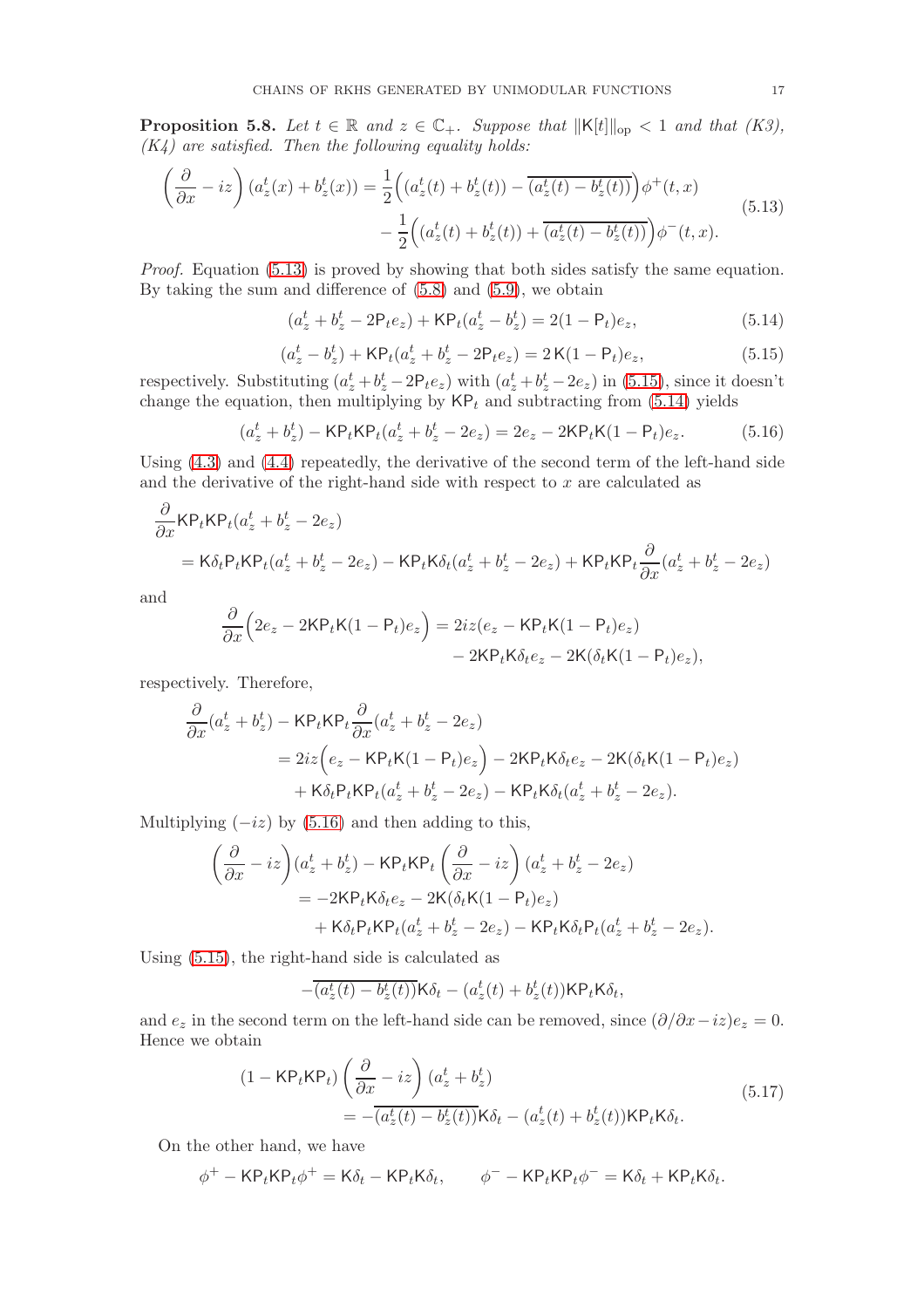by [\(5.1\)](#page-13-1) and [\(5.2\)](#page-13-2). By taking a linear combination of these two equations,

$$
(1 - \mathsf{KP}_t \mathsf{KP}_t)((b_0 + ia_1)\phi^+ - (a_0 + ib_1)\phi^-)
$$
  
= 
$$
-\overline{(a - b)}\mathsf{K}\delta_t - (a + b)\mathsf{KP}_t \mathsf{K}\delta_t
$$

for  $a = a_0 + ia_1$ ,  $b = b_0 + ib_1$  with  $a_0, a_1, b_0, b_1 \in \mathbb{R}$ . Taking a and b as  $a_z^t(t)$  and  $b_z^t(t)$ ,  $((b_0 + ia_1)\phi^+ - (a_0 + ib_1)\phi^-)$  satisfies the same equation as [\(5.17\)](#page-16-4), so (K4) leads [\(5.13\)](#page-16-0), since  $(1 - KP_tKP_t) = (1 - KP_t)(1 + KP_t)$ . □

**Proposition 5.9.** Let  $t \in \mathbb{R}$  and  $z \in \mathbb{C}_+$ . Suppose that  $||\mathsf{K}[t]||_{op} < 1$  and that  $(K3)$ ,  $(K<sub>4</sub>)$  are satisfied. Then the following equalities hold:

<span id="page-17-0"></span>
$$
\frac{1}{2}\left[\left(a_z^t(t) + b_z^t(t)\right) - \overline{\left(a_z^t(t) - b_z^t(t)\right)}\right] = e^{izt} - \int_t^\infty \overline{\phi^-(t,x)} e^{izx} dx,\tag{5.18}
$$

<span id="page-17-1"></span>
$$
\frac{1}{2}\Big[(a_z^t(t) + b_z^t(t)) + \overline{(a_z^t(t) - b_z^t(t))}\Big] = e^{izt} + \int_t^\infty \overline{\phi^+(t,x)} e^{izx} dx. \tag{5.19}
$$

Proof. It is sufficient to show that

<span id="page-17-2"></span>
$$
(a_z^t(t) + b_z^t(t)) = 2e^{izt} + \int_t^\infty \overline{(\phi^+(t,x) - \phi^-(t,x))} e^{izx} dx,
$$
\n(5.20)

<span id="page-17-3"></span>
$$
\overline{(a_z^t(t) - b_z^t(t))} = \int_t^\infty \overline{(\phi^+(t, x) + \phi^-(t, x))} e^{izx} dx,
$$
\n(5.21)

because [\(5.18\)](#page-17-0) and [\(5.19\)](#page-17-1) are obtained from the difference and sum of [\(5.20\)](#page-17-2) and [\(5.21\)](#page-17-3), respectively. In this proof, we use the paring symbol  $\langle f, g \rangle = \int f(x)g(x) dx$  for simplification of the description, if the right-hand side makes sense. In particular, we describe the point evaluation of f by  $f(t) = \langle f, \delta_t \rangle$  and  $f(t) = \langle \delta_t, f \rangle$ . Note that K is self-adjoint with respect to this paring.

First, we prove [\(5.20\)](#page-17-2). Taking the pairing of both sides of  $(a_z^t + b_z^t - 2P_t e_z)$  $2(1 - P_t)e_z - KP_t(a_z^t - b_z^t)$  and  $P_tK\delta_t - P_tKP_t\phi_t^+ = P_t\phi^+$  obtained from [\(5.14\)](#page-16-2) and [\(5.1\)](#page-13-1) respectively,

$$
\langle (a_z^t + b_z^t - 2P_t e_z), P_t(K\delta_t - KP_t \phi^+) \rangle = \langle 2(1 - P_t)e_z - KP_t(a_z^t - b_z^t), P_t \phi^+ \rangle.
$$

Using the orthogonality of  $P_t$  and  $(1 - P_t)$  on the right-hand side,

<span id="page-17-4"></span>
$$
\langle (a_z^t + b_z^t - 2P_t e_z), P_t K \delta_t \rangle - \langle (a_z^t + b_z^t - 2P_t), P_t K P_t \phi^+ \rangle = -\langle K P_t (a_z^t - b_z^t), P_t \phi^+ \rangle. \tag{5.22}
$$

By a similar argument, we obtain

<span id="page-17-5"></span>
$$
\langle (a_z^t + b_z^t - 2P_t e_z), P_t K \delta_t \rangle + \langle (a_z^t + b_z^t - 2P_t), P_t K P_t \phi^- \rangle = -\langle K P_t (a_z^t - b_z^t), P_t \phi^- \rangle
$$
 (5.23)

from [\(5.2\)](#page-13-2) and [\(5.14\)](#page-16-2). On the other hand, paring [\(5.1\)](#page-13-1) and the equality  $(a_z^t - b_z^t) =$  $2\mathsf{K}(1-\mathsf{P}_t)e_z - \mathsf{K}\mathsf{P}_t(a_z^t + b_z^t - 2\mathsf{P}_t e_z)$  obtained from [\(5.15\)](#page-16-1),

<span id="page-17-6"></span>
$$
\langle P_t K \delta_t, (a_z^t - b_z^t) \rangle - \langle P_t K P_t \phi^+, (a_z^t - b_z^t) \rangle
$$
  
= 2\langle P\_t \phi^+, K(1 - P\_t)e\_z \rangle - \langle P\_t \phi^+, K P\_t (a\_z^t + b\_z^t - 2P\_t e\_z) \rangle. (5.24)

By a similar argument, we obtain

<span id="page-17-7"></span>
$$
\langle P_t K \delta_t, (a_z^t - b_z^t) \rangle + \langle P_t K P_t \phi^-, (a_z^t - b_z^t) \rangle
$$
  
= 2\langle P\_t \phi^-, K(1 - P\_t)e\_z \rangle - \langle P\_t \phi^-, K P\_t (a\_z^t + b\_z^t - 2P\_t e\_z) \rangle (5.25)

from  $(5.2)$  and  $(5.15)$ .

On the other hand, we have

<span id="page-17-8"></span>
$$
(a_z^t + b_z^t)(t) = \langle a_z^t + b_z^t, \delta_t \rangle = 2e_z(t) - \langle P_t \mathsf{K} \delta_t, (a_z^t - b_z^t) \rangle,
$$
(5.26)

<span id="page-17-9"></span>
$$
\overline{(a_z^t - b_z^t)(t)} = 2\langle \delta_t, \mathsf{K}(1 - \mathsf{P}_t)e_z \rangle - \langle (a_z^t + b_z^t - 2\mathsf{P}_t), \mathsf{P}_t \mathsf{K} \delta_t \rangle \tag{5.27}
$$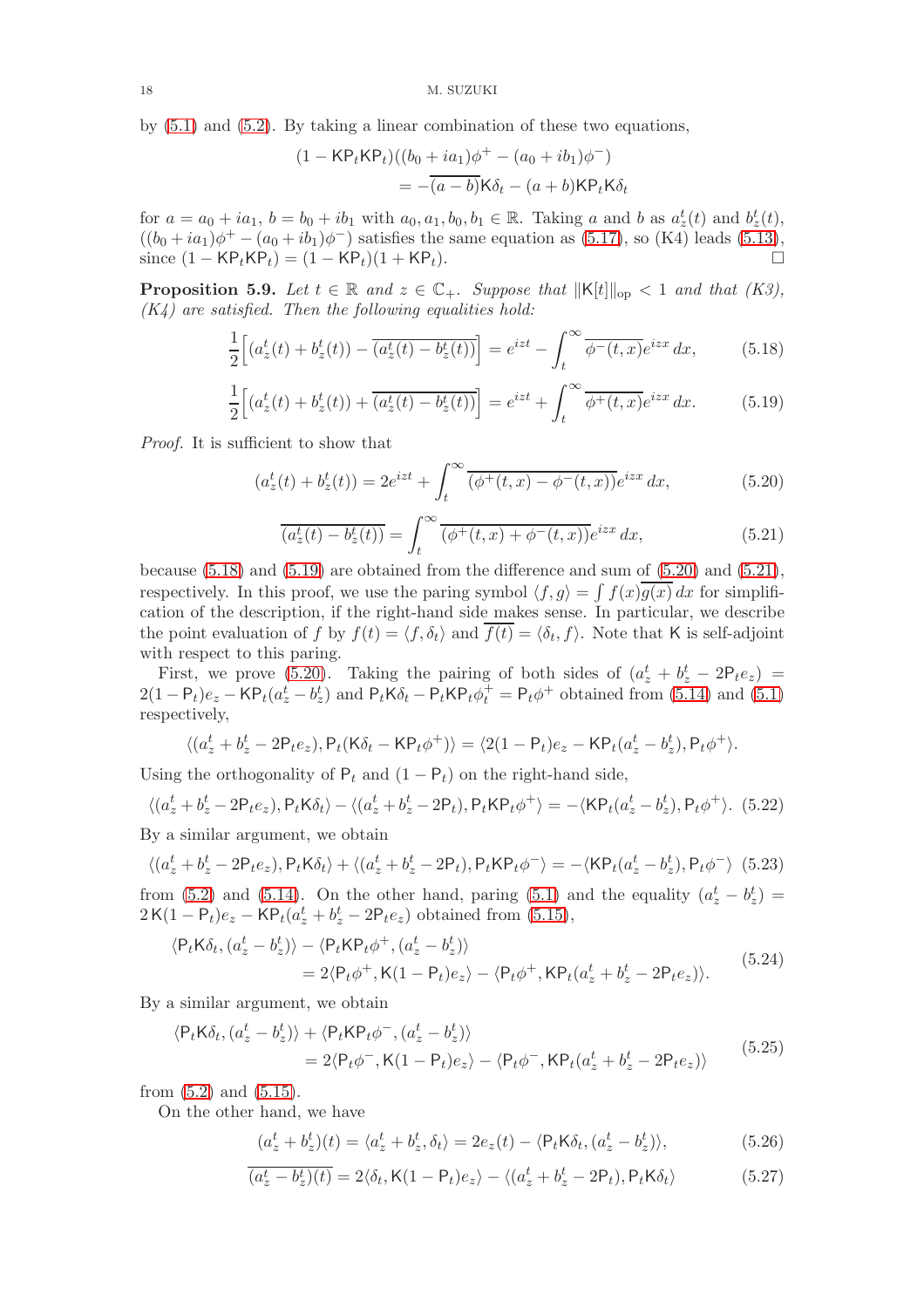by the convention of the symbol, [\(5.14\)](#page-16-2), and [\(5.15\)](#page-16-1). Therefore,

<span id="page-18-1"></span>
$$
(a_z^t + b_z^t)(t) - \overline{(a_z^t - b_z^t)(t)} = 2e_z(t) - 2\langle \delta_t, \mathsf{K}(1 - \mathsf{P}_t)e_z \rangle
$$
  
+  $\langle (a_z^t + b_z^t - 2\mathsf{P}_t e_z), \mathsf{P}_t \mathsf{K} \delta_t \rangle - \langle \mathsf{P}_t \mathsf{K} \delta_t, (a_z^t - b_z^t) \rangle.$  (5.28)

The right-hand side is equal to

<span id="page-18-0"></span>
$$
2e_z(t) - 2\langle \delta_t, \mathsf{K}(1 - \mathsf{P}_t)e_z \rangle
$$
  
\n
$$
- \frac{1}{2} \langle \mathsf{K}\mathsf{P}_t(a_z^t - b_z^t), \mathsf{P}_t(\phi^+ + \phi^-) \rangle + \frac{1}{2} \langle (a_z^t + b_z^t - 2\mathsf{P}_t e_z), \mathsf{P}_t \mathsf{K}\mathsf{P}_t(\phi^+ - \phi^-) \rangle
$$
  
\n
$$
- \langle \mathsf{P}_t(\phi^+ + \phi^-), \mathsf{K}(1 - \mathsf{P}_t)e_z \rangle + \frac{1}{2} \langle \mathsf{P}_t(\phi^+ + \phi^-), \mathsf{K}\mathsf{P}_t(a_z^t + b_z^t - 2\mathsf{P}_t e_z) \rangle
$$
  
\n
$$
- \frac{1}{2} \langle \mathsf{P}_t \mathsf{K}\mathsf{P}_t(\phi^+ - \phi^-), (a_z^t - b_z^t) \rangle
$$
\n(5.29)

by using  $(5.22)$  and  $(5.23)$  to the third term and  $(5.24)$  and  $(5.25)$  to the fourth term of the right-hand side. Using  $\langle Kf, g \rangle = \langle Kg, f \rangle$ , we find that the sum of the fourth and the sixth term of [\(5.29\)](#page-18-0) is equal to  $\langle (a_z^t + b_z^t - 2P_t), P_t \mathsf{KP}_t \phi^+ \rangle$  and that the sum of the third and seventh term of [\(5.29\)](#page-18-0) is equal to  $-\langle P_t \kappa P_t \phi^+, (a_z^t - b_z^t) \rangle$ . Therefore, [\(5.28\)](#page-18-1) is

<span id="page-18-2"></span>
$$
(a_z^t + b_z^t)(t) - \overline{(a_z^t - b_z^t)(t)}
$$
  
=  $2e_z(t) - 2\langle \delta_t, \mathsf{K}(1 - \mathsf{P}_t)e_z \rangle - \langle \mathsf{P}_t(\phi^+ + \phi^-), \mathsf{K}(1 - \mathsf{P}_t)e_z \rangle$  (5.30)  

$$
- \langle \mathsf{P}_t \mathsf{K} \mathsf{P}_t \phi^+, (a_z^t - b_z^t) \rangle + \langle (a_z^t + b_z^t - 2\mathsf{P}_t e_z), \mathsf{P}_t \mathsf{K} \mathsf{P}_t \phi^+ \rangle.
$$

The sum of the fourth and fifth term of the right-hand side is equal to  $\langle \delta_t, \mathsf{KP}_t(a^t) \rangle$  $\langle b_z^t - 2P_t e_z \rangle$  by [\(5.22\)](#page-17-4) and  $\langle Kf, g \rangle = \langle Kg, f \rangle$ , and that is equal to  $2\langle \delta_t, K(1 - P_t) e_z \rangle (a_z^t - b_z^t)(t)$  by [\(5.15\)](#page-16-1). As a result, we obtain

$$
(a_z^t + b_z^t)(t) = 2e_z(t) - \langle P_t(\phi^+ + \phi^-), \mathsf{K}(1 - P_t)e_z \rangle
$$

from [\(5.30\)](#page-18-2). The second term of the right-hand side is calculated as

$$
\langle P_t(\phi^+ + \phi^-), K(1 - P_t)e_z \rangle = \langle (1 - P_t)e_z, K P_t(\phi^+ + \phi^-) \rangle = -\langle (1 - P_t)e_z, (\phi^+ - \phi^-) \rangle
$$

by  $\langle Kf, g \rangle = \langle Kg, f \rangle$  and  $(\phi^+ - \phi^-) + KP_t(\phi^+ + \phi^-) = 0$  obtained from [\(5.1\)](#page-13-1) and [\(5.2\)](#page-13-2). Hence we obtain [\(5.20\)](#page-17-2).

Next, we prove [\(5.21\)](#page-17-3). The following process looks similar to the proof of [\(5.20\)](#page-17-2), but actually different. We have

<span id="page-18-3"></span>
$$
(a_z^t + b_z^t)(t) + \overline{(a_z^t - b_z^t)(t)} = 2e_z(t) + 2\langle \delta_t, \mathsf{K}(1 - \mathsf{P}_t)e_z \rangle
$$
  
+  $\frac{1}{2}\langle \mathsf{KP}_t(a_z^t - b_z^t), \mathsf{P}_t(\phi^+ + \phi^-) \rangle - \frac{1}{2}\langle (a_z^t + b_z^t - 2\mathsf{P}_t e_z), \mathsf{P}_t \mathsf{KP}_t(\phi^+ - \phi^-) \rangle$   
-  $\langle \mathsf{P}_t(\phi^+ + \phi^-), \mathsf{K}(1 - \mathsf{P}_t)e_z \rangle$   
+  $\frac{1}{2}\langle \mathsf{P}_t(\phi^+ + \phi^-), \mathsf{KP}_t(a_z^t + b_z^t - 2\mathsf{P}_t e_z) \rangle - \frac{1}{2}\langle \mathsf{P}_t \mathsf{KP}_t(\phi^+ - \phi^-), (a_z^t - b_z^t) \rangle$   
(5.31)

by using [\(5.24\)](#page-17-6) and [\(5.25\)](#page-17-7) on the second term of the right-hand side of [\(5.26\)](#page-17-8), and using [\(5.22\)](#page-17-4) and [\(5.23\)](#page-17-5) on the second term of the right-hand side of [\(5.27\)](#page-17-9). The right-hand side of [\(5.31\)](#page-18-3) is equal to

<span id="page-18-4"></span>
$$
2e_z(t) + 2\langle \delta_t, \mathsf{K}(1-\mathsf{P}_t)e_z \rangle - \langle \mathsf{P}_t(\phi^+ + \phi^-), \mathsf{K}(1-\mathsf{P}_t)e_z \rangle + \langle \mathsf{P}_t \mathsf{K} \mathsf{P}_t \phi^-, (a_z^t - b_z^t) \rangle + \langle (a_z^t + b_z^t - 2\mathsf{P}_t e_z), \mathsf{P}_t \mathsf{K} \mathsf{P}_t \phi^- \rangle
$$
(5.32)

by  $\langle Kf, g \rangle = \langle Kg, f \rangle$  as well as the proof of [\(5.20\)](#page-17-2).

By taking the paring of  $P_t\phi^-$  and  $(a_z^t - b_z^t) = 2\mathsf{K}(1 - P_t)e_z - \mathsf{K}P_t(a_z^t + b_z^t - 2P_t e_z)$ obtained from [\(5.15\)](#page-16-1),

$$
\langle P_t \phi^-, (a_z^t - b_z^t) \rangle = 2 \langle P_t \phi^-, K(1 - P_t) e_z \rangle - \langle P_t \phi^-, K P_t (a_z^t + b_z^t - 2P_t e_z) \rangle.
$$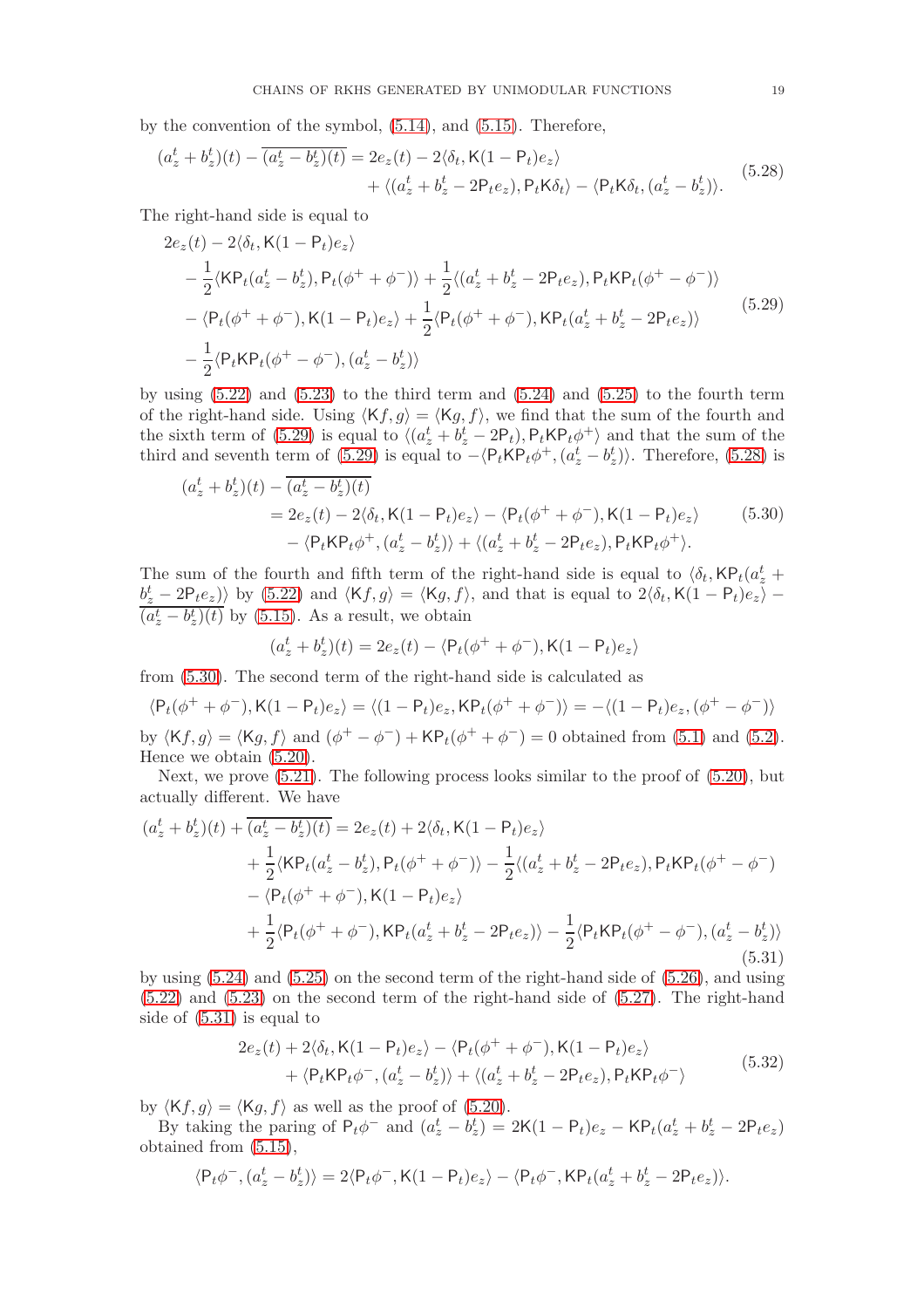Using  $\langle Kf, g \rangle = \langle Kg, f \rangle$  on the second term of the right-hand side, the equality becomes

$$
\langle (a^t_z+b^t_z-2\mathsf{P}_t e_z), \mathsf{P}_t \mathsf{K} \mathsf{P}_t \phi^-\rangle = 2\langle \mathsf{P}_t \phi^-, \mathsf{K}(1-\mathsf{P}_t) e_z\rangle - \langle \mathsf{P}_t \phi^-, (a^t_z-b^t_z)\rangle.
$$

Substituting this in the last term of [\(5.32\)](#page-18-4),

$$
(a_z^t + b_z^t)(t) + \overline{(a_z^t - b_z^t)(t)} = 2e_z(t) + 2\langle \delta_t, \mathsf{K}(1 - \mathsf{P}_t)e_z \rangle
$$
  
 
$$
- \langle \mathsf{P}_t(\phi^+ - \phi^-), \mathsf{K}(1 - \mathsf{P}_t)e_z \rangle + \langle \mathsf{P}_t \mathsf{K} \mathsf{P}_t \phi^- - \mathsf{P}_t \phi^-, (a_z^t - b_z^t) \rangle.
$$

The last term of the right-hand side is equal to  $-\langle \mathsf{KP}_t(a^t_z-b^t_z), \delta_t \rangle$  by [\(5.2\)](#page-13-2) and  $\langle \mathsf{K}f, g \rangle =$  $\langle \mathsf{K}g, f \rangle$ . Then  $-\langle \mathsf{KP}_t(a_z^t - b_z^t), \delta_t \rangle = \langle (a_z^t + b_z^t), \delta_t \rangle - 2\langle e_z, \delta_t \rangle$  by arranging the left-hand side of the equality  $\langle (a_z^t + b_z^t - 2P_t e_z), \delta_t \rangle - 2 \langle (1 - P_t) e_z, \delta_t \rangle = -\langle \mathsf{KP}_t(a_z^t - b_z^t), \delta_t \rangle$  obtained from [\(5.14\)](#page-16-2). Therefore,  $(a_z^t + b_z^t)(t) + \overline{(a_z^t - b_z^t)(t)} = 2\langle \delta_t, \mathsf{K}(1-\mathsf{P}_t)e_z \rangle - \langle \mathsf{P}_t(\phi^+ - \phi^-), \mathsf{K}(1-\mathsf{P}_t)e_z \rangle$  $\langle P_t \rangle e_z \rangle + (a_z^t + b_z^t)(t)$ , and thus

$$
\overline{(a_z^t - b_z^t)(t)} = 2\langle \delta_t, \mathsf{K}(1-\mathsf{P}_t)e_z \rangle - \langle \mathsf{P}_t(\phi^+ - \phi^-), \mathsf{K}(1-\mathsf{P}_t)e_z \rangle.
$$

The second term of the right-hand side is equal to  $\langle (1 - P_t)e_z, \mathsf{KP}_t(\phi^+ - \phi^-) \rangle$ , and it is further equal to  $2\langle (1 - P_t)e_z, K\delta_t \rangle - \langle (1 - P_t)e_z, (\phi^+ + \phi^-) \rangle$ , since  $\mathsf{KP}_t(\phi^+ - \phi^-) =$  $2K\delta_t - (\phi^+ + \phi^-)$  by [\(5.1\)](#page-13-1) and [\(5.2\)](#page-13-2). Hence, we obtain [\(5.21\)](#page-17-3).

**Proposition 5.10.** Let  $t \in \mathbb{R}$  and  $z \in \mathbb{C}_+$ . Suppose that  $||K[t]||_{op} < 1$  and that  $(K3)$ ,  $(K<sub>4</sub>)$  are satisfied. Then the following equalities hold:

<span id="page-19-0"></span>
$$
\frac{1}{2} \left[ e^{izt} + \int_{t}^{\infty} \phi^{+}(t,x) e^{izx} dx \right] = \frac{\Re(\Phi(t,t))}{\Re(\overline{\Psi(t,t)}\Phi(t,t))} \tilde{A}(t,z) \n- \frac{\Im(\Psi(t,t))}{\Re(\overline{\Psi(t,t)}\Phi(t,t))} \cdot i \cdot (-i\tilde{B}(t,z)),
$$
\n(5.33)\n
$$
\frac{1}{2} \left[ e^{izt} - \int_{t}^{\infty} \phi^{-}(t,x) e^{izx} dx \right] = -\frac{\Im(\Phi(t,t))}{\Re(\overline{\Psi(t,t)}\Phi(t,t))} \cdot i \cdot \tilde{A}(t,z) \n+ \frac{\Re(\Psi(t,t))}{\Re(\overline{\Psi(t,t)}\Phi(t,t))} (-i\tilde{B}(t,z)).
$$
\n(5.34)

<span id="page-19-1"></span>Proof. By definition [\(2.5\)](#page-3-3) and the derivative rule of F,

$$
2\tilde{A}(t,z) = \Psi(t,t)e^{izt} + \int_t^{\infty} \frac{\partial}{\partial x} \Psi(t,x)e^{izx} dx,
$$
  

$$
-2i\tilde{B}(t,z) = \Phi(t,t)e^{izt} + \int_t^{\infty} \frac{\partial}{\partial x} \Phi(t,x)e^{izx} dx.
$$

Combining these with [\(5.3\)](#page-14-1) and [\(5.4\)](#page-14-3),

$$
\int_{t}^{\infty} \phi^{+}(t,x)e^{izx} dx = \frac{\Re(\Phi(t,t))}{\Re(\overline{\Psi(t,t)}\Phi(t,t))} (2\tilde{A}(t,z)) - \frac{\Im(\Psi(t,t))}{\Re(\overline{\Psi(t,t)}\Phi(t,t))} (2\tilde{B}(t,z)) - e^{izt},
$$

$$
\int_{t}^{\infty} \phi^{-}(t,x)e^{izx} dx = \frac{\Im(\Phi(t,t))}{\Re(\overline{\Psi(t,t)}\Phi(t,t))} (2i\tilde{A}(t,z)) - \frac{\Re(\Psi(t,t))}{\Re(\overline{\Psi(t,t)}\Phi(t,t))} (-2i\tilde{B}(t,z)) + e^{izt}.
$$
Hence we obtain (5.33) and (5.34).

5.2. Proof of Theorem [2.2.](#page-5-0) The first equality of [\(2.10\)](#page-5-2) is shown in the same way as in the proof of [\[14,](#page-25-1) Theorem 4.1]. To prove the second equality of [\(2.10\)](#page-5-2), we calculate the Fourier transform of  $Y_z^t$ . We have

$$
-i(z+w)\int_0^\infty Y_z^t(x)e^{iwx} dx = -i(z+w)\int_t^\infty \frac{1}{2}(a_z^t(x) + b_z^t(x))e^{iwx} dx
$$
  
= 
$$
\int_t^\infty \frac{1}{2}(\frac{\partial}{\partial x} - iz) (a_z^t(x) + b_z^t(x))e^{iwx} dx + \frac{1}{2}(a_z^t(t) + b_z^t(t))e^{iwt}
$$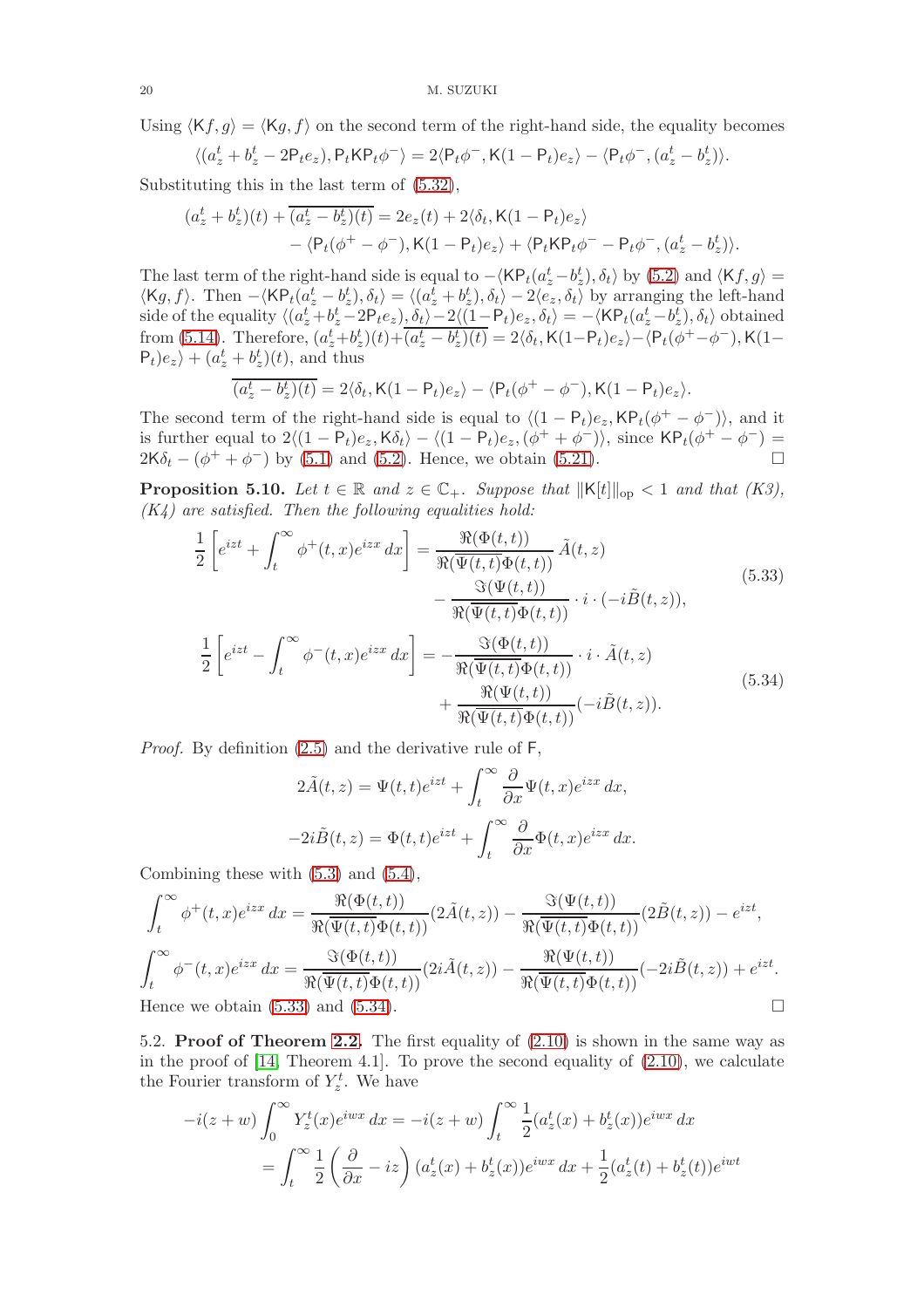by [\(5.10\)](#page-15-3) for  $z, w \in \mathbb{C}_+$ . The right-hand side is calculated as

$$
\frac{1}{2}b_z^t(t)e^{iwt} + \frac{1}{4}\left((a_z^t(t) + b_z^t(t)) - \overline{(a_z^t(t) - b_z^t(t))}\right)\int_t^{\infty} \phi^+(t, x)e^{iwx} dx \n+ \frac{1}{2}a_z^t(t)e^{iwt} - \frac{1}{4}\left((a_z^t(t) + b_z^t(t)) + \overline{(a_z^t(t) - b_z^t(t))}\right)\int_t^{\infty} \phi^-(t, x)e^{iwx} dx \n= \frac{1}{4}\left[(a_z^t(t) + b_z^t(t)) - \overline{(a_z^t(t) - b_z^t(t))}\right]\left[e^{iwt} + \int_t^{\infty} \phi^+(t, x)e^{iwx} dx\right] \n+ \frac{1}{4}\left[(a_z^t(t) + b_z^t(t)) + \overline{(a_z^t(t) - b_z^t(t))}\right]\left[e^{iwt} - \int_t^{\infty} \phi^-(t, x)e^{iwx} dx\right]
$$

by [\(5.13\)](#page-16-0). Therefore,

$$
-i(z+w)\int_0^\infty Y_z^t(x)e^{iwx} dx
$$
  
=  $\frac{1}{2}\left[e^{izt} - \int_t^\infty \overline{\phi^-(t,x)}e^{izx} dx\right] \left[e^{iwt} + \int_t^\infty \phi^+(t,x)e^{iwx} dx\right]$   
+  $\frac{1}{2}\left[e^{izt} + \int_t^\infty \overline{(\phi^+(t,x))}e^{izx} dx\right] \left[e^{iwt} - \int_t^\infty \phi^-(t,x)e^{iwx} dx\right]$ 

by [\(5.18\)](#page-17-0) and [\(5.19\)](#page-17-1). Hence,

$$
\frac{1}{2\pi} \int_0^\infty Y_z^t(x) e^{iwx} dx = \frac{\overline{\tilde{A}(t, -\overline{z})} \tilde{B}(t, w) - \overline{\tilde{B}(t, -\overline{z})} \tilde{A}(t, w)}{\pi (z + w)}
$$

by [\(5.33\)](#page-19-0) and [\(5.34\)](#page-19-1). This implies the second equality of [\(2.10\)](#page-5-2) for  $z, w \in \mathbb{C}_+$ , because

$$
\langle Y_w^t, Y_z^t \rangle = \int_t^\infty Y_w^t(x) Y_{-\bar{z}}^t(x) \, dx = \int_t^\infty Y_{-\bar{z}}^t(x) e^{iwx} \, dx
$$

by definition of the vector  $Y_z^t$ . Equality [\(2.10\)](#page-5-2) extends to  $z, w \in \mathbb{C}_+ \cup D$  by analytic continuation, since the second and the third term of  $(2.10)$  extend to  $z, w \in \mathbb{C}_+ \cup D$  by Lemma [5.4](#page-15-6) and Theorem [2.1,](#page-3-0) respectively.

5.3. In preparation for the proof of Theorems [2.3](#page-5-1) and [2.4,](#page-6-1) we state one result related to the condition (K8).

<span id="page-20-0"></span>**Proposition 5.11.** Let  $u \in U^1_{loc}(\mathbb{R})$ . Suppose that  $(K2)$ ,  $(K3)$ ,  $(K4)$ ,  $(K5)$ ,  $(K6)$  are satisfied. Then,

- (1) if  $t_0 = \infty$ ,  $\lim_{t \to t_0} ||Y_z^t||_{L^2(\mathbb{R})} = 0$  for every  $z \in \mathbb{C}_+$ ;
- (2) if  $t_0 < \infty$ , then  $\mathcal{V}_{t_0}(u) = \{0\}$  if and only if  $\lim_{t \to t_0} ||Y_z^t||_{L^2(\mathbb{R})} = 0$  for almost every  $z \in \mathbb{C}_+$ .

Proof. (1) is proved in the same way as in [\[14,](#page-25-1) Section 4.3], but here is a simpler proof. From the decomposition  $(1 - P_t)e_z = Y_z^t + J_z^t$  with  $Y_z^t \in V_t$  and  $J_z^t \in V_t^{\perp}$ , we have  $||Y_z^t||_{L^2(\mathbb{R})} \le ||(1 - P_t)e_z||_{L^2(\mathbb{R})} = (2 \Im(z))^{-1/2} e^{-t \Im(z)}$ . Hence  $\lim_{t \to \infty} ||Y_z^t||_{L^2(\mathbb{R})} = 0$ .

We prove (2). If  $t \leq s$ ,  $(f, Y_z^t) = (Ff)(z) = (f, Y_z^s)$  for every  $f \in \mathcal{V}_s(u)$ , since  $\mathcal{V}_t(u) \supset \mathcal{V}_s(u)$ . Therefore,  $(f, Y_z^t - Y_z^s) = 0$  for every  $f \in \mathcal{V}_s(u)$ , that is,  $Y_z^t - Y_z^s \in$  $V_s(u)$ <sup> $\perp$ </sup>. Thus,  $Y_s^t = (Y_s^t - Y_s^s) + Y_s^s$  is an orthogonal decomposition. In particular,  $||Y_z^t||^2 = ||Y_z^t - Y_z^s||^2 + ||Y_z^s||^2$ , so  $||Y_z^t||$  is non-increasing with respect to t. Hence  $\lim_{t\to t_0} ||Y_z^t||$  exists. On the other hand,  $||Y_z^t||^2 - ||Y_z^s||^2 = ||Y_z^t - Y_z^s||^2 \geq 0$  shows that the convergence of the norm  $||Y_z^t||$  implies the convergence of  $Y_z^t$ . Hence  $\lim_{t\to t_0} Y_z^t$  exists in  $L^2$  sense. Now we suppose  $t < t_0$  and put  $Y = \lim_{t \to t_0} Y_z^t$ . Then  $\langle f, \overline{Y} \rangle = \mathsf{F} f(z)$  for every  $f \in \mathcal{V}_{t_0}(u)$ , since  $\langle f, \overline{Y_z^t} \rangle = \mathsf{F}f(z)$ . Hence  $Y = Y_z^{t_0}$  and (2) holds.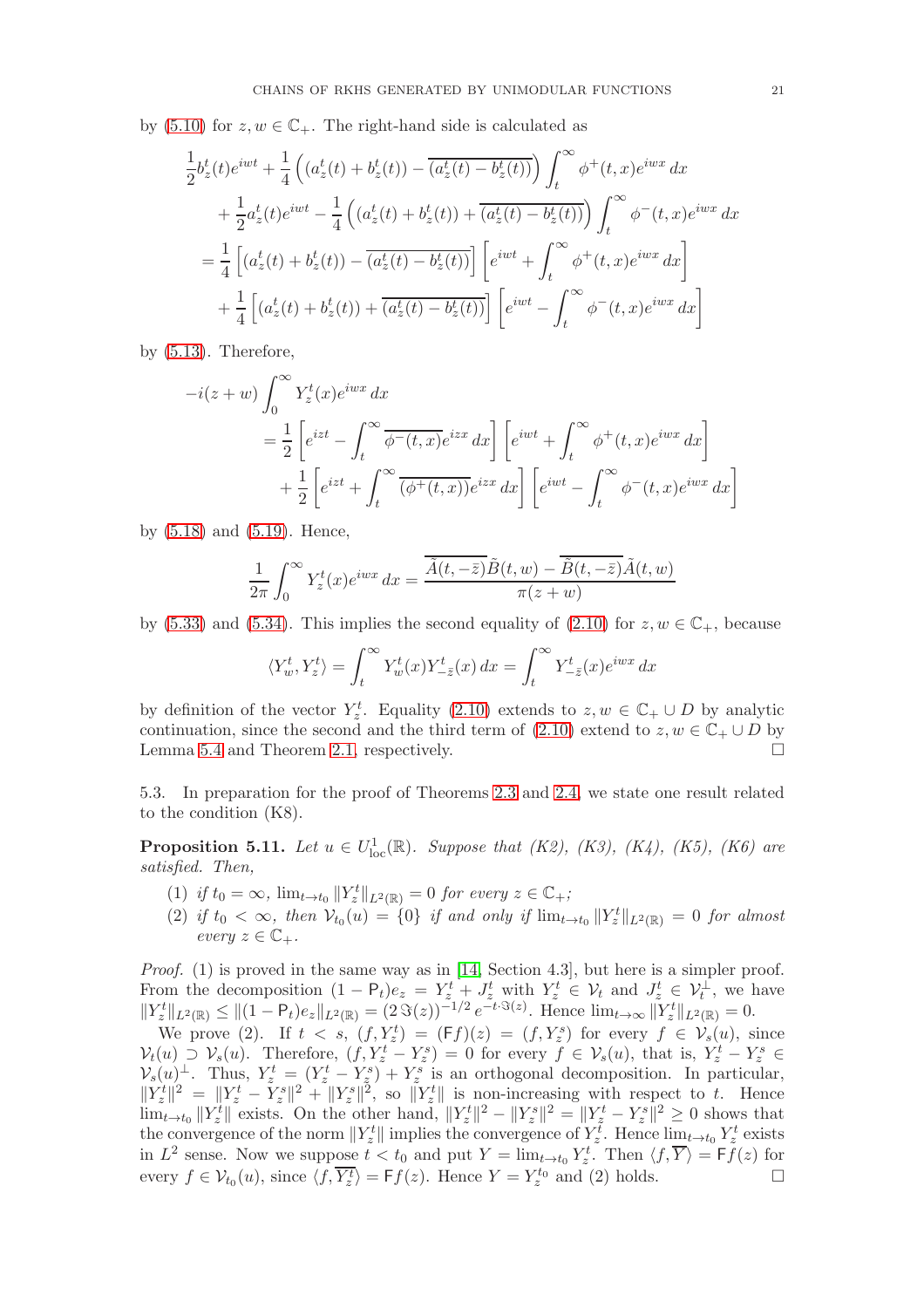#### 5.4. Proof of Theorem [2.3.](#page-5-1) We have

$$
2\pi i(\bar{z} - w)j(t; z, w) = \overline{(\tilde{A}(t, z) - i\tilde{B}(t, z))}(\tilde{A}(t, w) - i\tilde{B}(t, w))
$$

$$
-\overline{(\tilde{A}(t, z) + i\tilde{B}(t, z))}(\tilde{A}(t, w) + i\tilde{B}(t, w)))
$$

by direct calculation. Thus

$$
j(t; z, z) = \frac{|\tilde{A}(t, z) - i\tilde{B}(t, z)|^2 - |\tilde{A}(t, z) + i\tilde{B}(t, z)|^2}{2\pi i(\bar{z} - w)}
$$

for  $z \in \mathbb{C}_+$ . On the other hand, we obtain

$$
j(t; z, z) = \left(\lim_{t \to t_0} j(t, z, z)\right) + \frac{1}{\pi} \int_t^{t_0} \left[\tilde{A}(u, w)\right] H(u) \overline{\left[\tilde{A}(u, z)\right]} du
$$

from the first order system  $(2.7)$  as in the proof of  $[14, (2.40)]$ . The first equality of  $(2.10)$ shows that  $\lim_{t\to t_0} j(t, z, z) = (1/2\pi) \lim_{t\to t_0} ||Y_z^t||^2$ , and the right-hand side exists by the proof of Proposition [5.11.](#page-20-0) Hence  $j(t; z, z) \geq 0$  for  $z \in \mathbb{C}_+$  by (K7), which implies  $|\theta(t, z)| \leq 1$  for  $z \in \mathbb{C}_+$  by definition [\(2.11\)](#page-5-4). Hence  $\theta(t, z)$  is inner. For an inner function θ, the kernel of the model space  $\mathcal{K}(\theta)$  is  $(1/2\pi i)(1-\overline{\theta(z)}\theta(w))/(z-w)$ . We confirm that the kernel of  $\mathcal{K}(\theta(t,z))$  by direct calculation. □ the kernel of  $F(V_t(u))$  equals to the kernel of  $\mathcal{K}(\theta(t,z))$  by direct calculation.

<span id="page-21-0"></span>5.5. Analytic properties of  $A(t, z)$  and  $B(t, z)$ . In the cases of  $u(z) = M^{\sharp}(z)/M(z)$ , we defined  $A(t, z)$ ,  $B(t, z)$ ,  $E(t, z)$  by [\(2.12\)](#page-5-3). Then they are entire functions satisfying

$$
A(t, z) = A^{\sharp}(t, z), \quad B(t, z) = B^{\sharp}(t, z)
$$

by [\(2.6\)](#page-4-3) and Theorem [2.1.](#page-3-0) Therefore,  $E^{\sharp}(t, z) = A(t, z) + iB(t, z)$  and

$$
A(t,z) = \frac{1}{2}(E(t,z) + E^{\sharp}(t,z)), \quad B(t,z) = \frac{i}{2}(E(t,z) - E^{\sharp}(t,z)).
$$

If  $M^{\sharp}(z) = \varepsilon M(-z)$  for a sign  $\varepsilon \in {\pm 1}$ , then u is symmetric, and therefore  $\Phi$  and  $\Psi$ are real-valued. Hence,

$$
E^{\sharp}(t,z) = M^{\sharp}(z)\frac{iz}{2}\int_{t}^{\infty}(\Phi(t,x)+\Psi(t,x))e^{-izx} dx
$$
  
=  $\varepsilon M(-z)\frac{-i(-z)}{2}\int_{t}^{\infty}(\Phi(t,x)+\Psi(t,x))e^{i(-z)x} dx = \varepsilon E(t,-z).$ 

Therefore,  $A(t, z)$  is even and  $B(t, z)$  is odd if  $\varepsilon = +1$ , and  $A(t, z)$  is odd and  $B(t, z)$  is even if  $\varepsilon = -1$ .

## 5.6. Conformity of the axiom of de Branges spaces.

<span id="page-21-1"></span>**Proposition 5.12.** Suppose that  $u(z) = M^{\sharp}(z)/M(z)$  for some meromorphic function  $M(z)$  on  $\mathbb C$  such that it is holomorphic on  $\mathbb C_+ \cup \mathbb R$  and has no zeros in  $\mathbb C_+$ . Further, suppose that (K2), (K3), (K4), (K5), (K6) are satisfied. Then  $M(z)F(V_t(u))$  is a de *Branges space for every*  $t < t_0$ *.* 

*Proof.* We show that  $\mathcal{H} := M(z)\mathsf{F}(\mathcal{V}_t(u))$  is a Hilbert space consisting of entire functions and satisfies the axiom of the de Branges spaces:

- (dB1) For each  $z \in \mathbb{C}$  the point evaluation  $\Phi \mapsto \Phi(z)$  is a continuous linear functional on  $\mathcal{H}$ :
- (dB2) If  $\Phi \in \mathcal{H}$ ,  $\Phi^{\sharp}$  belongs to  $\mathcal{H}$  and  $\|\Phi\|_{\mathcal{H}} = \|\Phi^{\sharp}\|_{\mathcal{H}}$ ;
- (dB3) If  $w \in \mathbb{C} \setminus \mathbb{R}, \Phi \in \mathcal{H}$  and  $\Phi(w) = 0$ ,

$$
\frac{z-\overline{w}}{z-w}\Phi(z)\in\mathcal{H}\quad\text{and}\quad\left\|\frac{z-\overline{w}}{z-w}\Phi(z)\right\|_{\mathcal{H}}=\|\Phi\|_{\mathcal{H}},
$$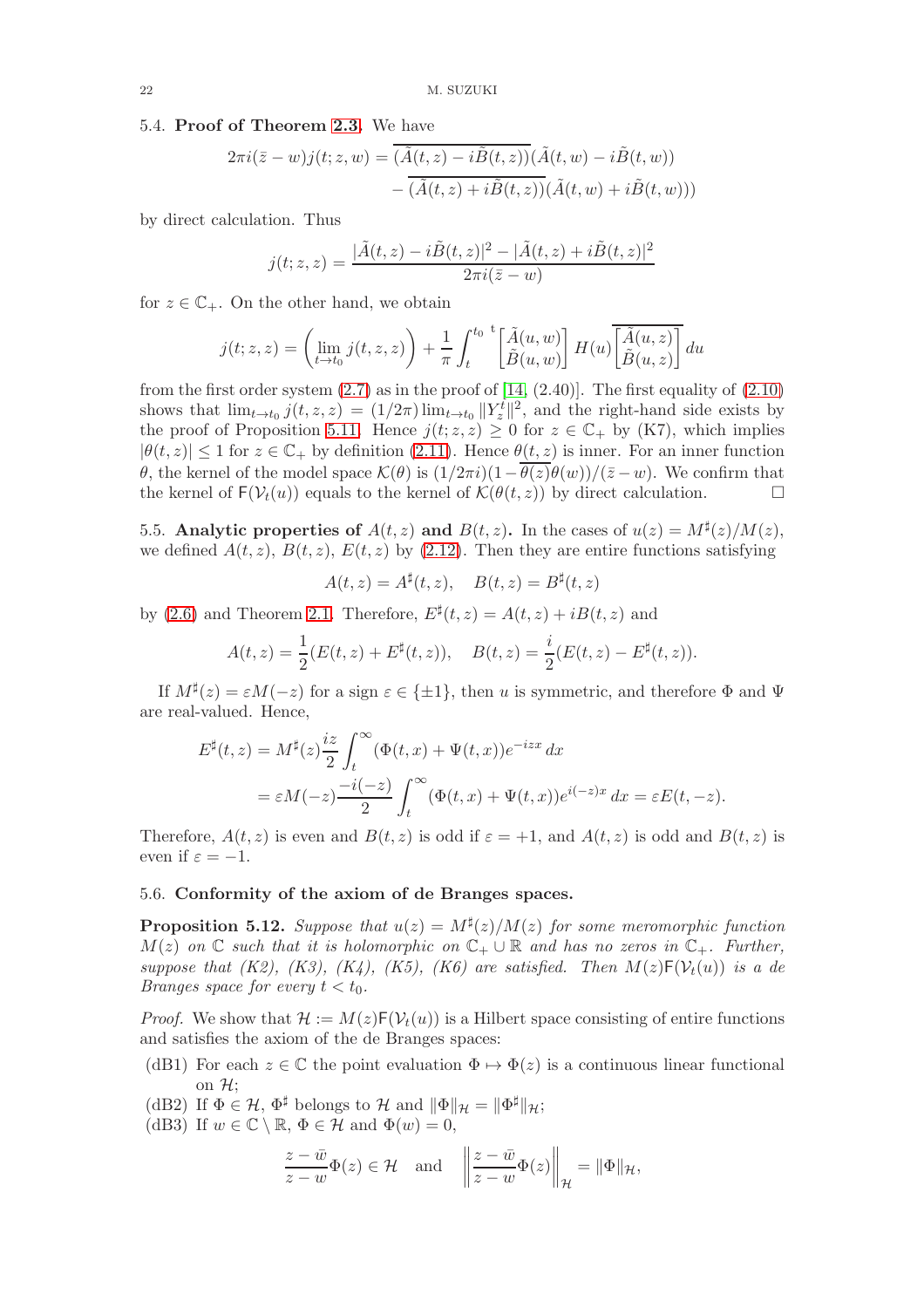where the Hilbert structure is the one induced from  $V_t(u)$  that is equivalent to  $\langle F, G \rangle_{\mathcal{H}} =$  $\mathbb{E}_{{\mathbb{R}}}\frac{F(z)\overline{G(z)}|M(z)|^{-2}dz}$  for  $F,G\in\mathcal{H}$ .

First, we prove that H consists of entire functions. Let  $\Phi(z) = M(z)(Ff)(z) \in \mathcal{H}$ . Then  $\Phi(z)$  is holomorphic on  $\mathbb{C}_+$  by  $f \in L^2(t,\infty)$  and is holomorphic on  $\mathbb{C}_-$  by  $\Phi(z)$  =  $M^{\sharp}(z)(\text{FJ}_{\sharp}\text{K}f)(z)$  and  $J_{\sharp}\text{K}f \in L^{2}(-\infty, -t)$ . Moreover, we have  $\lim_{z \to x} (\text{F}f)(z) = (\text{F}f)(x)$ and  $\lim_{z\to x}$ (FJ<sub>‡</sub>Kf)(z) =  $\lim_{z\to x}$ (FKf)<sup>‡</sup>(z) =  $u^{\sharp}(x)$ (Ff)(x) for almost all  $x \in \mathbb{R}$ , where z is allowed to tends to x non-tangentially from  $\mathbb{C}_+$  and  $\mathbb{C}_-$ , respectively. Hence  $(Ff)(z)$ is also holomorphic in a neighborhood of each point of R.

We confirm (dB1). Let  $\Phi(z) = M(z)Ff(z) \in \mathcal{H}$ . For  $z \in \mathbb{C}_+$ ,  $\Phi \mapsto \Phi(z) =$  $M(z)\int_t^{\infty} f(x)e^{izx}dx$  is a continuous linear form. On the other hand, for  $z \in \mathbb{C}_{-}$ ,  $\Phi \mapsto \Phi(z) = M^{\sharp}(z) \int_{-\infty}^{-t} \overline{(Kf)(-x)} e^{izx} dx$  is a continuous linear form. Finally, for  $z \in \mathbb{R}$ , the continuity follows by the Banach-Steinhaus theorem.

We confirm (dB2). Let  $\Phi(z) = M(z)(Ff)(z)$ . Then  $\Phi^{\sharp}(z) = M(z)(FKf)(z)$ . Since  $Kf \in \mathcal{V}_t(u)$ ,  $\Phi^{\sharp}$  belongs to H. Since K is isometric, the equality of norms in (dB2) holds.

We confirm (dB3). The equality of norms in (dB3) is trivial by the definition of the norm of H. From (dB2), it is sufficient to show only the case of  $w \in \mathbb{C}_+$ . Suppose that  $\Phi(w) = 0$  for  $w \in \mathbb{C}_+$  and  $\Phi(z) = M(z)(\mathsf{F}f)(z)$  with  $f \in \mathcal{V}_t(u)$ . Then  $(\mathsf{F}f)(w) = 0$ , since  $M(z)$  has no zeros on  $\mathbb{C}_+$ . We put  $f_w(x) = f(x) - i(w - \bar{w}) \int_0^{x-t} f(x-y) e^{-iwy} dy$ . Then we easily find that  $f_w \in L^2(t,\infty)$  and  $(\mathsf{F} f_w)(z) = ((z-\bar{w})/(z-w))(\mathsf{F} f)(z)$  for  $z \in \mathbb{C}_+$ . Hence we complete the proof if it is shown that  $\mathsf{K} f_w$  has support in  $[t, \infty)$ , since  $\mathsf{K} f_w \in L^2(\mathbb{R})$ by  $f_w \in L^2(t,\infty)$ . We put  $g_w(x) = (Kf)(x) - i(\bar{w} - w) \int_0^{x-t} (Kf)(x-y) e^{-i\bar{w}y} dy$ . Then  $g_w$  has support in  $[t,\infty)$  by  $Kf \in L^2(t,\infty)$  and  $(Fg_w)(z) = ((z-w)/(z-\bar{w}))$  $(FKf)(z) =$  $(FKf_w)(z)$  for  $z \in \mathbb{C}_+$ . Hence  $g_w = Kf_w$  and the proof is completed.

5.7. Proof of Theorem [2.4.](#page-6-1) As mentioned in Section [5.5,](#page-21-0)  $A(t, z)$ ,  $B(t, z)$ ,  $E(t, z)$  are entire functions with the assumptions of Theorem [2.4.](#page-6-1) Also, they satisfy the system of differential equation [\(1.1\)](#page-0-0) for  $t < t_0$  and  $z \in \mathbb{C}$  by Theorem [2.1.](#page-3-0) Further, we have  $\Theta(t,z) = E^{\sharp}(t,z)/E(t,z)$  for  $\Theta(t,z)$  defined by [\(2.11\)](#page-5-4), since  $E^{\sharp}(t,z) = A(t,z) + iB(t,z)$ . Thus  $E(t, z) \in \overline{\mathbb{HB}}$  by Theorem [2.3](#page-5-1) and therefore the de Branges space  $\mathcal{H}(E(t, z))$  is defined. On the other hand,  $M(z)F(V_t(u))$  is also a de Branges space by Proposition [5.12.](#page-21-1) Let  $J(t; z, w)$  be the reproducing kernel of  $M(z)F(V_t(u))$ . Then,

$$
J(t; z, w) = \overline{M(z)}M(w)j(t; z, w) = \frac{\overline{A(t, z)}B(t, w) - A(t, w)\overline{B(t, z)}}{\pi(w - \overline{z})}
$$

for every  $t < t_0$  by Theorem [2.2.](#page-5-0) The right-hand side nothing but the reproducing kernel of  $\mathcal{H}(E(t, z))$ . Hence  $M(z)\mathsf{F}(\mathcal{V}_t(u)) = \mathcal{H}(E(t, z))$  for every  $t < t_0$ . To conclude that  $H(t)$  on  $[t_1, t_0)$  is the structural Hamiltonian of  $\mathcal{H}(E(t_1, z))$ , it remains to show<br> $\lim_{t \to t} I(t; z, w) = 0$  but it follows from (K8) by Proposition 5.11  $\lim_{t\to t_0} J(t; z, w) = 0$ , but it follows from (K8) by Proposition [5.11.](#page-20-0)

## 6. Proof of results in Section [2.3](#page-6-4)

<span id="page-22-2"></span><span id="page-22-0"></span>6.1. Properties of K for an inner function  $u$ . To describe the properties of the operator  $K = K_u$  when u is an inner function, we recall the following result on inner functions $([9, Theorems 1.1 and 1.2])$  $([9, Theorems 1.1 and 1.2])$  $([9, Theorems 1.1 and 1.2])$ :

<span id="page-22-3"></span>**Proposition 6.1.** A unimodular function u in  $L^1_{loc}(\mathbb{R})$  is the nontangential limit of an inner function  $\theta$  in  $\mathbb{C}_+$  if and only if the tempered distribution  $k = \mathsf{F}^{-1}u$  has support in  $[0,\infty)$ .

Therefore, if u is inner, Kf has support in  $[-t, \infty)$  for every  $f \in P_tS'(\mathbb{R})$ , since

$$
\operatorname{supp} \mathsf{K} f = \operatorname{supp} \left( k * \mathsf{J}_{\sharp} f \right) \subset \overline{\operatorname{supp} k + \operatorname{supp} \mathsf{J}_{\sharp} f} \subset \overline{[0, \infty) + [-t, \infty)} = [-t, \infty).
$$

<span id="page-22-1"></span>**Proposition 6.2.** Suppose that u is an inner function  $\theta \neq 1$ . Then

(1)  $K[t] = 0$  as an operator for nonpositive t. In particular,  $(K1)$  holds;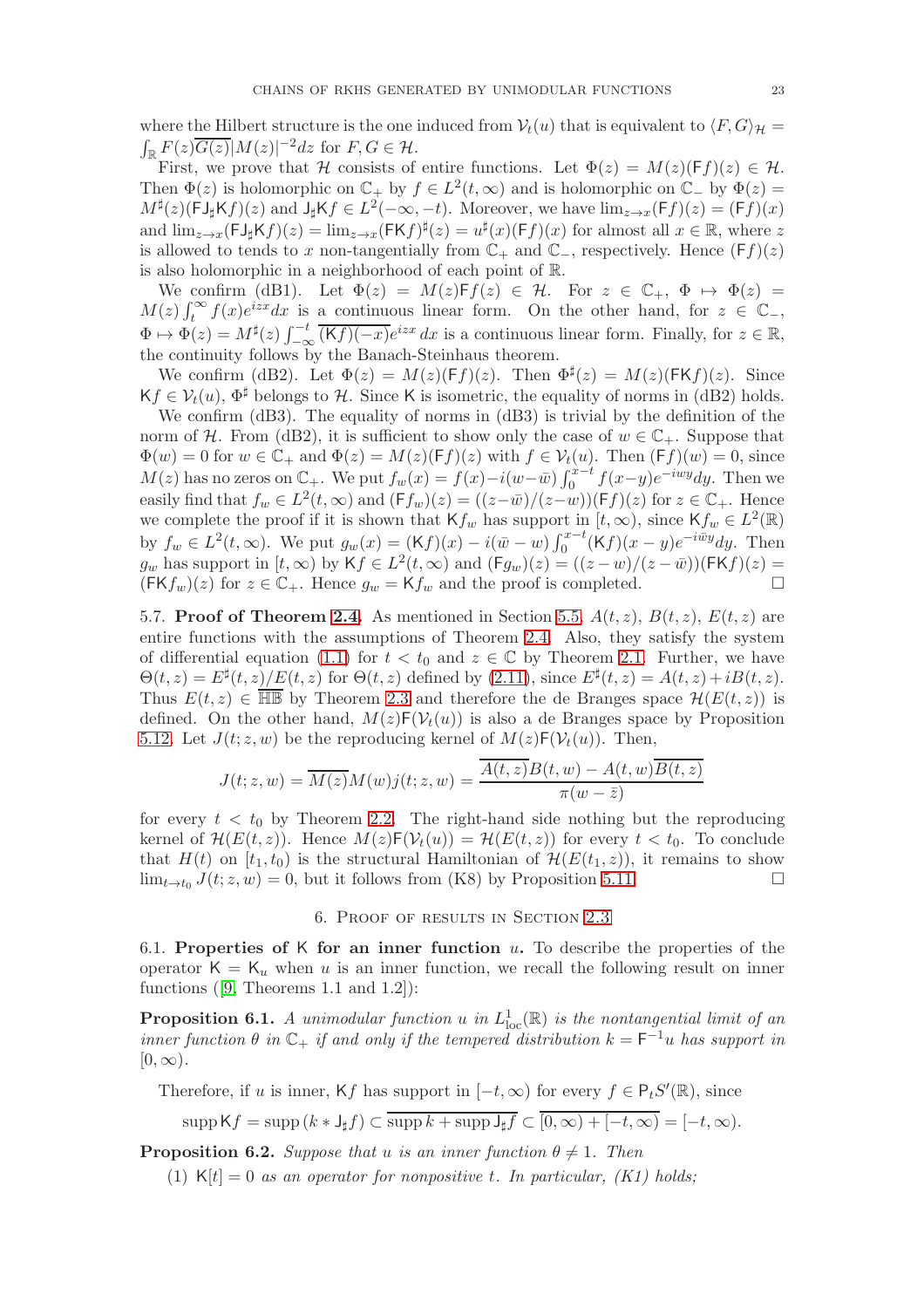- (2)  $H(t)$  defined by [\(2.8\)](#page-4-0) and [\(2.9\)](#page-4-1) is the identity matrix for all negative t:
- (3)  $\mathcal{V}_t(u) \neq \{0\}$  for nonpositive t. In particular, (K5) holds;
- (4)  $F(V_0(u)) = \mathcal{K}(\theta)$ . In particular, if  $\theta = E^{\sharp}/E$  for some  $E \in \mathbb{HB}$ , we have  $E(z)\mathsf{F}(\mathcal{V}_0(u)) = \mathcal{H}(E).$

*Proof.* For  $f \in L^2(-\infty, t)$ , Kf belongs to  $L^2(-t, \infty)$  by Proposition [6.1,](#page-22-3) and therefore  $\mathsf{K}[f]f = 0$  for all  $f \in L^2(-\infty, t)$ , that is, (1) holds. For negative t, [\(2.3\)](#page-3-1) and [\(2.4\)](#page-3-2) are easily solved as  $\Phi = 1 - \mathsf{KP}_t 1$  and  $\Psi = 1 + \mathsf{KP}_t 1$  by (1). Here  $\mathsf{KP}_t 1$  has support in  $[-t,\infty)$ , thus  $\Phi(t,t) = \Psi(t,t) = 1$ , which implies (2).

To prove  $V_0(u) \neq \{0\}$ , it is sufficient to show that  $KL^2(-\infty, 0)$  is a proper subspace of  $L^2(0,\infty)$  by [\(5.7\)](#page-15-4). The latter is true because  $F(KL^2(-\infty,0)) = \theta H^2(\mathbb{C}_+)$  is a proper subspace of  $H^2(\mathbb{C}_+) = \mathsf{F}(L^2(0,\infty))$ . For negative t, we have  $KL^2(-\infty,t) \subset L^2(-t,\infty) \subsetneq$  $L^2(t, \infty)$ . Therefore  $\mathcal{V}_t(u)$ <sup>⊥</sup> is a proper subspace of  $L^2(\mathbb{R})$ , and hence (3) holds.

To prove (4), the proof of [\[14,](#page-25-1) Lemma 4.1] can be applied by replacing  $\Theta(-z)$  and  $(Ff)(-z)$ , etc. in [\[14\]](#page-25-1) with  $\theta^{\sharp}(z)$  and  $(Ff)^{\sharp}(z)$ , etc. in this paper. The difference on the definition of the operator K does not affect the argument of the proof.  $\Box$ 

For any of  $(K2)$ ,  $(K3)$ ,  $(K4)$ ,  $(K6)$ ,  $(K7)$ ,  $(K8)$ , we do not know whether it holds for a general inner function. However, for  $(K6)$  and  $(K7)$ , we can give sufficient conditions as in Section [7.](#page-23-0) As in the example in Section [3.2,](#page-7-1) (K8) may not hold in general even if u is a meromorphic inner function.

6.2. **Proof of Theorem [2.5.](#page-6-2)** Note that  $\tilde{A}(0, z)$  and  $\tilde{B}(0, z)$  are defined, since  $\mathsf{K}[0] = 0$ by the proof of Proposition [6.2.](#page-22-1) We have  $(1 - P_0)\Phi + P_0\Phi + KP_0\Phi = (1 - P_0)1 + P_01$  by [\(2.3\)](#page-3-1). Acting P<sub>0</sub> to both sides gives  $P_0\Phi = P_01$ , since  $KP_0\Phi$  has support in  $[0,\infty)$ . Thus  $(1 - P_0)\Phi = (1 - P_0)1 - KP_01$ . We calculate KP<sub>0</sub>1. For  $g \in S(\mathbb{R})$  with  $G(z) = (Fg)(z)$ ,

$$
\langle \mathsf{KP}_0 1, g \rangle = \langle \mathsf{K} g, \mathsf{P}_0 1 \rangle = \int \left( \frac{1}{2\pi} \int_{\Im z = 0} u(z) G^{\sharp}(z) e^{-izx} dz \right) \mathsf{P}_0 1(x) dx
$$

$$
= \int \left( \frac{1}{2\pi} \int_{\Im z = \delta > 0} \theta(z) G^{\sharp}(z) e^{-izx} dz \right) \mathsf{P}_0 1(x) dx,
$$

since u is bounded in  $\mathbb{C}_+ \cup \mathbb{R}$ . Then, we have

$$
\mathsf{KP}_0 1(x) = u(0)(1 - \mathsf{P}_0) 1(x) + \frac{1}{2\pi} \int_{\Im(z) = \delta > 0} \frac{\theta(z) - u(0)}{-iz} e^{-izx} dz
$$

by a way similar to the proof of Proposition [4.1.](#page-9-1) Because the second term of the right-hand side belongs to  $L^2(\mathbb{R})$ ,  $(F(1 - P_0)KP_01)(z)$  is defined for  $z \in \mathbb{C}_+$ . Hence  $(F(1 - P_0)\Phi)(z)$  is defined for  $z \in \mathbb{C}_+$ . Therefore,

$$
\frac{2}{-iz}(-i\tilde{B}(0,z)) = F(1-P_0)\Phi = F(1-P_0)1 - FKP_01 = \frac{1}{-iz}(1-\theta(z)).
$$

<span id="page-23-0"></span>The case of  $\tilde{A}(0, z)$  is shown by a similar argument.

## 7. Complementary results

### 7.1. A sufficient condition for (K6).

**Proposition 7.1.** Suppose that u is an inner function  $\theta$  in  $\mathbb{C}_+$  and continuous on  $\mathbb{R}$ . Then K[t] is compact for all  $t \in \mathbb{R}$ .

**Remark 7.2.** Even if u is not an inner function,  $K[t]$  can be compact. For example,  $u(z) = \Gamma(1/2 + iz)/\Gamma(1/2 - iz)$  is not an inner function, but K[t] is compact for every  $t \in \mathbb{R}$  because we can check that the kernel  $k(x) = e^{x/2} J_0(2e^{x/2})$  satisfies the Hilbert-Schmidt condition on  $(-\infty, t] \times (-\infty, t]$ . (Also, it is proved that K[t] is a limit of finite rank operators in [\[2,](#page-25-14) Section 5] ).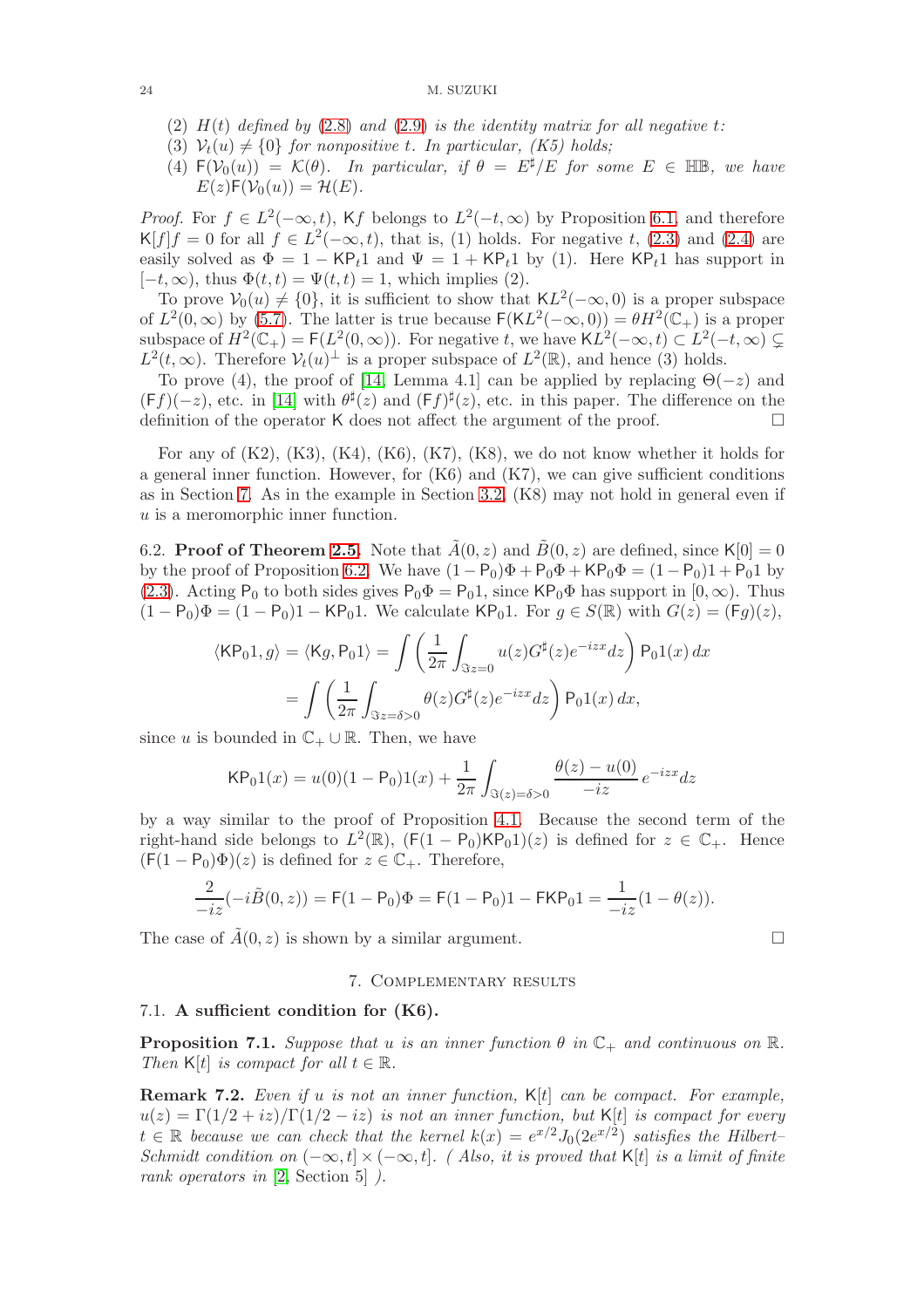*Proof.* Only the case of positive t needs to be proved by Proposition [6.2](#page-22-1) (1). We find that  $K[t](L^2(-\infty, -t)) = \{0\}$  and  $K[t](L^2(-t,t)) \subset L^2(-t,t)$  by Proposition [6.1.](#page-22-3) Therefore, it suffices to prove that  $\mathsf{K}[t]: L^2(-t,t) \to L^2(-t,t)$  is compact. For  $f \in L^2(-t,t)$ ,

$$
(\mathsf{K}[t]f)(x) = \mathbf{1}_{[0,2t]}(x-t) \int_0^{2t} k((x-t)-y+2t)\overline{f(-y+t)}dy.
$$

Therefore, the restriction of K[t] to  $L^2(-t,t)$  is a composition of the translation  $f(x) \mapsto$  $f(x-t)$ , inversion  $f(x) \mapsto f(-x)$ , conjugation  $f(x) \mapsto \overline{f(x)}$  and the operator  $F^{-1}A_{\phi}F$ defined by  $A_{\phi}F := Q_{2t}M_{\phi}F$ , where

$$
\phi(z) = \int_0^\infty k(x + 2t)e^{izx} dx = e^{-2itz}\theta(z) - \int_{-2t}^0 k(x + 2t)e^{izx} dx
$$

and  $\mathsf{Q}_{2t}$  is the projection from  $L^2(\mathbb{R}_+)$  to the Paley–Wiener space  $FL^2(0, 2t)$ . That is,  $A_{\phi}$  is the truncated Toeplitz operator on  $FL^2(0, 2t)$ . Note that  $\int_{-2t}^{0} k(x + 2t)e^{izx} dx$  is entire since  $k$  is a tempered distribution, which is a higher derivative of a continuous function. Then  $A_{\phi}$  is compact if  $\theta$  is continuous on R by [\[4,](#page-25-7) Theorem 5.1] (see also [\[1,](#page-25-16) Remark 3.5]). Hence  $\mathsf{K}[t]: L^2(-t,t) \to L^2(-t,t)$  is compact.

**Proposition 7.3.** Suppose that u is an inner function  $\theta$  in  $\mathbb{C}_+$  and is continuous on R, and there are no entire functions F and G of exponential type such that  $\theta = G/F$ . Then  $\|K[t]\|_{\text{op}} < 1$  for all  $t \in \mathbb{R}$ . In particular,  $t_0 = \infty$  and  $(K6)$  is satisfied.

*Proof.* Only the case of positive t needs to be proved by Proposition [6.2](#page-22-1) (1). Let  $t > 0$ . By applying the proof argument of [\[14,](#page-25-1) Theorem 5.2], it is shown that 1 is not an eigenvalue of  $K[t]$ , since differences in the definition and properties of K do not affect the argument. Therefore, according to the general theory of antilinear operators([\[7,](#page-25-9) [17\]](#page-25-10)), all complex numbers of absolute value one are not an eigenvalue of K[t]. Since  $||K[t]||_{op} \leq 1$ ,  $\|K[t]\|_{\text{op}} \neq 1$  implies  $\|K[t]\|_{\text{op}} < 1$ . Suppose that  $\|K[t]\|_{\text{op}} = 1$ . Then  $\|K[t]^2\|_{\text{op}} =$  $\|K[t]\|_{op}^2 = 1$ , since  $K[t]$  is self-adjoint. Since  $K[t]$  is compact,  $K[t]^2$  is a linear compact operator. Therefore, 1 or  $-1$  is an eigenvalue of K[t]<sup>2</sup>. Hence every complex number of absolute value one is an eigenvalue of  $K[t]$ . This is a contradiction.

7.2. A sufficient condition for (K7). We often easily find the values of  $\Phi(t, t)$  and  $\Psi(t, t)$  for large negative t as in the case of u is an inner function or  $u = \Gamma(\frac{1}{2} + iz)/\Gamma(\frac{1}{2} - iz)$ iz). In such cases, the smoothness of  $\Phi(t, x)$  and  $\Psi(t, x)$  around the diagonal  $x = t$  lead to the positive definiteness of  $H(t)$  defined by [\(2.8\)](#page-4-0) and [\(2.9\)](#page-4-1). In stating the following proposition, we refer to [\[11,](#page-25-17) Definition 6.9] for the values of distributions.

<span id="page-24-0"></span>**Proposition 7.4.** Let  $u \in U^1_{loc}(\mathbb{R})$ . Suppose that  $(K1)$ ,  $(K2)$ ,  $(K3)$ ,  $(K4)$  are satisfied. Further, we suppose that there is an interval I such that  $||K[t]||_{op} < 1$  for  $t \in I$ ;

- (1) the derivatives  $\frac{d}{dt}\Phi(t,t)$  and  $\frac{d}{dt}\Psi(t,t)$  are defined as a distribution on I;
- (2) the distributions  $\frac{\partial}{\partial t}\Phi(t,x)$ ,  $\frac{\partial}{\partial x}\Phi(t,x)$ ,  $\frac{\partial}{\partial t}\Psi(t,x)$ ,  $\frac{\partial}{\partial x}\Psi(t,x)$  have values at  $x=t$ for almost all  $t \in I$ ;
- (3)  $t \mapsto \frac{\partial}{\partial t} \Phi(t, t)$ ,  $\frac{\partial}{\partial x} \Phi(t, t)$ ,  $\frac{\partial}{\partial t} \Psi(t, t)$ ,  $\frac{\partial}{\partial x} \Psi(t, t)$  define distributions on I and satisfy

<span id="page-24-1"></span>
$$
\frac{d}{dt}\Phi(t,t) = \frac{\partial \Phi}{\partial t}(t,t) + \frac{\partial \Phi}{\partial x}(t,t), \quad \frac{d}{dt}\Psi(t,t) = \frac{\partial \Psi}{\partial t}(t,t) + \frac{\partial \Psi}{\partial x}(t,t).
$$
(7.1)

Then  $\Re(\Phi(t,t)\Psi(t,t))$  is a constant on I.

*Proof.* Adding  $(5.3)$  and  $(5.6)$ ,

$$
\phi^+ + \phi^- = \frac{\Re(\Phi(t,t))}{\Re(\overline{\Psi(t,t)}\Phi(t,t))} \left( \frac{\partial}{\partial t} \Psi(t,x) + \frac{\partial}{\partial x} \Psi(t,x) \right) - i \frac{\Im(\Psi(t,t))}{\Re(\overline{\Psi(t,t)}\Phi(t,t))} \left( \frac{\partial}{\partial t} \Phi(t,x) + \frac{\partial}{\partial x} \Phi(t,x) \right).
$$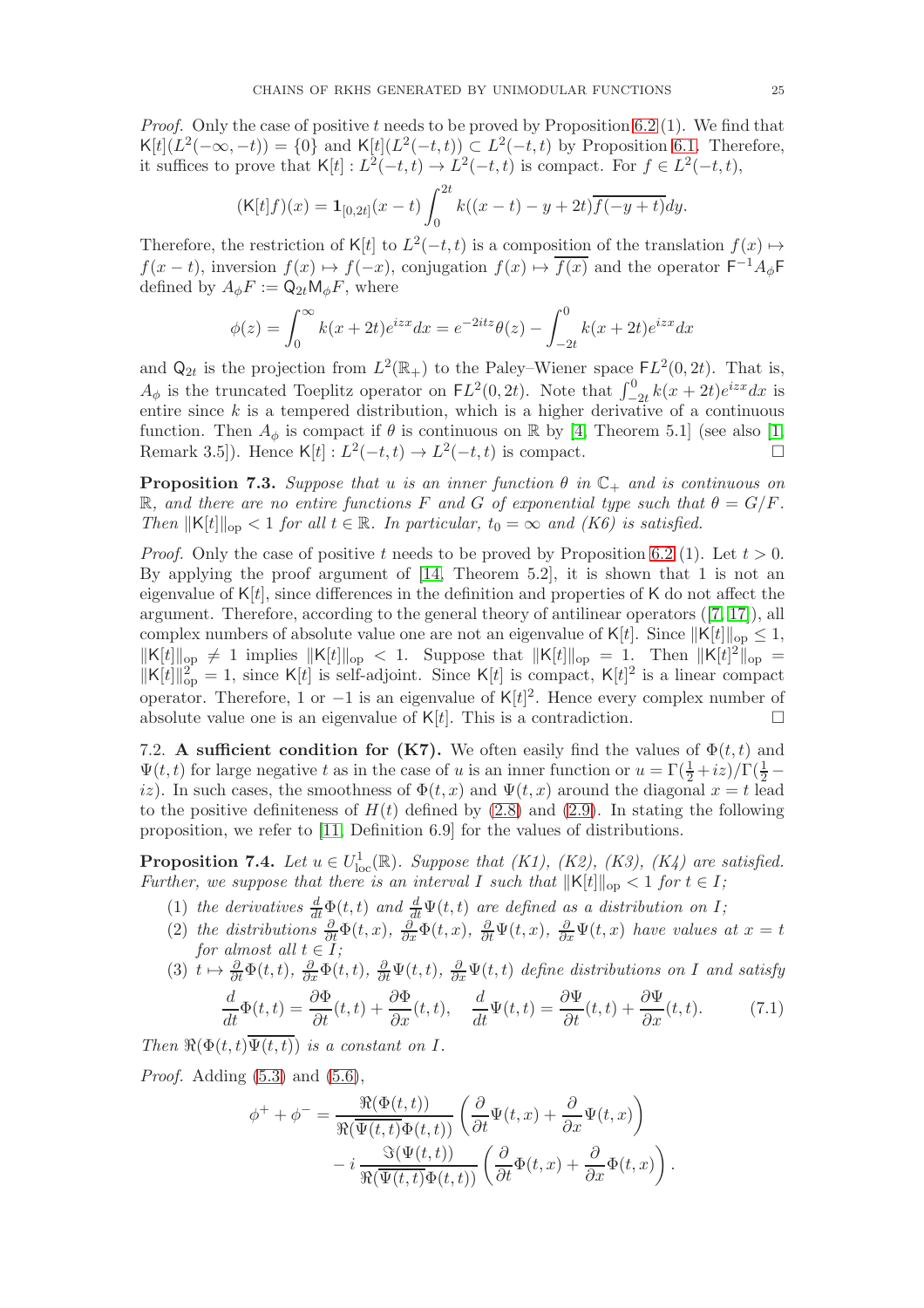On the other, adding [\(5.4\)](#page-14-3) and [\(5.5\)](#page-14-2),

$$
\phi^+ + \phi^- = -\frac{\Re(\Psi(t,t))}{\Re(\overline{\Psi(t,t)}\Phi(t,t))} \left( \frac{\partial}{\partial t} \Phi(t,x) + \frac{\partial}{\partial x} \Phi(t,x) \right) + i \frac{\Im(\Phi(t,t))}{\Re(\overline{\Psi(t,t)}\Phi(t,t))} \left( \frac{\partial}{\partial t} \Psi(t,x) + \frac{\partial}{\partial x} \Psi(t,x) \right).
$$

Therefore,

$$
\frac{\overline{\Psi(t,t)}}{\Re(\overline{\Psi(t,t)}\Phi(t,t))}\left(\frac{\partial}{\partial t}+\frac{\partial}{\partial x}\right)\Phi(t,x)+\frac{\overline{\Phi(t,t)}}{\Re(\overline{\Psi(t,t)}\Phi(t,t))}\left(\frac{\partial}{\partial t}+\frac{\partial}{\partial x}\right)\Psi(t,x)=0.
$$

Using this and  $(7.1)$ , we have

$$
\frac{d}{dt} \log \Re(\Phi(t,t)\overline{\Psi(t,t)}) = \frac{\overline{\Phi(t,t)}}{\Re(\Phi(t,t)\overline{\Psi(t,t)})} \frac{d}{dt} \Psi(t,t) + \frac{\overline{\Psi(t,t)}}{\Re(\Phi(t,t)\overline{\Psi(t,t)})} \frac{d}{dt} \Phi(t,t) \n+ \overline{\left(\frac{\overline{\Phi(t,t)}}{\Re(\overline{\Psi(t,t)}\Phi(t,t))} \frac{d}{dt} \Psi(t,t) + \frac{\overline{\Psi(t,t)}}{\Re(\Phi(t,t)\overline{\Psi(t,t)})} \frac{d}{dt} \Phi(t,t)\right)} \n= 0.
$$

Hence  $\Re(\Phi(t,t)\overline{\Psi(t,t)})$  is a constant.

$$
\Box
$$

# **REFERENCES**

- <span id="page-25-16"></span>[1] A. Baranov, I. Chalendar, E. Fricain, J. Mashreghi, D. Timotin, Bounded symbols and reproducing kernel thesis for truncated Toeplitz operators, J. Funct. Anal. 259 (2010), no. 10, 2673–2701.
- <span id="page-25-14"></span>[2] J.-F. Burnol, Scattering, determinants, hyperfunctions in relation to  $\Gamma(1-s)/\Gamma(s)$ , <http://arxiv.org/abs/math/0602425>.
- <span id="page-25-11"></span><span id="page-25-7"></span>[3] L. de Branges, Hilbert spaces of entire functions, Prentice-Hall, Inc., Englewood Cliffs, N.J. 1968.
- [4] I. Chalendar, E. Fricain, D. Timotin, A survey of some recent results on truncated Toeplitz operators, Recent progress on operator theory and approximation in spaces of analytic functions, 59–77, Contemp. Math., 679, Amer. Math. Soc., Providence, RI, 2016.
- <span id="page-25-6"></span>[5] S. R. Garcia, J. Mashreghi, W. T. Ross, Introduction to model spaces and their operators, Cambridge Studies in Advanced Mathematics, 148. Cambridge University Press, Cambridge, 2016.
- <span id="page-25-8"></span>[6] V. Havin, J. Mashreghi, Admissible majorants for model subspaces of  $H^2$ . I. Slow winding of the generating inner function, Canad. J. Math. 55 (2003), no. 6, 1231–1263.
- <span id="page-25-9"></span>[7] M. Huhtanen, S. Ruotsalainen, Real linear operator theory and its applications, Integral Equations Operator Theory 69 (2011), no. 1, 113–132.
- <span id="page-25-15"></span><span id="page-25-12"></span>[8] D. Linghu, Chains of non-regular de Branges spaces, thesis, California Institute of Technology, 2015.
- [9] T. Qian, Y. Xu, D. Yan, L. Yan, B. Yu, Fourier spectrum characterization of Hardy spaces and applications, Proc. Amer. Math. Soc. 137 (2009), no. 3, 971–980.
- <span id="page-25-5"></span>[10] R. Romanov, H. Woracek, Canonical systems with discrete spectrum, J. Funct. Anal. 278 (2020), no. 4, 108318
- <span id="page-25-17"></span>[11] J. Sebastião e Silva, Integrals and orders of growth of distributions, 1964 Theory of Distributions (Proc. Internat. Summer Inst., Lisbon, 1964), 327–390 Inst. Gulbenkian Ci., Lisbon.
- <span id="page-25-13"></span>[12] M. Suzuki, An inverse problem for a class of canonical systems and its applications to self-reciprocal polynomials, J. Anal. Math. 136 (2018), no. 1, 273–340.
- <span id="page-25-0"></span>[13]  $\qquad \qquad$ , Integral operators arising from the Riemann zeta function, *Various Aspects of Multiple* Zeta Functions, 399–411, Adv. Stud. Pure Math., 84, Math. Soc. Japan, Tokyo, 2020.
- <span id="page-25-1"></span>[14]  $\_\_\_\_\$  An inverse problem for a class of canonical systems having Hamiltonians of determinant one, J. Funct. Anal. 279 (2020), no. 12, 108699.
- <span id="page-25-3"></span>[15]  $\qquad \qquad$ , Hamiltonian systems arising from *L*-functions in the Selberg class, <https://arxiv.org/abs/1606.05726>
- <span id="page-25-2"></span>[16]  $\Box$ , An inverse problem for a class of lacunary canonical systems with diagonal Hamiltonian, <https://arxiv.org/abs/1907.07838>
- <span id="page-25-10"></span>[17] A. Uhlmann, Anti- (Conjugate) Linearity, Science China: Physics, Mechanics & Astronomy. 59 (2016), no. 3, 630301.
- <span id="page-25-4"></span>[18] H. Woracek, De Branges spaces and growth aspects, Operator Theory, D. Alpay (eds.), Springer, Basel, 2015, pp. 489–523.